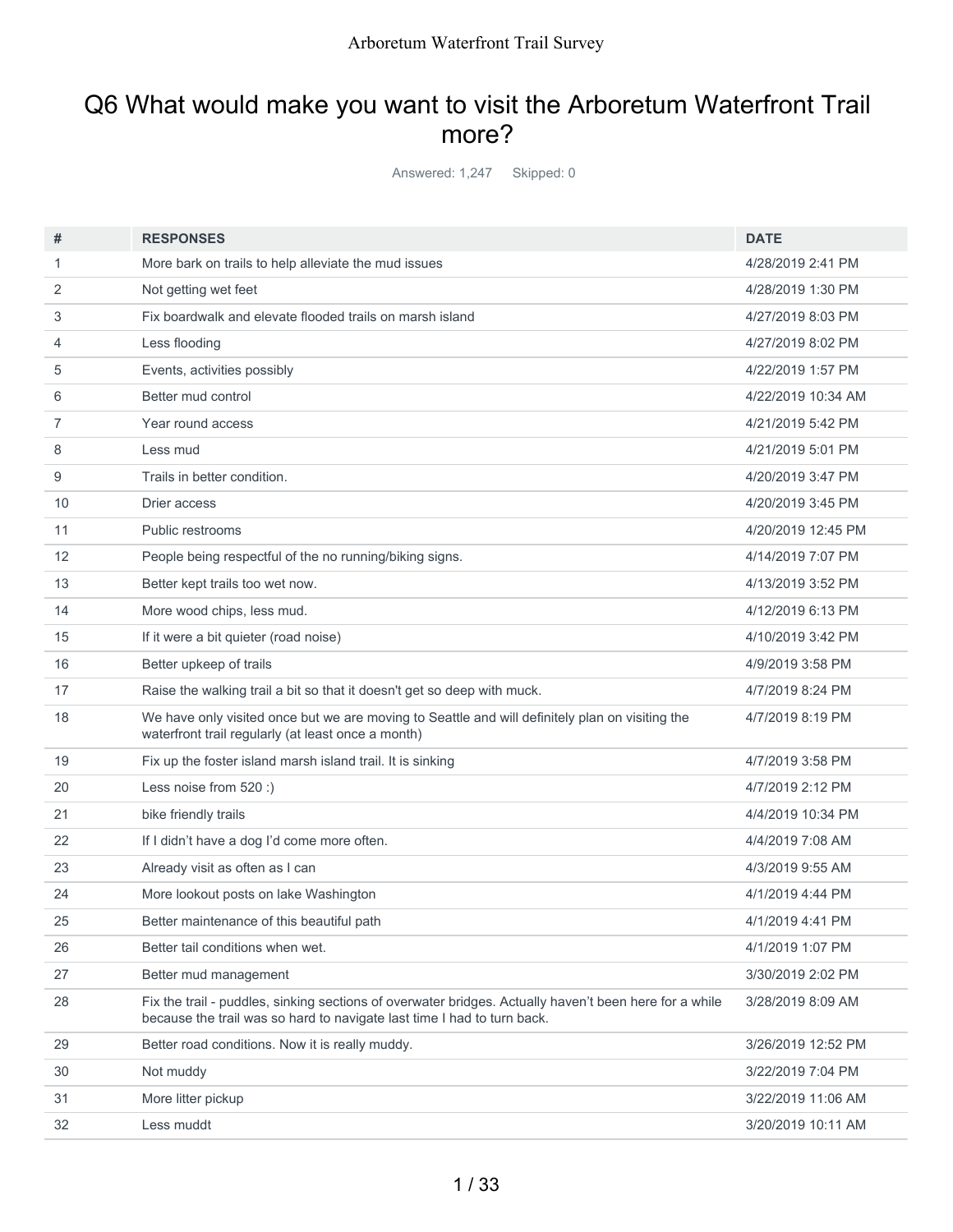| 33 | Less mud                                                                                                                                          | 3/18/2019 4:29 PM  |
|----|---------------------------------------------------------------------------------------------------------------------------------------------------|--------------------|
| 34 | Fixing some older bridges                                                                                                                         | 3/17/2019 1:26 PM  |
| 35 | Less wet and muddy area                                                                                                                           | 3/16/2019 4:40 PM  |
| 36 | love it just as itnis                                                                                                                             | 3/16/2019 1:36 PM  |
| 37 | If it was less muddy                                                                                                                              | 3/16/2019 11:11 AM |
| 38 | I visit as often as I want except in late spring when it floods                                                                                   | 3/16/2019 11:03 AM |
| 39 | Nature guide                                                                                                                                      | 3/15/2019 9:17 AM  |
| 40 | Better maintained trail conditions                                                                                                                | 3/13/2019 3:04 PM  |
| 41 | Coffee                                                                                                                                            | 3/11/2019 1:43 PM  |
| 42 | More birds                                                                                                                                        | 3/10/2019 4:27 PM  |
| 43 | Less soggy trails                                                                                                                                 | 3/10/2019 3:32 PM  |
| 44 | Less sketchy way between islands                                                                                                                  | 3/9/2019 5:52 PM   |
| 45 | I enjoy visiting the area whenever my schedule allows me to!                                                                                      | 3/9/2019 5:22 PM   |
| 46 | More information about the history and wildlife and better signage                                                                                | 3/9/2019 5:21 PM   |
| 47 | Expanding the trail system especially up against or on the water.                                                                                 | 3/5/2019 2:21 PM   |
| 48 | na                                                                                                                                                | 3/4/2019 5:57 PM   |
| 49 | <b>Bathrooms</b>                                                                                                                                  | 3/3/2019 12:58 PM  |
| 50 | A picnic area                                                                                                                                     | 3/3/2019 12:57 PM  |
| 51 | More time                                                                                                                                         | 3/2/2019 6:32 PM   |
| 52 | Less mud                                                                                                                                          | 3/2/2019 6:23 PM   |
| 53 | Consistently accessible (no parts washed out etc)                                                                                                 | 3/2/2019 1:31 PM   |
| 54 | It's a good thing that we don't visit more because we have other places to go                                                                     | 2/24/2019 4:57 PM  |
| 55 | Less Muddy Trails                                                                                                                                 | 2/24/2019 2:55 PM  |
| 56 | gravel paths? but the mush is nbd tbh                                                                                                             | 2/18/2019 1:31 PM  |
| 57 | If it was better connected to the u district via trail                                                                                            | 2/17/2019 6:30 PM  |
| 58 | A loop back to the arboretum from the spot where th                                                                                               | 2/17/2019 5:52 PM  |
| 59 | $\tilde{?}$                                                                                                                                       | 2/2/2019 4:35 PM   |
| 60 | It's good the way it is. Keep maintaining it.                                                                                                     | 1/31/2019 4:35 PM  |
| 61 | A better view of the mountains at the east end of the trail:)                                                                                     | 1/29/2019 4:02 PM  |
| 62 | Fix muddy trail.                                                                                                                                  | 1/27/2019 2:32 PM  |
| 63 | Less flooded trail                                                                                                                                | 1/26/2019 6:06 PM  |
| 64 | More native plants                                                                                                                                | 1/26/2019 5:41 PM  |
| 65 | Keeping up the bridges over the water if they're falling apart.                                                                                   | 1/26/2019 5:38 PM  |
| 66 | A better maintained walkway with points of interest marked.                                                                                       | 1/26/2019 5:07 PM  |
| 67 | I would visit more if there were more bus stops by the arboretum. Also, if the road was quieter<br>more people might visit. I love the arboretum! | 1/26/2019 4:20 PM  |
| 68 | It's great! Less muddy trails maybe                                                                                                               | 1/26/2019 4:20 PM  |
| 69 | I love this trail, and I love watching the ducks from the boardwalk!                                                                              | 1/26/2019 4:20 PM  |
| 70 | Bridges in better repair                                                                                                                          | 1/26/2019 3:44 PM  |
| 71 | More railings                                                                                                                                     | 1/26/2019 3:44 PM  |
| 72 | Trail repair, especially over marshes/water                                                                                                       | 1/26/2019 1:51 PM  |
|    |                                                                                                                                                   |                    |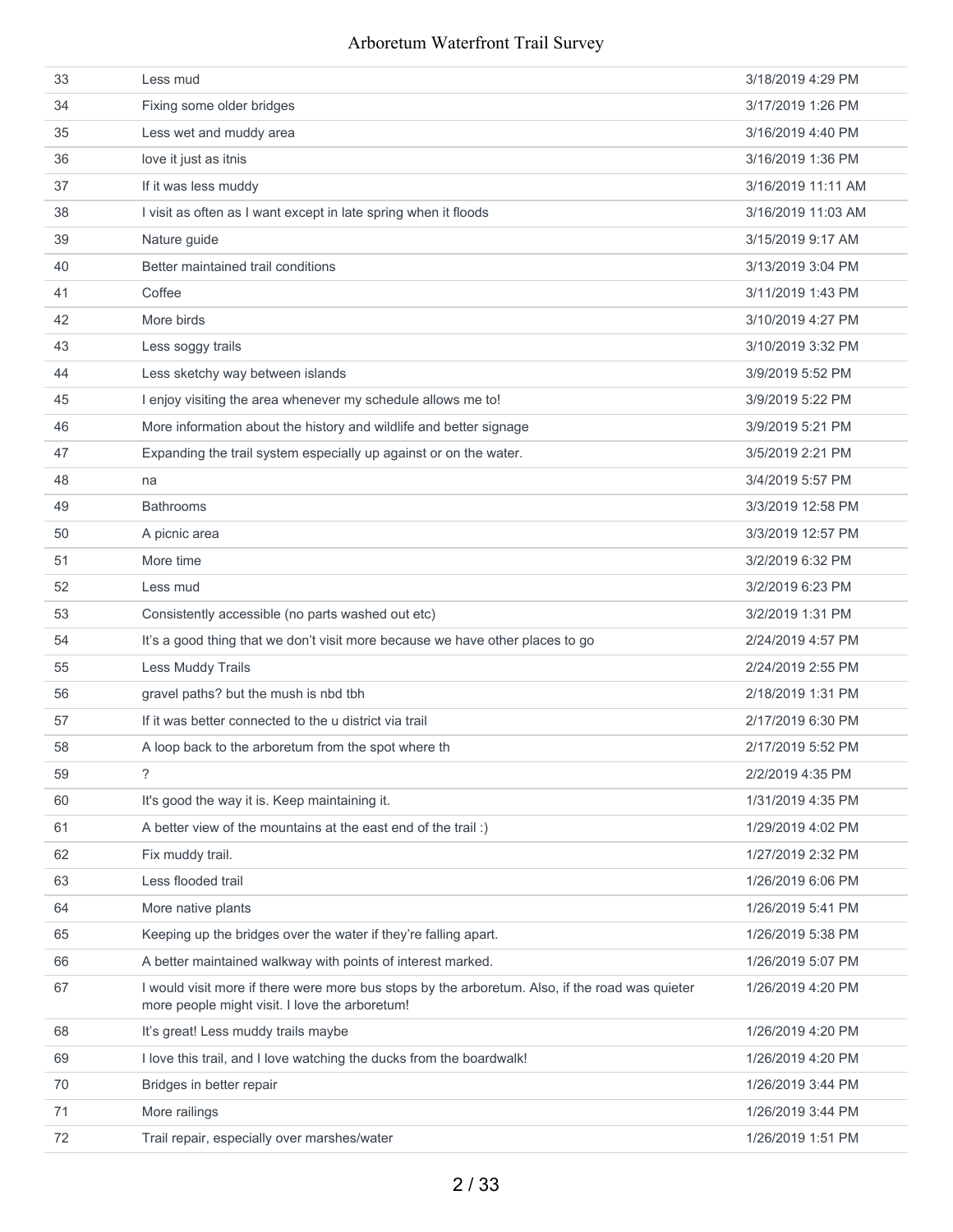| 73  | More free time                                                                                                                                                                                                                                                                      | 1/21/2019 2:03 PM   |
|-----|-------------------------------------------------------------------------------------------------------------------------------------------------------------------------------------------------------------------------------------------------------------------------------------|---------------------|
| 74  | More leisure time                                                                                                                                                                                                                                                                   | 1/21/2019 2:03 PM   |
| 75  | Better bike service on public transportation                                                                                                                                                                                                                                        | 1/20/2019 3:52 PM   |
| 76  | If I lived in Washington instead of Ohio                                                                                                                                                                                                                                            | 1/18/2019 5:46 PM   |
| 77  | It's beautiful as is                                                                                                                                                                                                                                                                | 1/15/2019 3:19 PM   |
| 78  | Having more personal time                                                                                                                                                                                                                                                           | 1/12/2019 8:36 PM   |
| 79  | Turn off 520                                                                                                                                                                                                                                                                        | 1/12/2019 5:09 PM   |
| 80  | Less muddy trail                                                                                                                                                                                                                                                                    | 1/12/2019 4:03 PM   |
| 81  | Less mud                                                                                                                                                                                                                                                                            | 1/12/2019 3:14 PM   |
| 82  | Less cats cars and people                                                                                                                                                                                                                                                           | 1/10/2019 2:31 PM   |
| 83  | drier trails                                                                                                                                                                                                                                                                        | 1/7/2019 4:34 PM    |
| 84  | More parking                                                                                                                                                                                                                                                                        | 1/6/2019 10:49 PM   |
| 85  | Nothing                                                                                                                                                                                                                                                                             | 1/6/2019 3:25 PM    |
| 86  | More maintenance                                                                                                                                                                                                                                                                    | 1/6/2019 2:39 PM    |
| 87  | Swimming                                                                                                                                                                                                                                                                            | 1/5/2019 4:41 PM    |
| 88  | Swimming                                                                                                                                                                                                                                                                            | 1/5/2019 4:41 PM    |
| 89  | Maybe a bit less soggy                                                                                                                                                                                                                                                              | 1/2/2019 5:00 PM    |
| 90  | Eternal sunshine :)                                                                                                                                                                                                                                                                 | 1/1/2019 4:50 PM    |
| 91  | If I could help clean it up or if it was cleaner                                                                                                                                                                                                                                    | 1/1/2019 3:31 PM    |
| 92  | Not sure!                                                                                                                                                                                                                                                                           | 1/1/2019 2:08 PM    |
| 93  | Less trash, interpretive signs                                                                                                                                                                                                                                                      | 12/30/2018 4:11 PM  |
| 94  | Less trash                                                                                                                                                                                                                                                                          | 12/30/2018 2:38 PM  |
| 95  | Cleaner trail                                                                                                                                                                                                                                                                       | 12/30/2018 2:28 PM  |
| 96  | ?                                                                                                                                                                                                                                                                                   | 12/29/2018 4:13 PM  |
| 97  | Clean up garbage, repairs/maintenance to trail                                                                                                                                                                                                                                      | 12/27/2018 3:18 PM  |
| 98  | If we lived closer!                                                                                                                                                                                                                                                                 | 12/27/2018 3:01 PM  |
| 99  | Dry path year round                                                                                                                                                                                                                                                                 | 12/26/2018 2:45 PM  |
| 100 | Keep up maintenance of look outs! I love them and have fond childhood memories.                                                                                                                                                                                                     | 12/25/2018 3:40 PM  |
| 101 | Nothing!                                                                                                                                                                                                                                                                            | 12/25/2018 3:39 PM  |
| 102 | Less muddy                                                                                                                                                                                                                                                                          | 12/25/2018 3:38 PM  |
| 103 | Less mud                                                                                                                                                                                                                                                                            | 12/25/2018 11:26 AM |
| 104 | More flowering native plants                                                                                                                                                                                                                                                        | 12/23/2018 3:22 PM  |
| 105 | Nothing- My daughter learned to count on the numbers, this feels like one of the few remaining old<br>Seattle spots! Love taking international visitors here- it's a great show of what Seattle maybe<br>looked like 150 years ago and good views of boats, UW, mountains, Bellevue | 12/14/2018 11:11 AM |
| 106 | Interpretive experiences                                                                                                                                                                                                                                                            | 12/10/2018 4:34 PM  |
| 107 | Easier to read mapping, indicating where you are and how far you have to go                                                                                                                                                                                                         | 12/10/2018 4:34 PM  |
| 108 | Less geese                                                                                                                                                                                                                                                                          | 12/7/2018 11:55 AM  |
| 109 | Well maintained and possibly new trails                                                                                                                                                                                                                                             | 12/4/2018 3:09 PM   |
| 110 | Repair the floating portions                                                                                                                                                                                                                                                        | 12/2/2018 12:26 PM  |
| 111 | We don't come when it's submerged in the late winter and early spring                                                                                                                                                                                                               | 12/2/2018 12:16 PM  |
|     |                                                                                                                                                                                                                                                                                     |                     |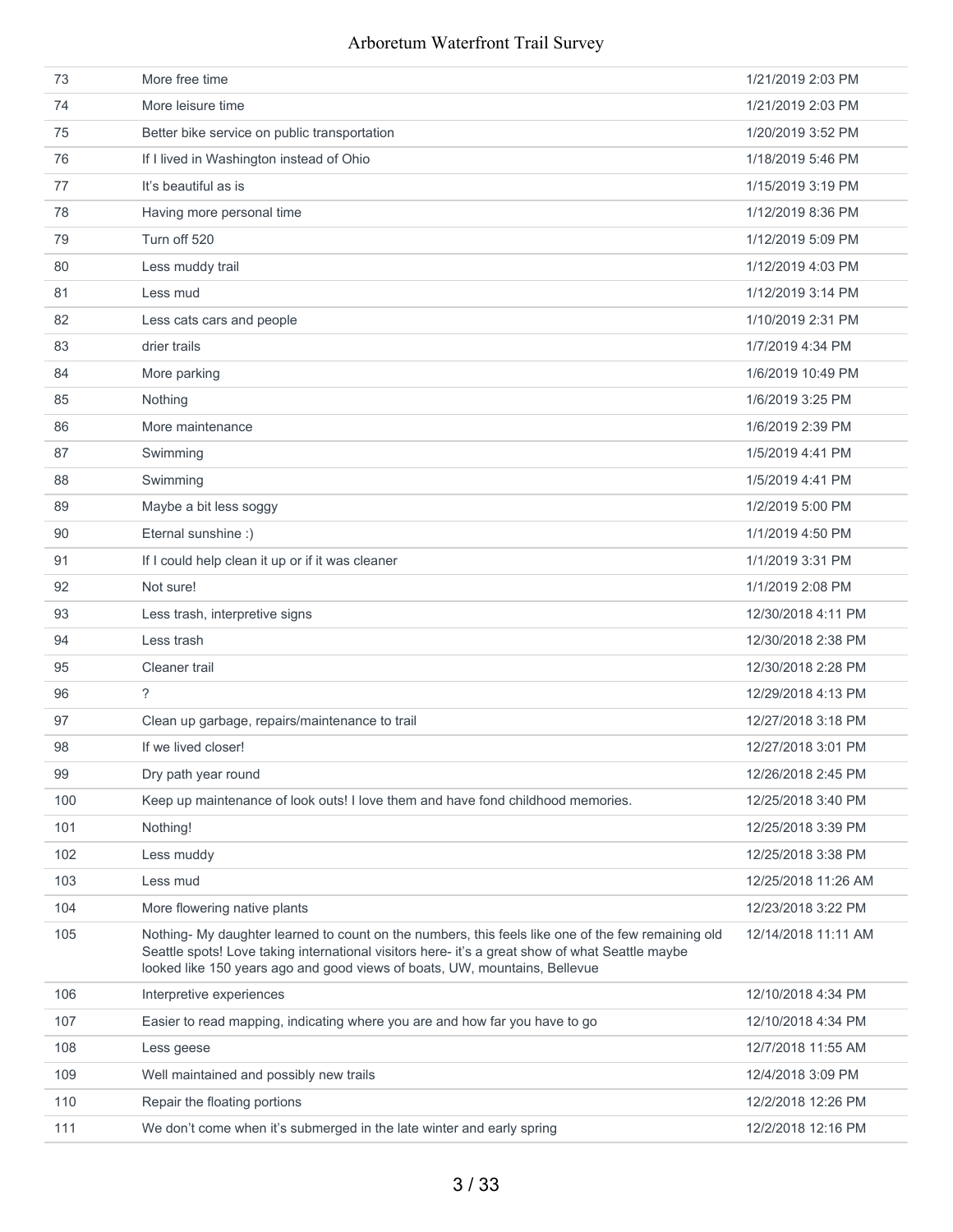| 112 | A place to set up bird scopes, less motorized boat traffic, parking                                                                                                                 | 11/25/2018 12:03 PM |
|-----|-------------------------------------------------------------------------------------------------------------------------------------------------------------------------------------|---------------------|
| 113 | Nothing!                                                                                                                                                                            | 11/24/2018 11:51 AM |
| 114 | <b>Better Trails</b>                                                                                                                                                                | 11/24/2018 11:31 AM |
| 115 | More birds, less people                                                                                                                                                             | 11/24/2018 11:31 AM |
| 116 | Better trail Maintenance, sound isolation from SR520                                                                                                                                | 11/23/2018 2:16 PM  |
| 117 | If it were dry more of the year                                                                                                                                                     | 11/22/2018 1:13 PM  |
| 118 | Leass trash                                                                                                                                                                         | 11/22/2018 12:41 PM |
| 119 | Better trail drainage when it's wet                                                                                                                                                 | 11/21/2018 5:15 PM  |
| 120 | If the trail were accessible year round. Flooding is a big problem in winter and spring!                                                                                            | 11/19/2018 1:48 PM  |
| 121 | It's beauty                                                                                                                                                                         | 11/18/2018 1:47 PM  |
| 122 | More birds to see                                                                                                                                                                   | 11/5/2018 6:36 PM   |
| 123 | Rentable boats $\square$                                                                                                                                                            | 11/4/2018 4:19 PM   |
| 124 | To Have more time                                                                                                                                                                   | 11/4/2018 2:16 PM   |
| 125 | ?                                                                                                                                                                                   | 11/4/2018 8:07 AM   |
| 126 | Trail maintenance                                                                                                                                                                   | 10/28/2018 9:12 AM  |
| 127 | Keeping the deep in nature feel                                                                                                                                                     | 10/26/2018 5:59 PM  |
| 128 | Living in Seattle.                                                                                                                                                                  | 10/26/2018 5:58 PM  |
| 129 | Better care of the trail                                                                                                                                                            | 10/21/2018 5:25 PM  |
| 130 | Better trail maintenance and if it linked through golf course to Madison Park!!                                                                                                     | 10/21/2018 4:34 PM  |
| 131 | Nada. It's glorious! Save this trail.                                                                                                                                               | 10/20/2018 4:16 PM  |
| 132 | More parking, keep out football crowd that hog up the parking spots on game days                                                                                                    | 10/20/2018 2:23 PM  |
| 133 | Drier when lake level is above its lowest level                                                                                                                                     | 10/18/2018 9:25 AM  |
| 134 | kayak rentals                                                                                                                                                                       | 10/17/2018 6:09 PM  |
| 135 | If the docks were repaired near the lillipads.                                                                                                                                      | 10/16/2018 9:43 PM  |
| 136 | Nothing                                                                                                                                                                             | 10/15/2018 10:45 AM |
| 137 | Just a bit more parking and bathrooms                                                                                                                                               | 10/14/2018 5:59 PM  |
| 138 | Personal time available                                                                                                                                                             | 10/13/2018 5:55 PM  |
| 139 | More mulch so the trails aren't so muddy                                                                                                                                            | 10/13/2018 4:47 PM  |
| 140 | birds                                                                                                                                                                               | 10/7/2018 11:16 AM  |
| 141 | I enjoy the trail a lot. There are a few floating walkways that look in need of repair                                                                                              | 10/6/2018 10:28 PM  |
| 142 | If it was easier to access during rainy periods when the trail is waterlogged                                                                                                       | 10/6/2018 8:04 PM   |
| 143 | Better signage                                                                                                                                                                      | 10/6/2018 3:32 PM   |
| 144 | If dogs were allowed under voice control instead of leashes                                                                                                                         | 10/6/2018 2:48 PM   |
| 145 | Trail surface dry, interpretive brochure so we can know what the markers are for or if obsolete,<br>remove the numbered posts. Very nice as is                                      | 10/3/2018 2:57 PM   |
| 146 | Cleaner                                                                                                                                                                             | 9/30/2018 5:59 PM   |
| 147 | Can't think of anything in particular                                                                                                                                               | 9/30/2018 5:06 PM   |
| 148 | Free canoes                                                                                                                                                                         | 9/30/2018 4:02 PM   |
| 149 | Making the bridges less sketchy but I love it anyway no matter what                                                                                                                 | 9/29/2018 3:22 PM   |
| 150 | I loooove the unique bridges and trails and docks through the islands. They could be upgraded to<br>safety, but I don't want to see them torn down with the light rail coming!!!!!! | 9/29/2018 3:21 PM   |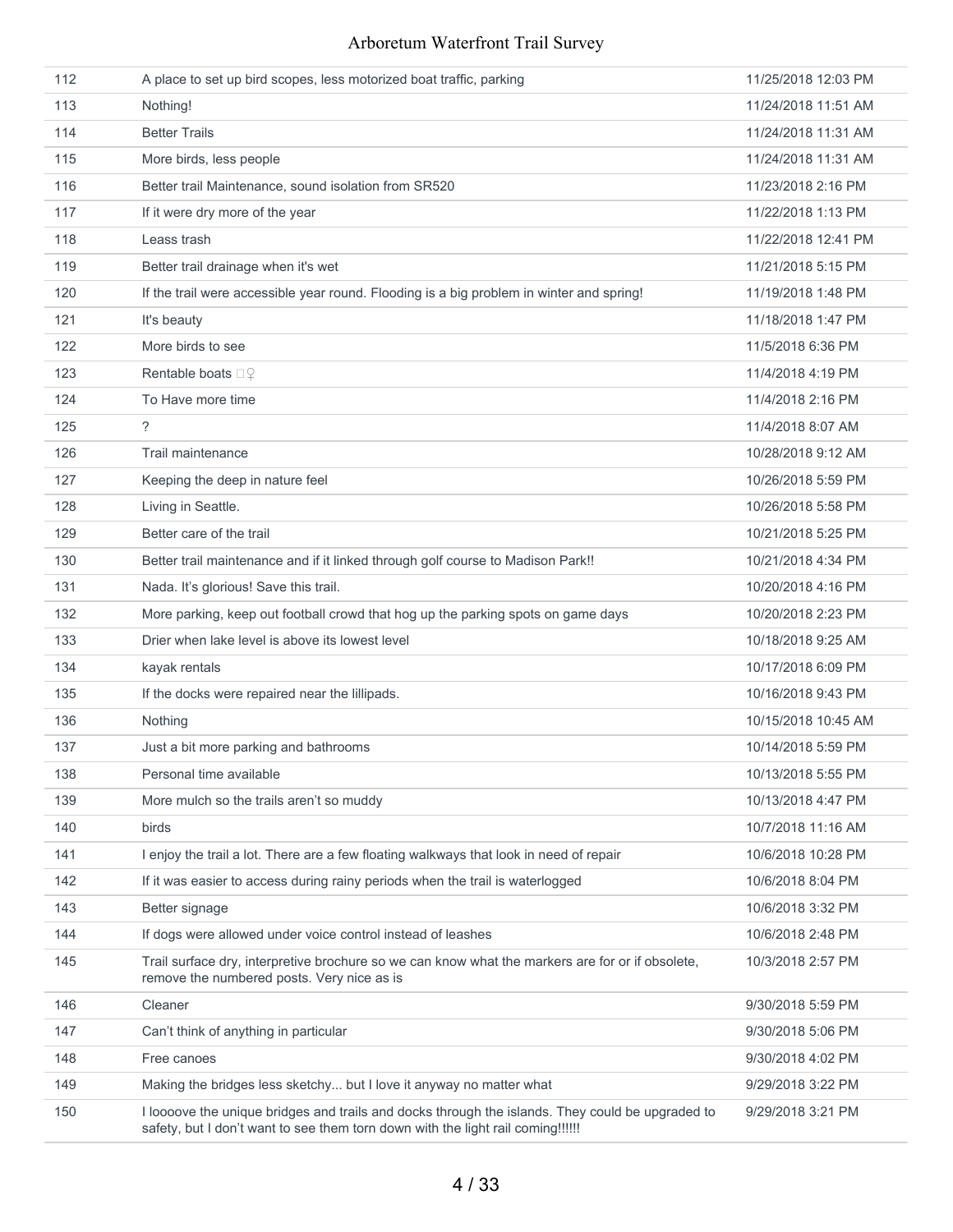| 151 | <b>Public events</b>                                                                                                                                                                                                                | 9/29/2018 3:12 PM  |
|-----|-------------------------------------------------------------------------------------------------------------------------------------------------------------------------------------------------------------------------------------|--------------------|
| 152 | Organized trash removal/cleanups                                                                                                                                                                                                    | 9/29/2018 10:09 AM |
| 153 | Swim access                                                                                                                                                                                                                         | 9/26/2018 5:08 PM  |
| 154 | Accessible parking                                                                                                                                                                                                                  | 9/26/2018 12:00 PM |
| 155 | Its great as it is                                                                                                                                                                                                                  | 9/24/2018 4:01 PM  |
| 156 | Nothing, it's delightful                                                                                                                                                                                                            | 9/23/2018 10:02 PM |
| 157 | Area for big rocks for balancing                                                                                                                                                                                                    | 9/19/2018 7:19 PM  |
| 158 | I will now that I found it!                                                                                                                                                                                                         | 9/19/2018 6:40 PM  |
| 159 | Better transit access, more visual/sonic buffer from 520                                                                                                                                                                            | 9/18/2018 10:59 AM |
| 160 | Drying up the trail                                                                                                                                                                                                                 | 9/17/2018 7:57 AM  |
| 161 | Quiet                                                                                                                                                                                                                               | 9/15/2018 5:51 PM  |
| 162 | If it were available all year.                                                                                                                                                                                                      | 9/11/2018 7:03 PM  |
| 163 | None                                                                                                                                                                                                                                | 9/11/2018 7:03 PM  |
| 164 | Kiosks with drinks and food, streetcart food (corn, Chestnut, etc.)                                                                                                                                                                 | 9/9/2018 12:48 PM  |
| 165 | Well-maintained and connected to other park system                                                                                                                                                                                  | 9/8/2018 4:34 PM   |
| 166 | Less graffiti                                                                                                                                                                                                                       | 9/7/2018 5:26 PM   |
| 167 | less traffic in Seattle                                                                                                                                                                                                             | 9/3/2018 3:31 PM   |
| 168 | If it were closer! We visited Cafe Flora first for brunch!                                                                                                                                                                          | 9/3/2018 10:56 AM  |
| 169 | It's great                                                                                                                                                                                                                          | 9/3/2018 10:09 AM  |
| 170 | Nothing, it's great already                                                                                                                                                                                                         | 9/2/2018 4:29 PM   |
| 171 | fix the trail when its flooded                                                                                                                                                                                                      | 9/2/2018 3:12 PM   |
| 172 | Knowing that it is accessible and not flooded or broken                                                                                                                                                                             | 9/2/2018 3:12 PM   |
| 173 | <b>NA</b>                                                                                                                                                                                                                           | 9/2/2018 2:02 PM   |
| 174 | Longer trail.                                                                                                                                                                                                                       | 9/2/2018 12:02 PM  |
| 175 | flooding last year made it difficult to visit                                                                                                                                                                                       | 9/1/2018 4:45 PM   |
| 176 | More bark on trail to reduce mud                                                                                                                                                                                                    | 9/1/2018 3:58 PM   |
| 177 | Nothing, I love it the way it is                                                                                                                                                                                                    | 9/1/2018 1:51 PM   |
| 178 | <b>Better Trail maintenance</b>                                                                                                                                                                                                     | 8/30/2018 9:14 PM  |
| 179 | Free beer                                                                                                                                                                                                                           | 8/30/2018 5:48 PM  |
| 180 | having more free time                                                                                                                                                                                                               | 8/30/2018 11:52 AM |
| 181 | Nature trail                                                                                                                                                                                                                        | 8/27/2018 3:31 PM  |
| 182 | More signage (information about wildlife, plants, area history,)                                                                                                                                                                    | 8/27/2018 2:52 PM  |
| 183 | The only reason it's not a trail that I use regularly is because of the weather. It can get slippery and<br>muddy with rain                                                                                                         | 8/26/2018 8:37 AM  |
| 184 | Once the rain starts the trails get flooded and it's difficult to walk. We always wait till summer to<br>visit to ensure the trail is dry                                                                                           | 8/25/2018 4:57 PM  |
| 185 | Less garbage                                                                                                                                                                                                                        | 8/25/2018 4:36 PM  |
| 186 | More removal of invaisve species and diversification of appropriate native plant species; more<br>educational signage about the local wildlife; more educational programs to teach people about the<br>local wildlife and ecosystem | 8/25/2018 9:58 AM  |
| 187 | Having it not flooded for half the year.                                                                                                                                                                                            | 8/24/2018 8:52 AM  |
| 188 | restroom                                                                                                                                                                                                                            | 8/22/2018 2:18 PM  |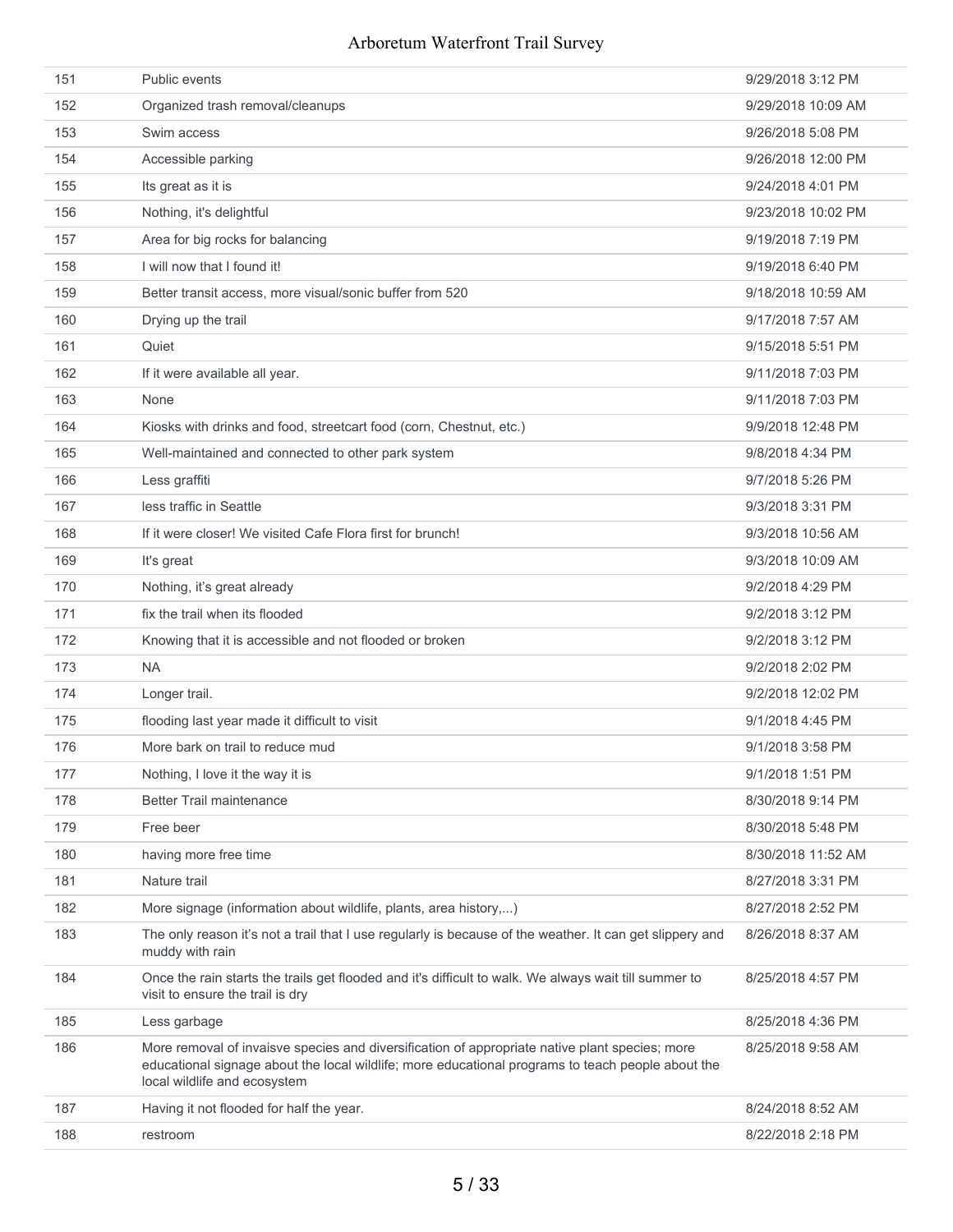| 189 | Love this place, keep up the good work                                                                                                                                                                                                                                               | 8/20/2018 3:37 PM  |
|-----|--------------------------------------------------------------------------------------------------------------------------------------------------------------------------------------------------------------------------------------------------------------------------------------|--------------------|
| 190 | <b>Bike friendly</b>                                                                                                                                                                                                                                                                 | 8/19/2018 5:06 PM  |
| 191 | Less soggy conditions - more wood chips!                                                                                                                                                                                                                                             | 8/19/2018 1:52 PM  |
| 192 | conserve it!                                                                                                                                                                                                                                                                         | 8/19/2018 12:37 PM |
| 193 | Less muddy April - July!                                                                                                                                                                                                                                                             | 8/19/2018 9:14 AM  |
| 194 | Allow leashed dogs                                                                                                                                                                                                                                                                   | 8/18/2018 11:13 AM |
| 195 | Not flooded in rainy season                                                                                                                                                                                                                                                          | 8/18/2018 10:13 AM |
| 196 | Facilities, washrooms, water fountain                                                                                                                                                                                                                                                | 8/14/2018 3:27 PM  |
| 197 | Nothing I'd like it maintained                                                                                                                                                                                                                                                       | 8/14/2018 11:02 AM |
| 198 | nothing                                                                                                                                                                                                                                                                              | 8/14/2018 11:02 AM |
| 199 | Remembering how great it is                                                                                                                                                                                                                                                          | 8/13/2018 1:38 PM  |
| 200 | <b>Flowers</b>                                                                                                                                                                                                                                                                       | 8/12/2018 3:09 PM  |
| 201 | It'd be hard to visit more, since I run through the trail between 4 and 6 times per week. However,<br>I'd love to see plant/animal identification signs, or signs that highlight parts of the history of the<br>area. Thank you for such a lovely trail, it has a part of my heart!! | 8/11/2018 2:23 PM  |
| 202 | More information about the sites, plants and animals                                                                                                                                                                                                                                 | 8/10/2018 1:29 PM  |
| 203 | More wildlife                                                                                                                                                                                                                                                                        | 8/10/2018 1:01 PM  |
| 204 | New benches. Continued maintenance.                                                                                                                                                                                                                                                  | 8/9/2018 12:30 PM  |
| 205 | Repair the floating bridge that has been broken for months now!                                                                                                                                                                                                                      | 8/6/2018 3:47 PM   |
| 206 | More time                                                                                                                                                                                                                                                                            | 8/4/2018 6:34 PM   |
| 207 | Improve the boardwalk so it is not under water and trail so it is not muddy                                                                                                                                                                                                          | 8/4/2018 5:23 PM   |
| 208 | Better information on access                                                                                                                                                                                                                                                         | 8/4/2018 4:47 PM   |
| 209 | Habitat improvements to increase wildlife                                                                                                                                                                                                                                            | 8/4/2018 2:27 PM   |
| 210 | More wildlife                                                                                                                                                                                                                                                                        | 8/4/2018 2:27 PM   |
| 211 | Water to refill water bottles near trail. Convenient restroom.                                                                                                                                                                                                                       | 8/4/2018 10:33 AM  |
| 212 | Cleaner water                                                                                                                                                                                                                                                                        | 8/3/2018 4:50 PM   |
| 213 | If trail was less muddy and if rules that say no runners were enforced                                                                                                                                                                                                               | 8/1/2018 7:33 PM   |
| 214 | better trail during wet season (Nov-May)                                                                                                                                                                                                                                             | 8/1/2018 7:16 PM   |
| 215 | Control the water levwl                                                                                                                                                                                                                                                              | 8/1/2018 1:36 PM   |
| 216 | If my feet stay dry.                                                                                                                                                                                                                                                                 | 8/1/2018 1:24 PM   |
| 217 | Already do, it's great. Thanks.                                                                                                                                                                                                                                                      | 7/31/2018 8:59 PM  |
| 218 | It being walkable after it rains a lot (avoid flooding)                                                                                                                                                                                                                              | 7/29/2018 7:54 PM  |
| 219 | Moving to Seattle                                                                                                                                                                                                                                                                    | 7/29/2018 3:21 PM  |
| 220 | Not having the path closed!!                                                                                                                                                                                                                                                         | 7/29/2018 3:21 PM  |
| 221 | Less traffic                                                                                                                                                                                                                                                                         | 7/28/2018 1:02 PM  |
| 222 | More parking, easier to access on public transit                                                                                                                                                                                                                                     | 7/28/2018 1:01 PM  |
| 223 | Ability to be in Seattle more                                                                                                                                                                                                                                                        | 7/27/2018 11:03 AM |
| 224 | Bike path                                                                                                                                                                                                                                                                            | 7/22/2018 1:53 PM  |
| 225 | More benches and beautiful places to sit. Less mud.                                                                                                                                                                                                                                  | 7/22/2018 1:51 PM  |
| 226 | Trails I can use even when it's not dry out                                                                                                                                                                                                                                          | 7/21/2018 12:39 PM |
| 227 | If the trail was raised by about a foot and usable year round!                                                                                                                                                                                                                       | 7/20/2018 4:24 PM  |
|     |                                                                                                                                                                                                                                                                                      |                    |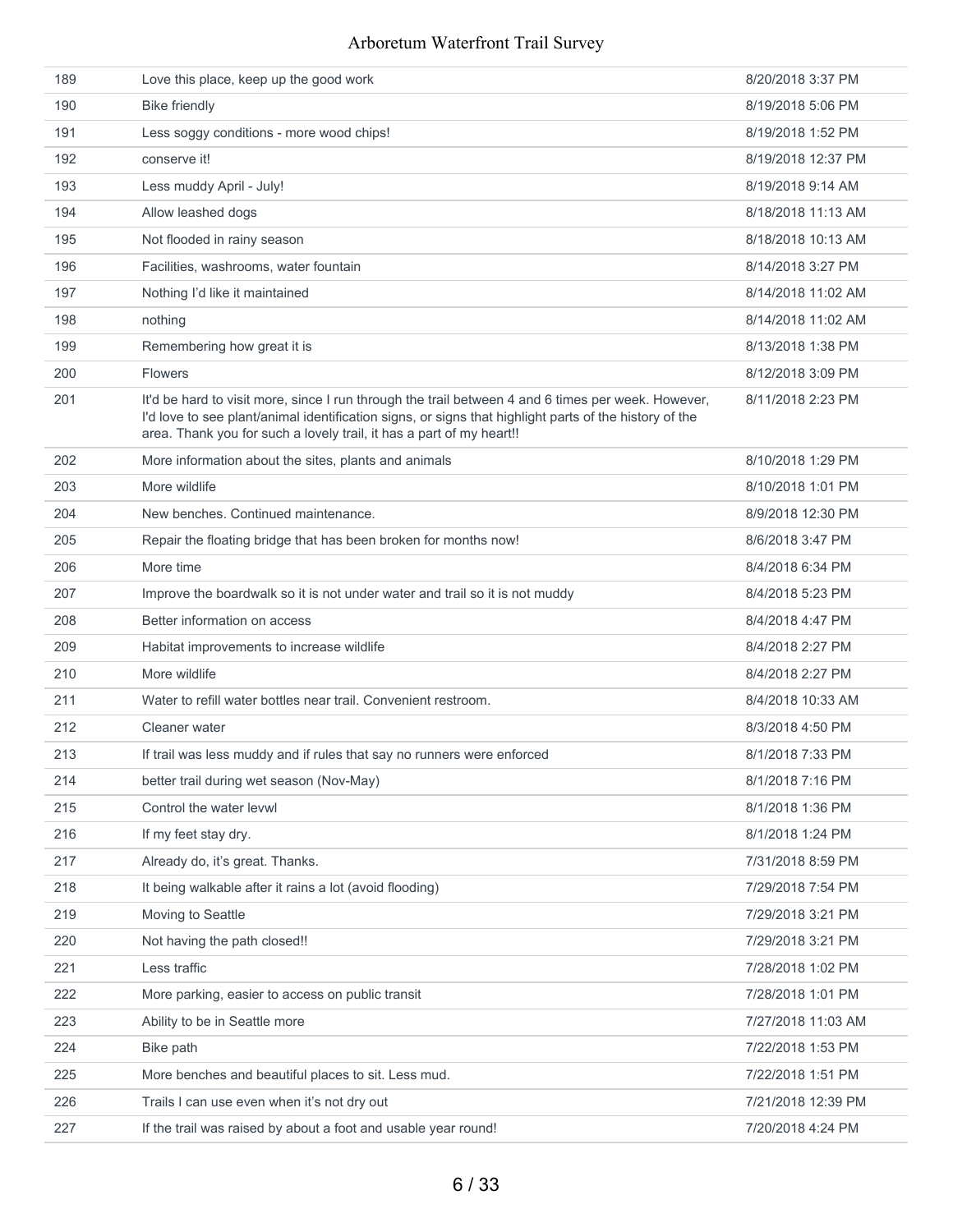| 228 | Even more trails                                                                                                                           | 7/20/2018 1:13 PM  |
|-----|--------------------------------------------------------------------------------------------------------------------------------------------|--------------------|
| 229 | Preserve access and nature. A delicate balance. Trail maintainece and upgrades are essential                                               | 7/16/2018 3:25 PM  |
| 230 | Keeping it as is! We love it. Continuing the land-water-nature conservation.                                                               | 7/16/2018 2:46 PM  |
| 231 | Reduced mud on trail                                                                                                                       | 7/16/2018 2:45 PM  |
| 232 | I love it as is.                                                                                                                           | 7/16/2018 2:43 PM  |
| 233 | More trails. Less mud (boardwalk?) On island trails.                                                                                       | 7/15/2018 2:51 PM  |
| 234 | Less flooded pathways- it is my favorite walk!                                                                                             | 7/15/2018 12:20 PM |
| 235 | Nothing                                                                                                                                    | 7/15/2018 12:19 PM |
| 236 | Is there trash cleanup? We found lots of trash                                                                                             | 7/14/2018 6:05 PM  |
| 237 | Expanded and improved trails                                                                                                               | 7/14/2018 1:57 PM  |
| 238 | lower water level or higher trails                                                                                                         | 7/11/2018 6:09 PM  |
| 239 | Nothing                                                                                                                                    | 7/9/2018 2:11 PM   |
| 240 | More time                                                                                                                                  | 7/8/2018 4:50 PM   |
| 241 | Less water/mud on the trail                                                                                                                | 7/8/2018 12:18 PM  |
| 242 | More consistent quality of the trail. (Not waterlogged)                                                                                    | 7/8/2018 11:18 AM  |
| 243 | Better bicycle parking near the entrance                                                                                                   | 7/7/2018 4:57 PM   |
| 244 | Trail not flooded                                                                                                                          | 7/7/2018 10:59 AM  |
| 245 | If it could be used year round                                                                                                             | 7/7/2018 10:59 AM  |
| 246 | If it was less muddy                                                                                                                       | 7/6/2018 5:50 PM   |
| 247 | Removal of invasive s & habitat improvement                                                                                                | 7/5/2018 8:01 PM   |
| 248 | Fix it. The docks/walkways are sinking. It's underwater or muddy on the ground pathways                                                    | 7/5/2018 12:54 PM  |
| 249 | Some fixing, restroom                                                                                                                      | 7/4/2018 3:57 PM   |
| 250 | Absence of deep mud or water-covered bridges when lake is high.                                                                            | 7/2/2018 4:13 PM   |
| 251 | Less mud.                                                                                                                                  | 7/1/2018 8:34 PM   |
| 252 | Cheaper flights                                                                                                                            | 6/30/2018 2:01 PM  |
| 253 | A little less muddy                                                                                                                        | 6/28/2018 10:55 AM |
| 254 | Flood mitigation                                                                                                                           | 6/28/2018 10:21 AM |
| 255 | Less water on trail                                                                                                                        | 6/27/2018 12:22 PM |
| 256 | Spending some money to lay some bark down for starters. It's not rocket science. How can people<br>support the trail when it's a mud bowl? | 6/25/2018 8:38 PM  |
| 257 | Better able to know I can get through - mud/water not over my shoes                                                                        | 6/24/2018 3:09 PM  |
| 258 | If it was not underwater on certain parts                                                                                                  | 6/24/2018 1:30 PM  |
| 259 | Updated bridges, less traffic noise                                                                                                        | 6/23/2018 8:43 AM  |
| 260 | Decrease lake level or increase height of trail so it is not flooded                                                                       | 6/17/2018 1:07 PM  |
| 261 | Right now it is flooded so I can't walk far                                                                                                | 6/16/2018 1:33 PM  |
| 262 | Maybe a little less mucky                                                                                                                  | 6/10/2018 4:59 PM  |
| 263 | Trail maintenance                                                                                                                          | 6/10/2018 3:13 PM  |
| 264 | It's great                                                                                                                                 | 6/10/2018 3:11 PM  |
| 265 | N/A                                                                                                                                        | 6/10/2018 8:47 AM  |
| 266 | Nothing really, I just love running on it                                                                                                  | 6/7/2018 12:22 PM  |
| 267 | <b>Better trail</b>                                                                                                                        | 6/4/2018 11:06 AM  |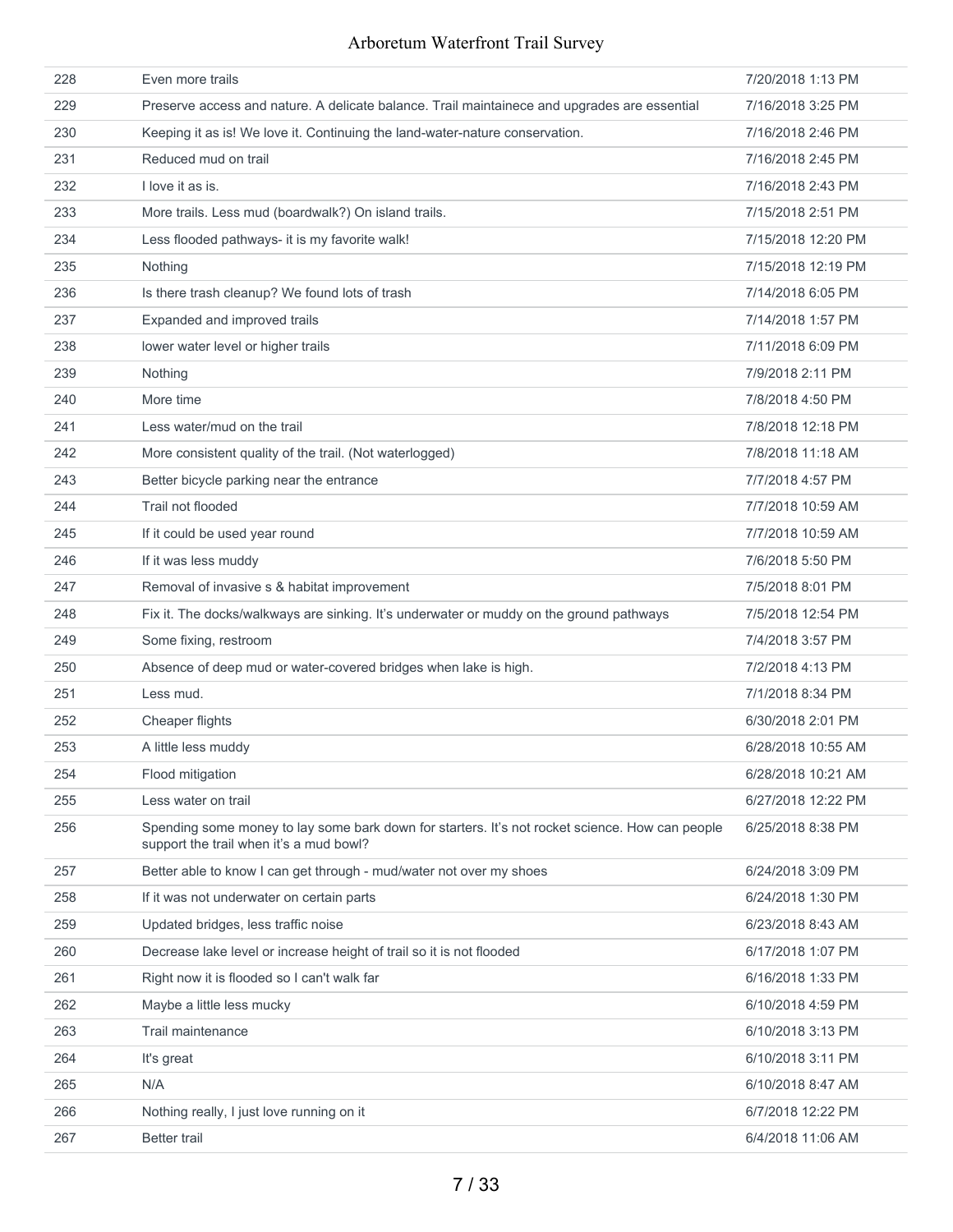| 268 | Less muddy trail                                                                                                                               | 6/2/2018 12:26 PM  |
|-----|------------------------------------------------------------------------------------------------------------------------------------------------|--------------------|
| 269 | It's a gorgeous trail and it helps me relax                                                                                                    | 5/28/2018 2:43 PM  |
| 270 | A bit of peace while lifting in a hectic city                                                                                                  | 5/27/2018 2:26 PM  |
| 271 | Trail was impassable on May 27th due to flooded paths. It's clear the trail isn't being maintained<br>but there is no signage indicating this. | 5/27/2018 12:31 PM |
| 272 | If it weren't currently under water! I love this trail!!                                                                                       | 5/26/2018 5:00 PM  |
| 273 | Trail not mud, or covered by water                                                                                                             | 5/25/2018 10:48 AM |
| 274 | Visibilty and security: Pruning shrubs back from the trail a bit. 3 - 5 feet back.                                                             | 5/21/2018 6:29 PM  |
| 275 | Restoration of the trail                                                                                                                       | 5/21/2018 2:27 PM  |
| 276 | If it was better maintained and safe                                                                                                           | 5/20/2018 4:36 PM  |
| 277 | Time off work                                                                                                                                  | 5/19/2018 4:46 PM  |
| 278 | If the trail was maintained and connected to the arboretum from UW.                                                                            | 5/15/2018 6:48 PM  |
| 279 | Repairing the trail so that it doesn't go under water as often                                                                                 | 5/14/2018 2:30 PM  |
| 280 | If it wasn't underwater                                                                                                                        | 5/14/2018 12:21 PM |
| 281 | If the lookouts and benches were improved. They seemed unsafe to use.                                                                          | 5/14/2018 11:23 AM |
| 282 | I like the flooding. It makes for a fun obstacle course                                                                                        | 5/13/2018 6:35 PM  |
| 283 | If it wasn't underwater :)                                                                                                                     | 5/13/2018 6:34 PM  |
| 284 | Public transit connections to Bellevue                                                                                                         | 5/13/2018 2:49 PM  |
| 285 | Dry and not underwater                                                                                                                         | 5/11/2018 5:17 PM  |
| 286 | Trail staying in good condition                                                                                                                | 5/10/2018 3:34 PM  |
| 287 | If it was above water                                                                                                                          | 5/9/2018 6:59 PM   |
| 288 | Nicer trail                                                                                                                                    | 5/8/2018 5:03 PM   |
| 289 | Dry trail                                                                                                                                      | 5/8/2018 10:45 AM  |
| 290 | unemployment                                                                                                                                   | 5/7/2018 11:10 AM  |
| 291 | Not being muddy and underwater                                                                                                                 | 5/7/2018 6:49 AM   |
| 292 | Good trails                                                                                                                                    | 5/6/2018 11:50 AM  |
| 293 | It's perfect as is                                                                                                                             | 4/28/2018 5:39 PM  |
| 294 | less mud for my friends                                                                                                                        | 4/26/2018 5:33 PM  |
| 295 | Make trail bicycle friendly                                                                                                                    | 4/25/2018 8:40 AM  |
| 296 | Well maintained running paths                                                                                                                  | 4/25/2018 8:23 AM  |
| 297 | Better maintained trail that is not underwater.                                                                                                | 4/25/2018 7:12 AM  |
| 298 | If it weren't under water!                                                                                                                     | 4/25/2018 6:59 AM  |
| 299 | If the flooding and mud were managed.                                                                                                          | 4/25/2018 12:20 AM |
| 300 | Less boggy.                                                                                                                                    | 4/24/2018 9:56 PM  |
| 301 | Being able to get through the trail without getting soggy feet.                                                                                | 4/24/2018 9:16 PM  |
| 302 | If it was dry underfoot.                                                                                                                       | 4/24/2018 8:06 PM  |
| 303 | Just a comment: I love this trail!                                                                                                             | 4/24/2018 7:53 PM  |
| 304 | Better resistance to flooding and mud in the spring (increased elevation at a few key points).                                                 | 4/24/2018 7:49 PM  |
| 305 | Better maintenance on the walking trail                                                                                                        | 4/24/2018 6:16 PM  |
| 306 | If the trail was maintained against flooding it would be more accessible                                                                       | 4/22/2018 2:51 PM  |
| 307 | A bike rack by the new parking area                                                                                                            | 4/22/2018 2:05 PM  |
|     |                                                                                                                                                |                    |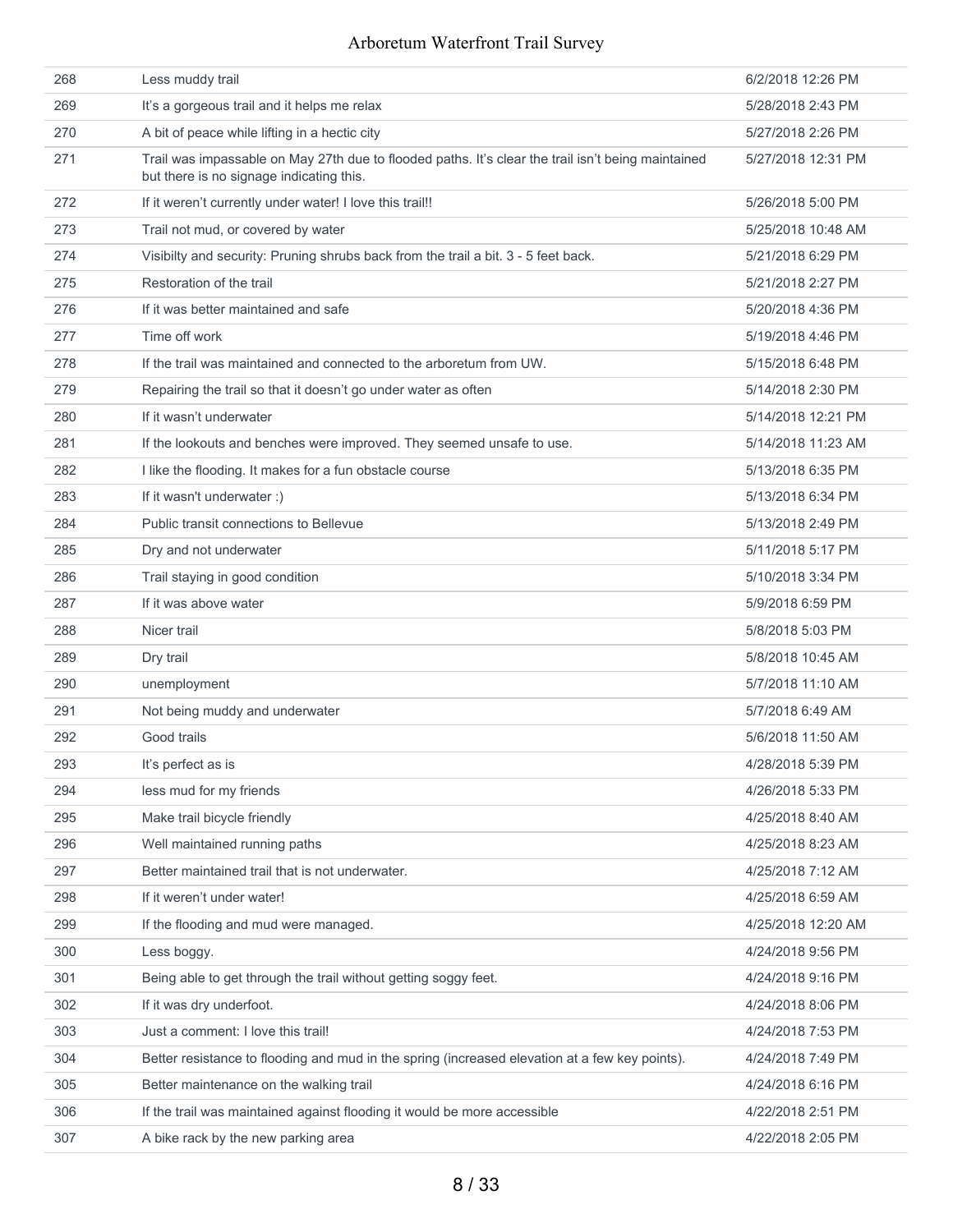| 308 | More free time. I love it as is. :-)                                                                                                                                                                                                                        | 4/18/2018 7:47 PM  |
|-----|-------------------------------------------------------------------------------------------------------------------------------------------------------------------------------------------------------------------------------------------------------------|--------------------|
| 309 | Better trails. The current one is super muddy I spots and unusable.                                                                                                                                                                                         | 4/18/2018 5:54 AM  |
| 310 | Less deep mud on the trail.                                                                                                                                                                                                                                 | 4/4/2018 11:48 AM  |
| 311 | Better maintenance and improved year-round walking surface                                                                                                                                                                                                  | 3/29/2018 9:37 AM  |
| 312 | Better drainage. Some parts of the trail are perennially muddy.                                                                                                                                                                                             | 3/28/2018 12:09 PM |
| 313 | ?                                                                                                                                                                                                                                                           | 3/27/2018 4:47 PM  |
| 314 | bathrooms, I am a anal cancer patient                                                                                                                                                                                                                       | 3/27/2018 11:50 AM |
| 315 | Better drainage - less mud.                                                                                                                                                                                                                                 | 3/27/2018 9:52 AM  |
| 316 | fewer people                                                                                                                                                                                                                                                | 3/27/2018 7:41 AM  |
| 317 | i don't want more people visiting - appreciate solitude                                                                                                                                                                                                     | 3/27/2018 7:26 AM  |
| 318 | Less mud during rainy season and when the Lake water is particularly high                                                                                                                                                                                   | 3/27/2018 6:08 AM  |
| 319 | We live in the area and thoroughly enjoy the Arboretum already on a regular basis.                                                                                                                                                                          | 3/26/2018 9:20 PM  |
| 320 | bike racks at either end. maybe better drainage in a couple spots where water collects in the rainy<br>season.                                                                                                                                              | 3/26/2018 8:46 PM  |
| 321 | Not so swampy!                                                                                                                                                                                                                                              | 3/26/2018 7:49 PM  |
| 322 | n/a                                                                                                                                                                                                                                                         | 3/26/2018 6:39 PM  |
| 323 | Less mud :)                                                                                                                                                                                                                                                 | 3/26/2018 6:30 PM  |
| 324 | Nothing in particular                                                                                                                                                                                                                                       | 3/26/2018 5:49 PM  |
| 325 | i like that there are not a lot of people on the trail talking and being loud                                                                                                                                                                               | 3/26/2018 5:04 PM  |
| 326 | More reliably dry trails - I always am afraid I'm going to ruin shoes in the mud during wet months<br>(i.e. most of the year!).                                                                                                                             | 3/26/2018 4:39 PM  |
| 327 | Improved seating and more locations                                                                                                                                                                                                                         | 3/26/2018 4:32 PM  |
| 328 | Wasn't so muddy, cyclists be more polite. last time I walked over I got screamed at by a cyclist - I<br>was trying to hand him his dropped waterbottle. Would be awesome if there were interpretive signs<br>about plants and wildlife.                     | 3/26/2018 3:49 PM  |
| 329 | Make it less squishy.                                                                                                                                                                                                                                       | 3/26/2018 3:47 PM  |
| 330 | Nothing. I visit as often as I can.                                                                                                                                                                                                                         | 3/26/2018 3:16 PM  |
| 331 | More trail maintenance to keep the trail not so muddy!                                                                                                                                                                                                      | 3/26/2018 2:18 PM  |
| 332 | crossing traffic from Arboretum has been a challenge.                                                                                                                                                                                                       | 3/26/2018 10:45 AM |
| 333 | If it was less muddy                                                                                                                                                                                                                                        | 3/26/2018 9:49 AM  |
| 334 | The end of the 520 construction mess.                                                                                                                                                                                                                       | 3/26/2018 9:43 AM  |
| 335 | when construction is completed. Also if I knew areas where people sleep there are safe - I have<br>small toddlers and a dog so always worried about needles, broken glass, hygiene products or<br>running into people who might not be safe for any reason. | 3/26/2018 7:15 AM  |
| 336 | Less freeway noise                                                                                                                                                                                                                                          | 3/26/2018 7:03 AM  |
| 337 |                                                                                                                                                                                                                                                             |                    |
|     | not so wet                                                                                                                                                                                                                                                  | 3/26/2018 6:29 AM  |
| 338 | connection to madison park via 37th ave end street park would make much easier to use and<br>awesome loop. maybe stairs up to the 520 bridge.                                                                                                               | 3/26/2018 5:28 AM  |
| 339 | Less soggy trail. Bathroom. Extended trail, more look out points.                                                                                                                                                                                           | 3/25/2018 11:01 PM |
| 340 | Good lighting, safe paths, places to rest                                                                                                                                                                                                                   | 3/25/2018 10:22 PM |
| 341 | Dryer ground.                                                                                                                                                                                                                                               | 3/25/2018 10:14 PM |
| 342 | It's great the way it is!                                                                                                                                                                                                                                   | 3/25/2018 9:21 PM  |
| 343 | better trail; less wet.                                                                                                                                                                                                                                     | 3/25/2018 8:45 PM  |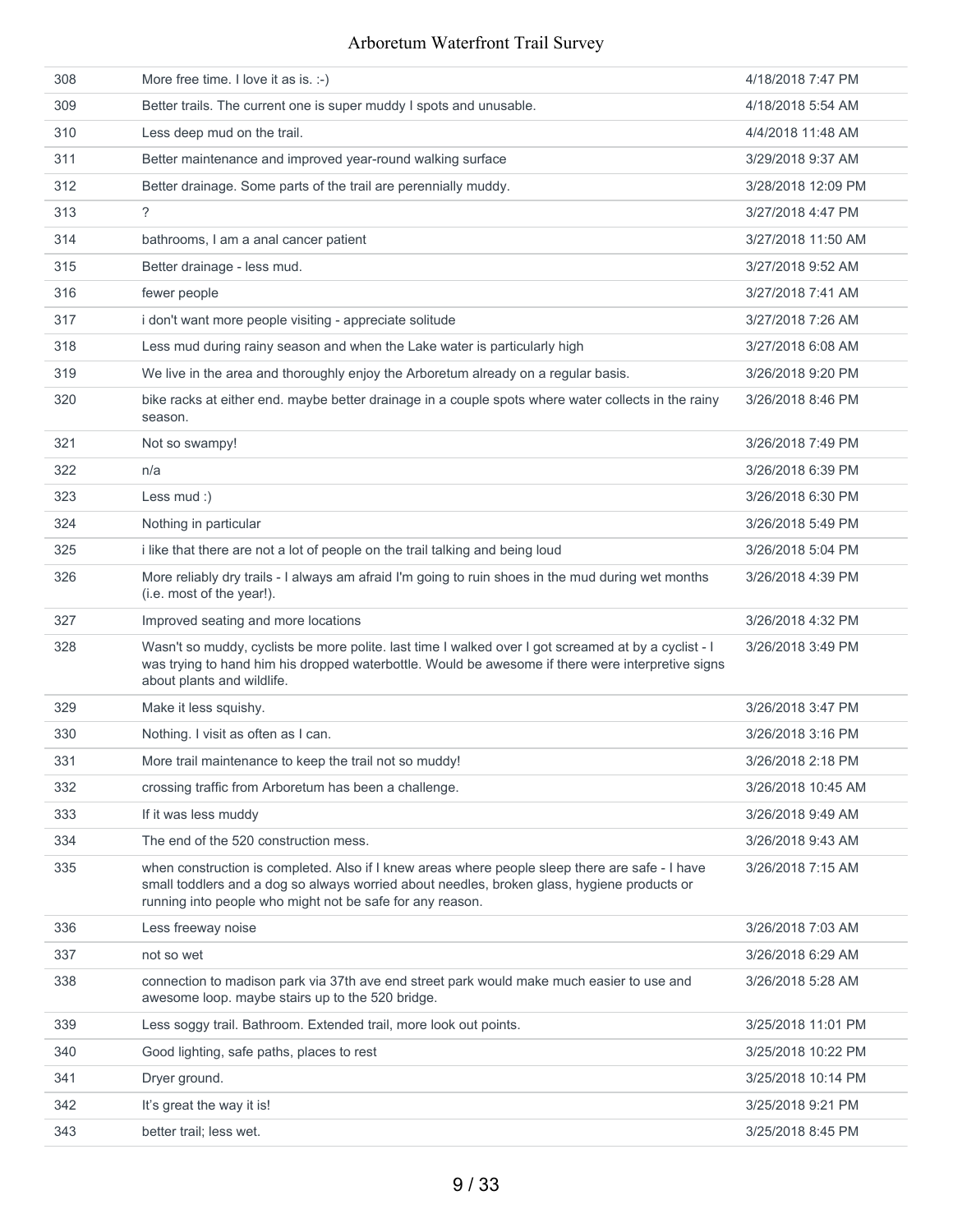| 344 | not allowing bikes on new paved trail - dangerous!!!!!                                                                       | 3/25/2018 8:35 PM |
|-----|------------------------------------------------------------------------------------------------------------------------------|-------------------|
| 345 | Less mud                                                                                                                     | 3/25/2018 8:21 PM |
| 346 | thoughtful plantings, reliable feeling boardwalk                                                                             | 3/25/2018 8:08 PM |
| 347 | Just peace, quiet, and friendly people.                                                                                      | 3/25/2018 7:52 PM |
| 348 | less muddy??                                                                                                                 | 3/25/2018 7:22 PM |
| 349 | Boardwalk over mud parts                                                                                                     | 3/25/2018 7:01 PM |
| 350 | Sunshine                                                                                                                     | 3/25/2018 6:54 PM |
| 351 | Ironically, less people. :)                                                                                                  | 3/25/2018 6:47 PM |
| 352 | More free time!                                                                                                              | 3/25/2018 6:37 PM |
| 353 | Restrooms                                                                                                                    | 3/25/2018 6:36 PM |
| 354 | Unsure                                                                                                                       | 3/25/2018 6:25 PM |
| 355 | Trail needs to be reconstructed - often impassable                                                                           | 3/25/2018 6:10 PM |
| 356 | more time)                                                                                                                   | 3/25/2018 6:01 PM |
| 357 | If the bathrooms were open as late as it's light out. Last week had to leave early on a beautiful day<br>to find a bathroom. | 3/25/2018 5:52 PM |
| 358 | More time in the day                                                                                                         | 3/25/2018 5:46 PM |
| 359 | Less rain:::maybe more bark on trail thru Marsh island                                                                       | 3/25/2018 5:20 PM |
| 360 | trail maintenance                                                                                                            | 3/25/2018 5:08 PM |
| 361 | Easier parking access                                                                                                        | 3/25/2018 5:05 PM |
| 362 | If it wasn't so muddy                                                                                                        | 3/25/2018 4:59 PM |
| 363 | Even more trail!                                                                                                             | 3/25/2018 4:51 PM |
| 364 | less construction, congestion, tourists, and more unadultered NATURE before seattle sold out                                 | 3/25/2018 4:47 PM |
| 365 | Getting the floating trail above water so my shoes don't get soaked                                                          | 3/25/2018 4:45 PM |
| 366 | Would be nice if there was a water/coffee cart in one of the parking lots. Would walk they the<br>Aboretum even more.        | 3/25/2018 4:45 PM |
| 367 | Prohibit bikes from the main road.                                                                                           | 3/25/2018 4:44 PM |
| 368 | Less soggy, more reliable surface, nicer exit into neighborhood at north/west end                                            | 3/25/2018 4:44 PM |
| 369 | Not as muddy.                                                                                                                | 3/25/2018 4:43 PM |
| 370 | If it didn't turn into a swamp                                                                                               | 3/25/2018 4:38 PM |
| 371 | Sheltors, info signage re nature                                                                                             | 3/25/2018 4:16 PM |
| 372 | $Time:$ )                                                                                                                    | 3/25/2018 4:15 PM |
| 373 | Less airplane noise                                                                                                          | 3/25/2018 4:13 PM |
| 374 | If it wasn't under water half the year!                                                                                      | 3/25/2018 4:13 PM |
| 375 | Drier route                                                                                                                  | 3/25/2018 4:13 PM |
| 376 | Well kept trails.                                                                                                            | 3/25/2018 4:10 PM |
| 377 | Less mud                                                                                                                     | 3/25/2018 4:01 PM |
| 378 | Enforcement of the rule (shown on the maps at the ends of the trail) prohibiting running!                                    | 3/25/2018 3:53 PM |
| 379 | Better upkeep of trail                                                                                                       | 3/25/2018 1:35 PM |
| 380 | less water on trail                                                                                                          | 3/21/2018 9:43 AM |
| 381 | It's a little muddy at times, but i don't really mind.                                                                       | 3/19/2018 2:44 PM |
| 382 | less traffic less mud some restrooms                                                                                         | 3/18/2018 5:09 PM |
|     |                                                                                                                              |                   |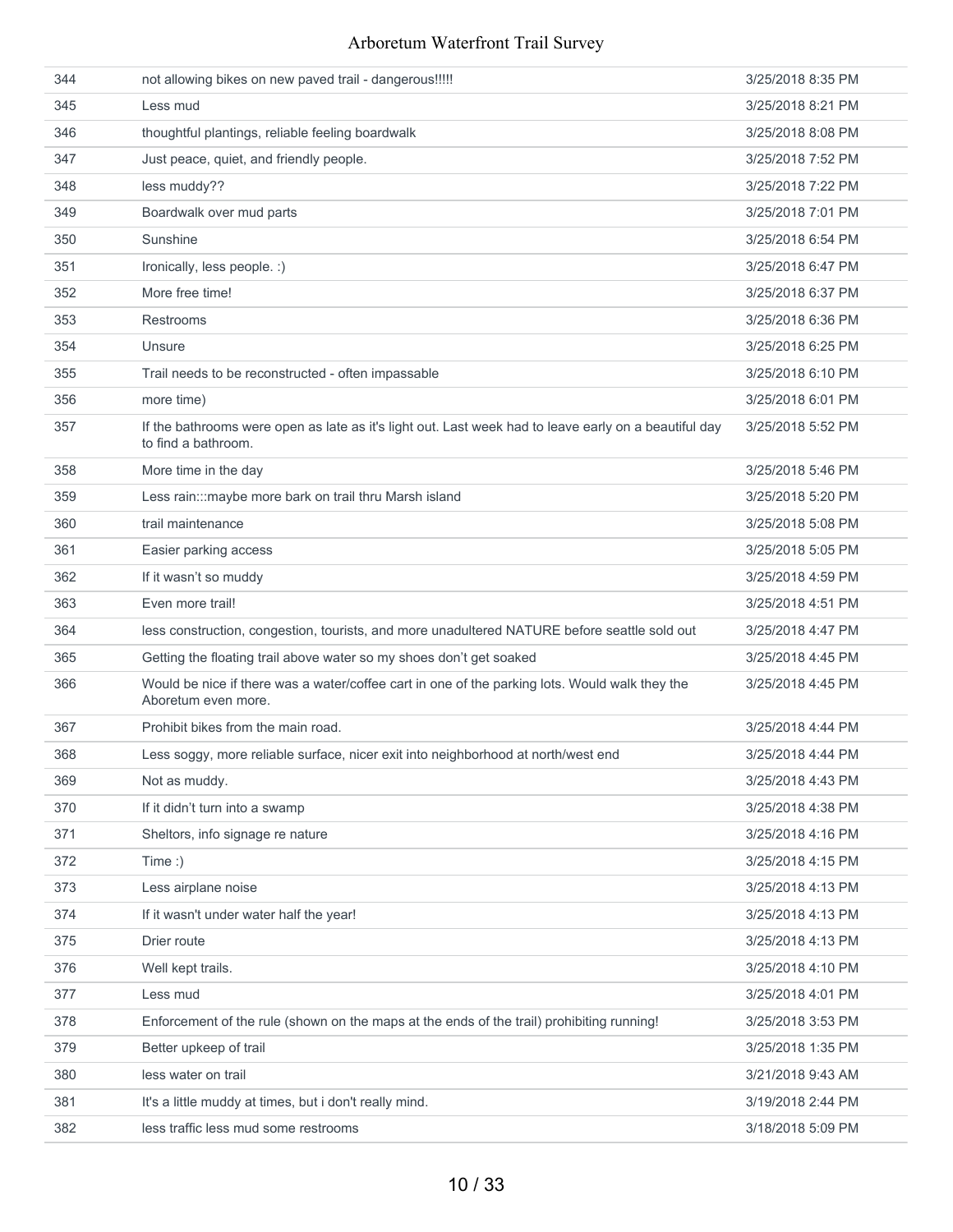| 383 | Parking access                                                                                                                                                                                      | 3/18/2018 3:50 PM  |
|-----|-----------------------------------------------------------------------------------------------------------------------------------------------------------------------------------------------------|--------------------|
| 384 | Better parking options!                                                                                                                                                                             | 3/18/2018 3:48 PM  |
| 385 | Less mud! Please fix it ASAP!!! It honestly doesn't matter, sunny day or not, the mud is the biggest<br>issue on this trail.                                                                        | 3/17/2018 1:04 PM  |
| 386 | Less mud. Nicer looking boardwalk (not mere blocks of cement)                                                                                                                                       | 3/17/2018 12:39 PM |
| 387 | Less traffic noise. Nicer boardwalk                                                                                                                                                                 | 3/17/2018 12:39 PM |
| 388 | Better maintenance of the path, raise the parts that get full of mud.                                                                                                                               | 3/9/2018 3:30 PM   |
| 389 | I love it and would be so upset if it was gone. Sometimes super muddy conditions make it difficult,<br>and I've had to turn back on more than one occasion, because it's so wet. Today it's great:) | 3/4/2018 3:52 PM   |
| 390 | Trail less muddy in fall and winter                                                                                                                                                                 | 3/4/2018 11:17 AM  |
| 391 | improvements to the little bridges and floating walkways.                                                                                                                                           | 3/2/2018 12:52 PM  |
| 392 | Something nicer or more informative or interactive at the ugly end of the marsh island entrance                                                                                                     | 2/26/2018 4:14 PM  |
| 393 | More places to sit, picnic tables, less muddy in winter                                                                                                                                             | 2/25/2018 7:07 PM  |
| 394 | We like it as is!                                                                                                                                                                                   | 2/25/2018 11:53 AM |
| 395 | If it was less likely to be too flooded to pass.                                                                                                                                                    | 2/20/2018 8:28 PM  |
| 396 | trail on lake not being over flooded                                                                                                                                                                | 2/19/2018 4:04 PM  |
| 397 | Small off leash area                                                                                                                                                                                | 2/19/2018 2:46 PM  |
| 398 | clear signage from UW?                                                                                                                                                                              | 2/15/2018 11:29 AM |
| 399 | N/A                                                                                                                                                                                                 | 2/11/2018 5:48 PM  |
| 400 | Fewer muddy spots on the trail, safer floating bridges                                                                                                                                              | 2/10/2018 12:59 AM |
| 401 | bathrooms early in AM                                                                                                                                                                               | 2/7/2018 3:28 PM   |
| 402 | more canals and water trails! its pretty great already however!                                                                                                                                     | 2/4/2018 9:56 PM   |
| 403 | Mud/water-free trails                                                                                                                                                                               | 2/4/2018 5:20 PM   |
| 404 | We already love it!                                                                                                                                                                                 | 2/4/2018 4:29 PM   |
| 405 | Less squishy on Marsh Island                                                                                                                                                                        | 2/4/2018 2:18 PM   |
| 406 | Less mud                                                                                                                                                                                            | 2/4/2018 10:22 AM  |
| 407 | Better maintenance of access to viewpoints                                                                                                                                                          | 2/3/2018 1:26 PM   |
| 408 | Keeping the trail open will be enough!                                                                                                                                                              | 1/28/2018 1:45 PM  |
| 409 | Drier trail even in winter (more gravel/better drainage)                                                                                                                                            | 1/27/2018 5:42 PM  |
| 410 | Keep it unique, don't mess with the bridges                                                                                                                                                         | 1/23/2018 3:58 PM  |
| 411 | Dry trail                                                                                                                                                                                           | 1/21/2018 4:20 PM  |
| 412 | Dry trail                                                                                                                                                                                           | 1/17/2018 5:50 PM  |
| 413 | Easier access via bicycles, or diminished traffic, or retirement when I could go at less trafficked<br>Times.                                                                                       | 1/17/2018 1:44 PM  |
| 414 | More time                                                                                                                                                                                           | 1/17/2018 12:31 PM |
| 415 | More time in life.                                                                                                                                                                                  | 1/16/2018 12:13 PM |
| 416 | Already love it!                                                                                                                                                                                    | 1/15/2018 4:59 PM  |
| 417 | not lots of mud                                                                                                                                                                                     | 1/12/2018 11:17 PM |
| 418 | Simply maintaining it                                                                                                                                                                               | 1/8/2018 12:44 PM  |
| 419 | More trails to walk.                                                                                                                                                                                | 1/7/2018 8:47 AM   |
| 420 | Staircase from 520 trail                                                                                                                                                                            | 1/6/2018 2:50 PM   |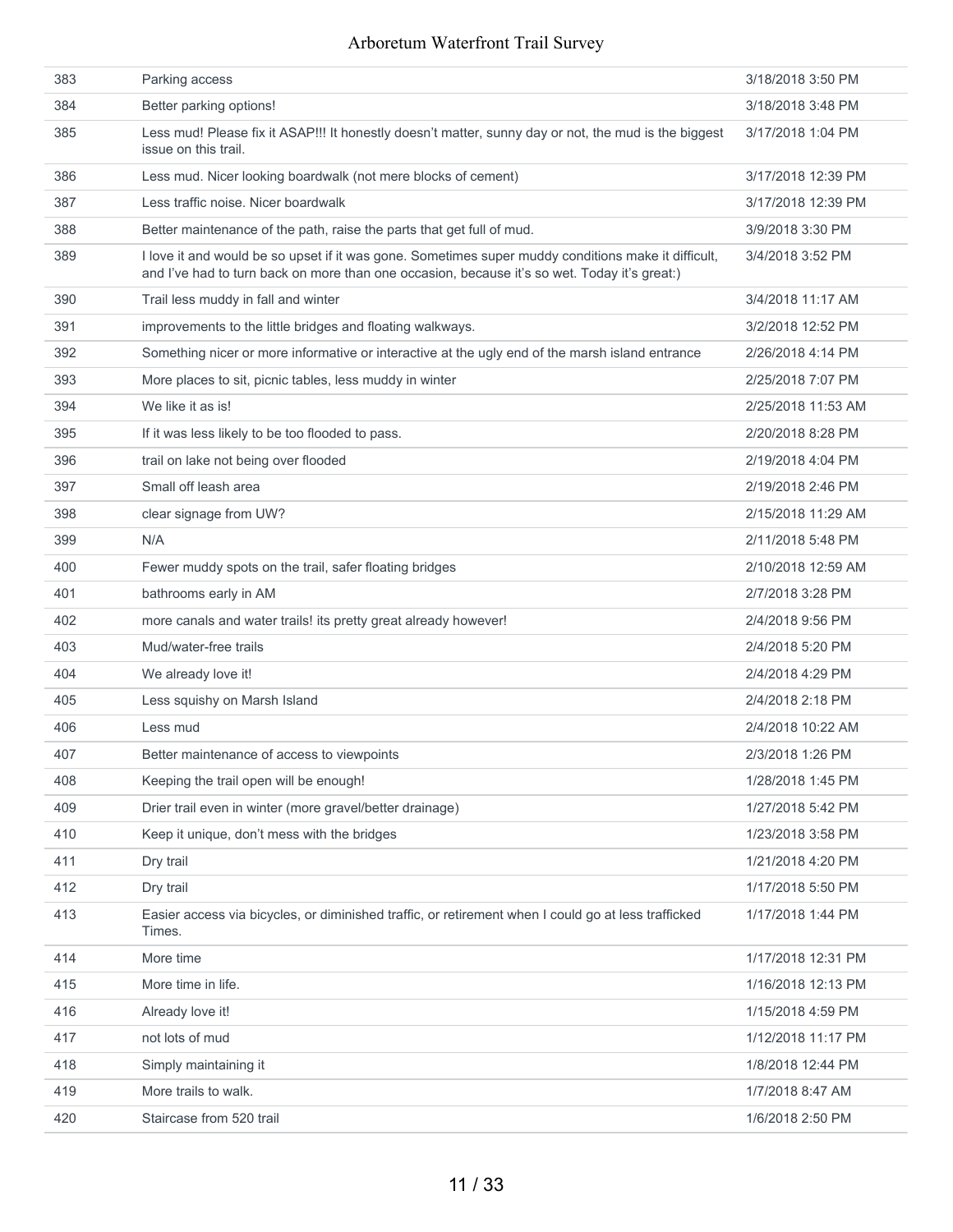| 421 | If it connected to the bicycle pedestrian lane on 520 on Foster Island via a stairway so that you<br>could make a loop walk.                                                                                   | 1/5/2018 2:14 PM  |
|-----|----------------------------------------------------------------------------------------------------------------------------------------------------------------------------------------------------------------|-------------------|
| 422 | overcoming my own ennui                                                                                                                                                                                        | 1/5/2018 2:31 AM  |
| 423 | Less muddy/flooding during rainy season. Less construction                                                                                                                                                     | 1/4/2018 11:28 PM |
| 424 | Non-motorized connection to/from Madison Park.                                                                                                                                                                 | 1/4/2018 11:28 PM |
| 425 | Easy parking/access                                                                                                                                                                                            | 1/4/2018 9:29 PM  |
| 426 | Less swampy conditions. That being said, I love it in it's natural condition.                                                                                                                                  | 1/4/2018 7:35 PM  |
| 427 | If there were a way to prevent the walking trail over the bridges from being waterlogged and buddy<br>a bunch of the year. It's a great place to run and walk, but trickier if it's muddy and full of puddles. | 1/4/2018 6:41 PM  |
| 428 | less washing over by wakes of big boats                                                                                                                                                                        | 1/4/2018 5:26 PM  |
| 429 | more nesting sites                                                                                                                                                                                             | 1/4/2018 4:47 PM  |
| 430 | No road cyclists speeding down the trail and going too fast. Need a way to slow them down so this<br>doesn't become like the Burke Gilman                                                                      | 1/4/2018 4:05 PM  |
| 431 | More time                                                                                                                                                                                                      | 1/4/2018 3:58 PM  |
| 432 | maybe a boardwalk the entire way? Often so muddy it's impassable.                                                                                                                                              | 1/4/2018 3:58 PM  |
| 433 | A well maintained trail.                                                                                                                                                                                       | 1/4/2018 3:57 PM  |
| 434 | Better drainage after it rains                                                                                                                                                                                 | 1/4/2018 3:42 PM  |
| 435 | Stroller accessible trails across where the trail heads to fostering island and across to montlake.                                                                                                            | 1/4/2018 1:56 PM  |
| 436 | Sometimes the trail is flooded/impassable, I can't use it for most of the spring which is when I'd<br>most like to use it.                                                                                     | 1/4/2018 12:40 PM |
| 437 | I like its rustic features and even at times, I walk it when under water.                                                                                                                                      | 1/4/2018 11:43 AM |
| 438 | Keeping it a peaceful treasure!                                                                                                                                                                                | 1/4/2018 11:35 AM |
| 439 | More free time.                                                                                                                                                                                                | 1/4/2018 8:40 AM  |
| 440 | Some trail maintenance would be good.                                                                                                                                                                          | 1/4/2018 8:39 AM  |
| 441 | You need to ban all dogs from this trail                                                                                                                                                                       | 1/4/2018 8:28 AM  |
| 442 | maybe a bit dryier at times? Have to walk on the sideplanks now and again to go through. More<br>educational signage would be good, pointing out fauna and flora.                                              | 1/4/2018 8:20 AM  |
| 443 | More time!                                                                                                                                                                                                     | 1/4/2018 8:16 AM  |
| 444 | Raised wooden walkways where the ground is muddiest in the winter                                                                                                                                              | 1/4/2018 7:36 AM  |
| 445 | Elimination of the scary section that goes through the culvert, to get to the east end of the trail.                                                                                                           | 1/4/2018 12:27 AM |
| 446 | If it could be kept from becoming muddy.                                                                                                                                                                       | 1/3/2018 11:54 PM |
| 447 | Stop it from turning in to an impassable swamp.                                                                                                                                                                | 1/3/2018 11:38 PM |
| 448 | Keeping it well maintained and clean. This is a phenomenal asset to the arboretum!                                                                                                                             | 1/3/2018 11:25 PM |
| 449 | Consistently dry trail                                                                                                                                                                                         | 1/3/2018 11:05 PM |
| 450 | That it was walkable all and less muddy. Many walkers that I walk with say they never plan on it<br>because they have had such wet experiences.                                                                | 1/3/2018 10:45 PM |
| 451 | easier access to starting point                                                                                                                                                                                | 1/3/2018 10:31 PM |
| 452 | Trail maintenance and safer walk under 520                                                                                                                                                                     | 1/3/2018 10:28 PM |
| 453 | Only being able to use it year round, all the time. Seems like it was too soggy alot of last<br>winterunderstandable with all the rain.                                                                        | 1/3/2018 10:25 PM |
| 454 | a light-up crosswalk across Lake Washington Blvd at the soccer field parking lot                                                                                                                               | 1/3/2018 10:24 PM |
| 455 | If it was in better shape. Our dogs hate the metal grate decking. They will not walk the trail.                                                                                                                | 1/3/2018 9:56 PM  |
| 456 | Not so boggy and unusable much of the year.                                                                                                                                                                    | 1/3/2018 9:18 PM  |
|     |                                                                                                                                                                                                                |                   |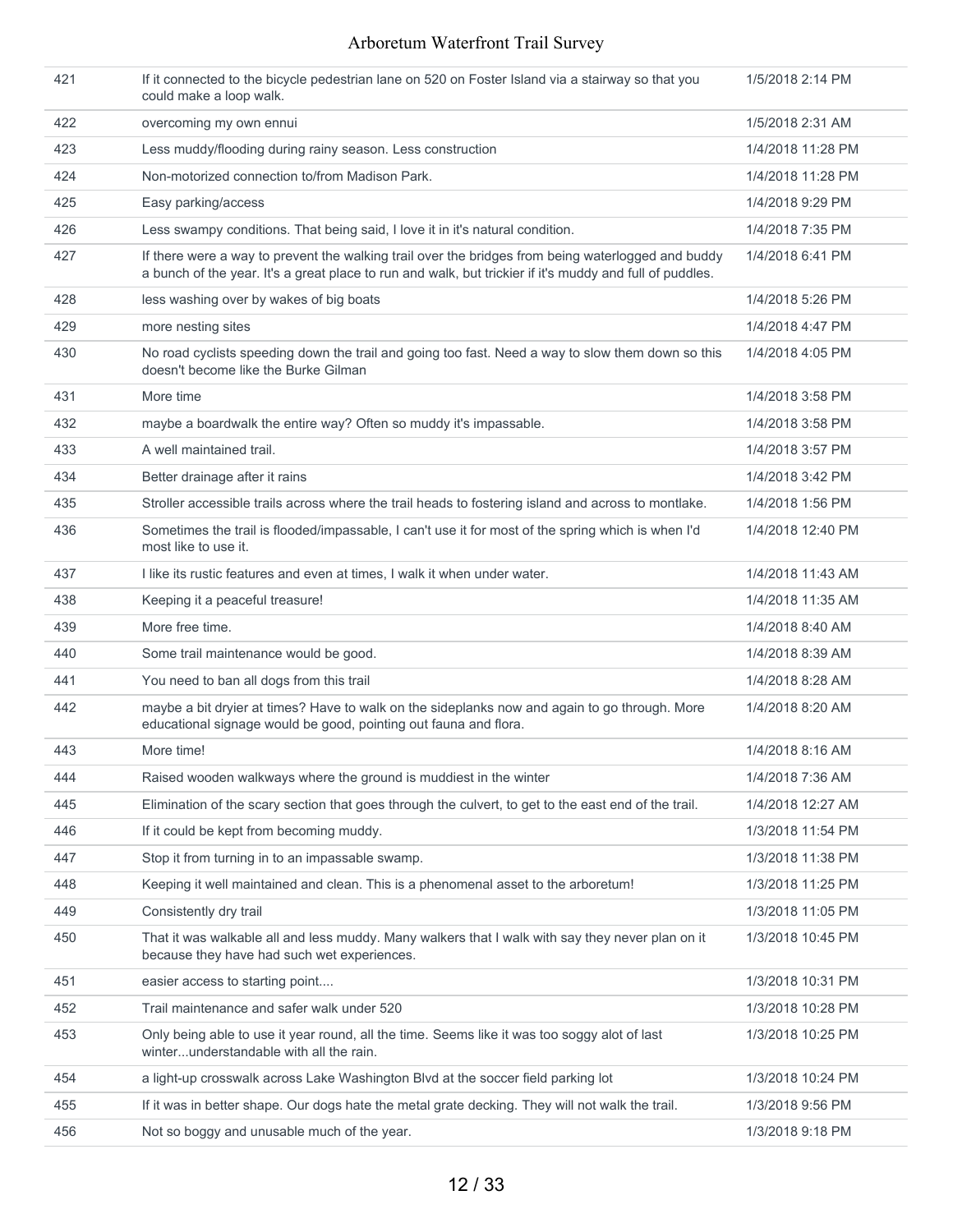| 457 | better maintenance                                                                                                                                                                                                                                                           | 1/3/2018 9:10 PM |
|-----|------------------------------------------------------------------------------------------------------------------------------------------------------------------------------------------------------------------------------------------------------------------------------|------------------|
| 458 | It would be nice if the garbage at the park were taken out more often (it's typically overflowing in<br>the summer). And it will be nice when the bridge construction has been completed! Other than<br>that, I wouldn't change a thing. It should stay as wild as possible. | 1/3/2018 8:58 PM |
| 459 | More wildlife                                                                                                                                                                                                                                                                | 1/3/2018 8:26 PM |
| 460 | usable benches                                                                                                                                                                                                                                                               | 1/3/2018 8:13 PM |
| 461 | Lights in the tunnel under the freeway.                                                                                                                                                                                                                                      | 1/3/2018 7:47 PM |
| 462 | clean up the freeway messes. address the noise issue.                                                                                                                                                                                                                        | 1/3/2018 7:27 PM |
| 463 | Improve trail to Marsh and Foster Island so it's not so muddy                                                                                                                                                                                                                | 1/3/2018 7:03 PM |
| 464 | I already visit it. I love it. safety is always a concern.                                                                                                                                                                                                                   | 1/3/2018 7:01 PM |
| 465 | Fixing it up! Lots of parts need to be fixed up.                                                                                                                                                                                                                             | 1/3/2018 6:50 PM |
| 466 | Good maintenance                                                                                                                                                                                                                                                             | 1/3/2018 6:50 PM |
| 467 | If it wasn't swamped 4 months of the year                                                                                                                                                                                                                                    | 1/3/2018 6:30 PM |
| 468 | Dryer trail                                                                                                                                                                                                                                                                  | 1/3/2018 6:28 PM |
| 469 | Less mud                                                                                                                                                                                                                                                                     | 1/3/2018 6:24 PM |
| 470 | Discourage runners with signage, communication in local neighborhood blogs, etc.                                                                                                                                                                                             | 1/3/2018 6:10 PM |
| 471 | dryness helps!                                                                                                                                                                                                                                                               | 1/3/2018 6:06 PM |
| 472 | Less mud in rainy season                                                                                                                                                                                                                                                     | 1/3/2018 6:02 PM |
| 473 | Less muddy and better maintenance                                                                                                                                                                                                                                            | 1/3/2018 5:57 PM |
| 474 | retirement                                                                                                                                                                                                                                                                   | 1/3/2018 5:56 PM |
| 475 | I like it now                                                                                                                                                                                                                                                                | 1/3/2018 5:55 PM |
| 476 | No access to Boyer from Azalea Way. We have to walk back a long ways coming down from the<br>gazebo                                                                                                                                                                          | 1/3/2018 5:51 PM |
| 477 | More time!                                                                                                                                                                                                                                                                   | 1/3/2018 5:46 PM |
| 478 | Fewer days when trail is under water.                                                                                                                                                                                                                                        | 1/3/2018 5:41 PM |
| 479 | Less deep mud                                                                                                                                                                                                                                                                | 1/3/2018 5:35 PM |
| 480 | good as is                                                                                                                                                                                                                                                                   | 1/3/2018 5:12 PM |
| 481 | Now that construction on 520 has stopped, for a short time, will use the trail more often since it is<br>open.                                                                                                                                                               | 1/3/2018 4:57 PM |
| 482 | completion of the 520 construction project                                                                                                                                                                                                                                   | 1/3/2018 4:55 PM |
| 483 | Yoga in the park                                                                                                                                                                                                                                                             | 1/3/2018 4:55 PM |
| 484 | If it was newer.                                                                                                                                                                                                                                                             | 1/3/2018 4:30 PM |
| 485 | Nothing. I love it.                                                                                                                                                                                                                                                          | 1/3/2018 4:25 PM |
| 486 | A "DRY" trailvery dry like my wine                                                                                                                                                                                                                                           | 1/3/2018 4:24 PM |
| 487 | if it was less muddy and if I wasn't scared going under 520 (a few times people have been lurking)                                                                                                                                                                           | 1/3/2018 4:21 PM |
| 488 | Improved trail during wet months, ensure bikes can't access trail, keep it natural                                                                                                                                                                                           | 1/3/2018 4:20 PM |
| 489 | If it were less muddy.                                                                                                                                                                                                                                                       | 1/3/2018 4:17 PM |
| 490 | Feeling safer when accessing through Arboretum                                                                                                                                                                                                                               | 1/3/2018 4:10 PM |
| 491 | Retirement                                                                                                                                                                                                                                                                   | 1/3/2018 4:03 PM |
| 492 | Sometimes parts of the trail are closed due to 520 construction and I end up having to turn around<br>rather than completing the loop. It would be great to have a better way to know if the trail were<br>closed, or better yet not have it ever close! :)                  | 1/3/2018 4:00 PM |
| 493 | An appropriate mud-reduction fill on the trail  thanks for asking.                                                                                                                                                                                                           | 1/3/2018 3:59 PM |
|     |                                                                                                                                                                                                                                                                              |                  |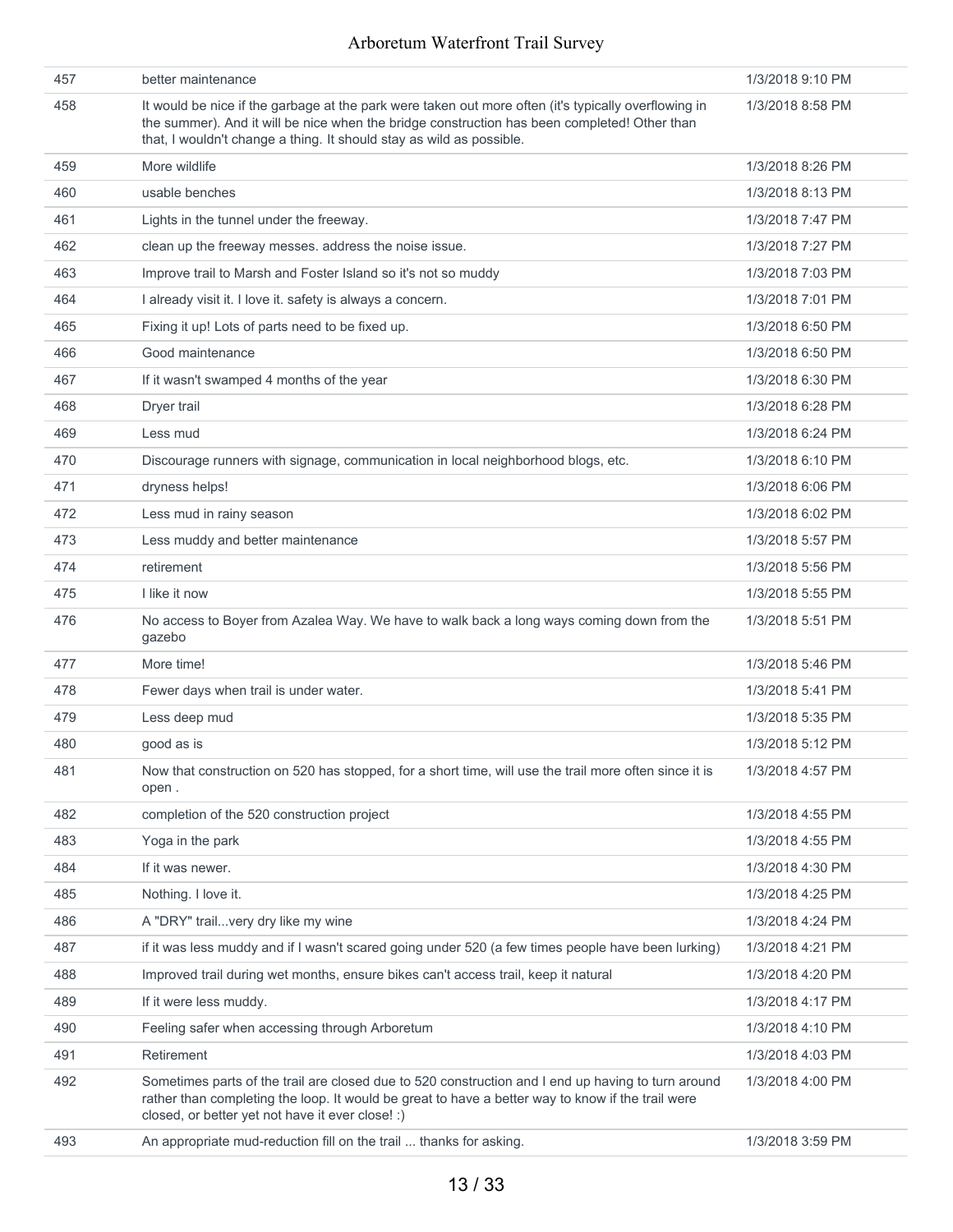| 494 | knowing that it wouldn't be impassable because of mud/water on the trail                                                                                                                                                                                                          | 1/3/2018 3:59 PM  |
|-----|-----------------------------------------------------------------------------------------------------------------------------------------------------------------------------------------------------------------------------------------------------------------------------------|-------------------|
| 495 | Just a little far from home, so I have to drive there. But it's a lovely spot                                                                                                                                                                                                     | 1/3/2018 3:56 PM  |
| 496 | If it didn't get so muddy so quickly                                                                                                                                                                                                                                              | 1/3/2018 3:51 PM  |
| 497 | Less risk of it being super soggy                                                                                                                                                                                                                                                 | 1/3/2018 3:37 PM  |
| 498 | A trail that isn't under water half the year.                                                                                                                                                                                                                                     | 1/3/2018 3:30 PM  |
| 499 | Improved sight and noise buffering from 520. Improvement furthering the area as a nature refuge.                                                                                                                                                                                  | 1/3/2018 3:23 PM  |
| 500 | keeping it as natural and quiet as possible                                                                                                                                                                                                                                       | 1/3/2018 3:23 PM  |
| 501 | Making it clear when it open. I thought it had closed for awhile and will go more often now that I<br>know it is open!                                                                                                                                                            | 1/3/2018 3:12 PM  |
| 502 | Having a predictable dry trail. Often flooded.                                                                                                                                                                                                                                    | 1/3/2018 2:46 PM  |
| 503 | trail better maintained and less muddy                                                                                                                                                                                                                                            | 1/3/2018 2:27 PM  |
| 504 | Less sinkholes!                                                                                                                                                                                                                                                                   | 1/3/2018 2:08 PM  |
| 505 | dryer sections on the islands all year round                                                                                                                                                                                                                                      | 1/3/2018 2:08 PM  |
| 506 | Less freeway noise                                                                                                                                                                                                                                                                | 1/3/2018 1:53 PM  |
| 507 | Less freeway noise                                                                                                                                                                                                                                                                | 1/3/2018 1:52 PM  |
| 508 | Dryer trail. It can get very soggy in the winter months.                                                                                                                                                                                                                          | 1/3/2018 1:51 PM  |
| 509 | 520 completion                                                                                                                                                                                                                                                                    | 1/3/2018 1:50 PM  |
| 510 | More wheelchair access                                                                                                                                                                                                                                                            | 1/3/2018 1:40 PM  |
| 511 | Less mud                                                                                                                                                                                                                                                                          | 1/3/2018 1:21 PM  |
| 512 | dry all year                                                                                                                                                                                                                                                                      | 1/3/2018 1:20 PM  |
| 513 | Stop it from flooding every year!                                                                                                                                                                                                                                                 | 1/3/2018 1:11 PM  |
| 514 | Less muddy                                                                                                                                                                                                                                                                        | 1/3/2018 1:09 PM  |
| 515 | Accessibility when it is muddy.                                                                                                                                                                                                                                                   | 1/3/2018 1:06 PM  |
| 516 | some maintenance                                                                                                                                                                                                                                                                  | 1/3/2018 1:06 PM  |
| 517 | More seating                                                                                                                                                                                                                                                                      | 1/3/2018 12:57 PM |
| 518 | highway construction finished!                                                                                                                                                                                                                                                    | 1/3/2018 12:49 PM |
| 519 | Some parts of the year are very wet, and the trails become quite muddy. Having drier paths or<br>raised boardwalks might help. Sometimes the trails are quite isolated. I am a woman and do not<br>walk there alone on quiet days, as there are vagrants loitering in some areas. | 1/3/2018 12:47 PM |
| 520 | Less mud                                                                                                                                                                                                                                                                          | 1/3/2018 12:38 PM |
| 521 | It would be great to find a way to make the trails useable year-round. They are sometimes<br>impassable due to mud up to your ankles.                                                                                                                                             | 1/3/2018 12:37 PM |
| 522 | Keep it feeling remote, and not designed.                                                                                                                                                                                                                                         | 1/3/2018 12:35 PM |
| 523 | Construction finished!                                                                                                                                                                                                                                                            | 1/3/2018 12:30 PM |
| 524 | Promptly removing the graffitti                                                                                                                                                                                                                                                   | 1/3/2018 12:22 PM |
| 525 | I don't know.                                                                                                                                                                                                                                                                     | 1/3/2018 12:21 PM |
| 526 | More benches for sitting                                                                                                                                                                                                                                                          | 1/3/2018 12:19 PM |
| 527 | Raising the flooded parts                                                                                                                                                                                                                                                         | 1/3/2018 12:16 PM |
| 528 | Often the Foster Island trails are too flooded to use - if I could count on their usability I'd be able to<br>better work them into my routine.                                                                                                                                   | 1/3/2018 12:14 PM |
| 529 | Keeping it well maintained.                                                                                                                                                                                                                                                       | 1/3/2018 12:11 PM |
| 530 | Making sure that its kept clean and safe (no tents).                                                                                                                                                                                                                              | 1/3/2018 12:11 PM |
|     |                                                                                                                                                                                                                                                                                   |                   |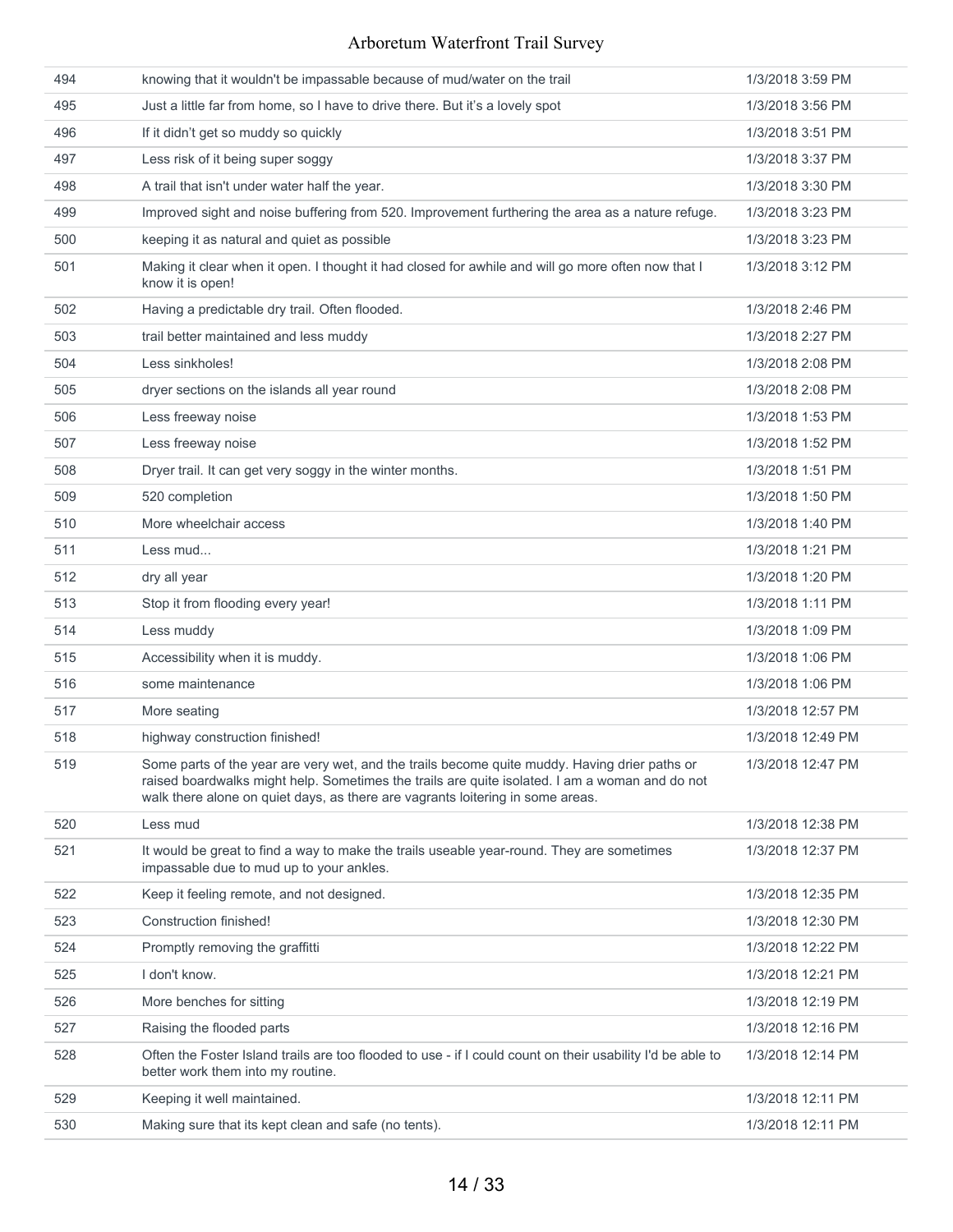| 531 | if it were not wet and muddy! it would be nice if it were replaced with a slightly elevated walk (on<br>pin piles) that would remain dry. I think the existing "in water" trail has reduced water flow into the<br>inner ponds and has asseverated the algae growth. The current wood chips are like a sponge. | 1/3/2018 12:09 PM   |
|-----|----------------------------------------------------------------------------------------------------------------------------------------------------------------------------------------------------------------------------------------------------------------------------------------------------------------|---------------------|
| 532 | Haha, I go often, even biked it when it was closed last year. Just keep maintaining it!                                                                                                                                                                                                                        | 1/3/2018 12:07 PM   |
| 533 | drier trails                                                                                                                                                                                                                                                                                                   | 1/3/2018 12:05 PM   |
| 534 | Safe                                                                                                                                                                                                                                                                                                           | 1/3/2018 12:02 PM   |
| 535 | Raise the areas of the trail that are under water when the lake level is raised.                                                                                                                                                                                                                               | 1/3/2018 12:00 PM   |
| 536 | Not much. It is amazing.                                                                                                                                                                                                                                                                                       | 1/3/2018 12:00 PM   |
| 537 | Better maintenance                                                                                                                                                                                                                                                                                             | 1/3/2018 11:59 AM   |
| 538 | when the lake water level rises, its impassable. Would be nice to fix that.                                                                                                                                                                                                                                    | 1/3/2018 11:57 AM   |
| 539 | In the winter, the trail can be soggy and muddy. Your feet get wet.                                                                                                                                                                                                                                            | 1/3/2018 11:56 AM   |
| 540 | not having to cross under the scary 520 area of the path to get there                                                                                                                                                                                                                                          | 1/3/2018 11:55 AM   |
| 541 | keep up maintenance of trail for ease of using stroller                                                                                                                                                                                                                                                        | 1/3/2018 11:55 AM   |
| 542 | not so muddy, quieter                                                                                                                                                                                                                                                                                          | 1/3/2018 11:54 AM   |
| 543 | Keeping it dry and accessible year round                                                                                                                                                                                                                                                                       | 1/3/2018 11:54 AM   |
| 544 | Keep it well maintained.                                                                                                                                                                                                                                                                                       | 1/3/2018 11:52 AM   |
| 545 | Clean up marshy bog much of the year.                                                                                                                                                                                                                                                                          | 1/3/2018 11:51 AM   |
| 546 | If the trail was dry throughout the year.                                                                                                                                                                                                                                                                      | 1/3/2018 11:51 AM   |
| 547 | it is such a unique and beautiful gem in Seattle, that alone makes me want to visit it                                                                                                                                                                                                                         | 1/3/2018 11:51 AM   |
| 548 | Leaving it in the natural state                                                                                                                                                                                                                                                                                | 1/3/2018 11:50 AM   |
| 549 | Not much. Already use it a lot. A little leas soggy after rains would be nice but its fine even now.                                                                                                                                                                                                           | 1/3/2018 11:32 AM   |
| 550 | less mud on trail                                                                                                                                                                                                                                                                                              | 1/2/2018 11:54 AM   |
| 551 | It's lovely.                                                                                                                                                                                                                                                                                                   | 1/1/2018 5:07 PM    |
| 552 | Less flooding/drier trails                                                                                                                                                                                                                                                                                     | 12/30/2017 1:27 PM  |
| 553 | Having more free time :- )                                                                                                                                                                                                                                                                                     | 12/30/2017 11:58 AM |
| 554 | Repair aging wood structures                                                                                                                                                                                                                                                                                   | 12/24/2017 1:51 PM  |
| 555 | Work with Office of Arts and Culture to create informational placards wuth the numbers on the<br>trail.                                                                                                                                                                                                        | 12/24/2017 1:06 PM  |
| 556 | Good trail                                                                                                                                                                                                                                                                                                     | 12/23/2017 2:52 PM  |
| 557 | I like that it is kind of "rustic" and unimproved (not fancy). Though, I really appreciate more fill put in<br>the trail, though, as it sinks!                                                                                                                                                                 | 12/18/2017 11:23 AM |
| 558 | If dogs were allowed                                                                                                                                                                                                                                                                                           | 12/17/2017 12:12 PM |
| 559 | More complex trails and quiet areas, more green, more flowers.                                                                                                                                                                                                                                                 | 12/14/2017 10:52 AM |
| 560 | Motivation                                                                                                                                                                                                                                                                                                     | 12/12/2017 3:55 PM  |
| 561 | Less mud                                                                                                                                                                                                                                                                                                       | 12/10/2017 4:13 PM  |
| 562 | Living closer to the trail. It is a marvelous resource.                                                                                                                                                                                                                                                        | 11/30/2017 11:05 PM |
| 563 | Longer trail                                                                                                                                                                                                                                                                                                   | 11/27/2017 1:13 PM  |
| 564 | Shield the highway noise                                                                                                                                                                                                                                                                                       | 11/25/2017 3:06 PM  |
| 565 | Less noise                                                                                                                                                                                                                                                                                                     | 11/25/2017 3:05 PM  |
| 566 | <b>Bike racks in East Montlake</b>                                                                                                                                                                                                                                                                             | 11/25/2017 2:29 PM  |
| 567 | Good bike access                                                                                                                                                                                                                                                                                               | 11/25/2017 2:15 PM  |
| 568 | More enthusiasm on our part.                                                                                                                                                                                                                                                                                   | 11/25/2017 1:28 PM  |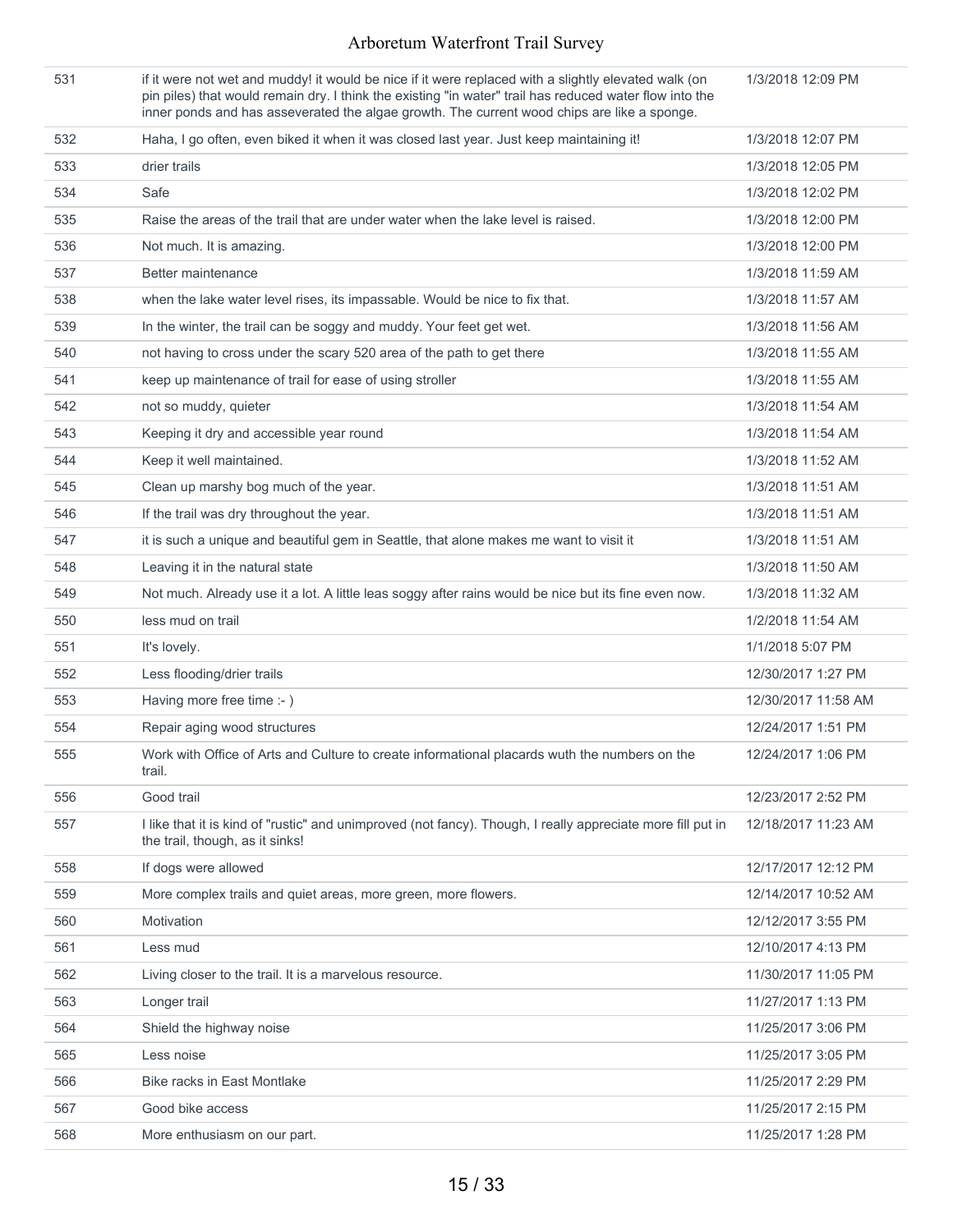| 569 | Better trails/bridges, less trash, improved habitats for local wildlife.                        | 11/23/2017 3:40 PM |
|-----|-------------------------------------------------------------------------------------------------|--------------------|
| 570 | More information about wildlife                                                                 | 11/22/2017 8:19 PM |
| 571 | Nothing - just keep it open and as awesome as it is now!                                        | 11/19/2017 4:08 PM |
| 572 | Wildlife preserve or sanctuary                                                                  | 11/18/2017 4:09 PM |
| 573 | Less freeway noise                                                                              | 11/18/2017 2:11 PM |
| 574 | More dirt trails and less pavement                                                              | 11/17/2017 3:13 PM |
| 575 | More accessible entrance                                                                        | 11/7/2017 2:56 PM  |
| 576 | More waterfront trails                                                                          | 11/4/2017 5:43 PM  |
| 577 | Plant and animal species information boards                                                     | 11/1/2017 10:45 AM |
| 578 | Fixing the waterfront trail since it is so unique                                               | 10/30/2017 2:34 PM |
| 579 | More trails                                                                                     | 10/29/2017 8:37 AM |
| 580 | More direct transit access                                                                      | 10/28/2017 2:29 PM |
| 581 | Living closer                                                                                   | 10/27/2017 4:54 PM |
| 582 | Fix flooding/muddiness of the trail.                                                            | 10/27/2017 9:19 AM |
| 583 | Less construction                                                                               | 10/24/2017 2:23 PM |
| 584 | better drainage of muddy sections during rainy season; improve the bridge section to not sink   | 10/21/2017 5:39 PM |
| 585 | Less noise from highway and stadium                                                             | 10/17/2017 2:48 PM |
| 586 | We rarely come because there is no secure bike parking.                                         | 10/16/2017 8:14 PM |
| 587 | Access and parking                                                                              | 10/16/2017 1:57 PM |
| 588 | Better access to Maps which detail the numbered posts                                           | 10/15/2017 2:22 PM |
| 589 | Nothing, it's beautiful.                                                                        | 10/14/2017 7:47 PM |
| 590 | Knowing that the boardwalk will be passable.                                                    | 10/9/2017 2:32 PM  |
| 591 | Improving waterfront trail and its access                                                       | 10/8/2017 3:01 PM  |
| 592 | Being able to use year round                                                                    | 10/8/2017 2:26 PM  |
| 593 | That it is maintained                                                                           | 10/8/2017 11:22 AM |
| 594 | Improved upkeep. Interpretive signs etc re birds, flora, fauna.                                 | 10/7/2017 6:05 PM  |
| 595 | I love it just how it is! I will be going more this fall! Thank you for all that you do!        | 10/5/2017 11:15 PM |
| 596 | More of my own time                                                                             | 10/5/2017 2:47 PM  |
| 597 | If it was better maintained, and not likely to be underwater.                                   | 10/3/2017 1:18 PM  |
| 598 | Nothing                                                                                         | 10/3/2017 1:18 PM  |
| 599 | Dry path                                                                                        | 9/30/2017 1:29 PM  |
| 600 | Easier entrances to the park from other areas and less car traffic through it                   | 9/30/2017 9:11 AM  |
| 601 | Less nearby construction                                                                        | 9/29/2017 11:06 AM |
| 602 | Living closer                                                                                   | 9/28/2017 10:20 AM |
| 603 | Trail has numbered posts. Have the guide on the web instead of having to go to visitors center. | 9/24/2017 7:29 PM  |
| 604 | More parking.                                                                                   | 9/24/2017 4:38 PM  |
| 605 | More parking                                                                                    | 9/24/2017 4:03 PM  |
| 606 | More parking access                                                                             | 9/24/2017 4:02 PM  |
| 607 | A loop trail                                                                                    | 9/24/2017 3:48 PM  |
| 608 | More sitting soace                                                                              | 9/24/2017 3:22 PM  |
| 609 | Cleaner. Less highway noise.                                                                    | 9/24/2017 2:09 PM  |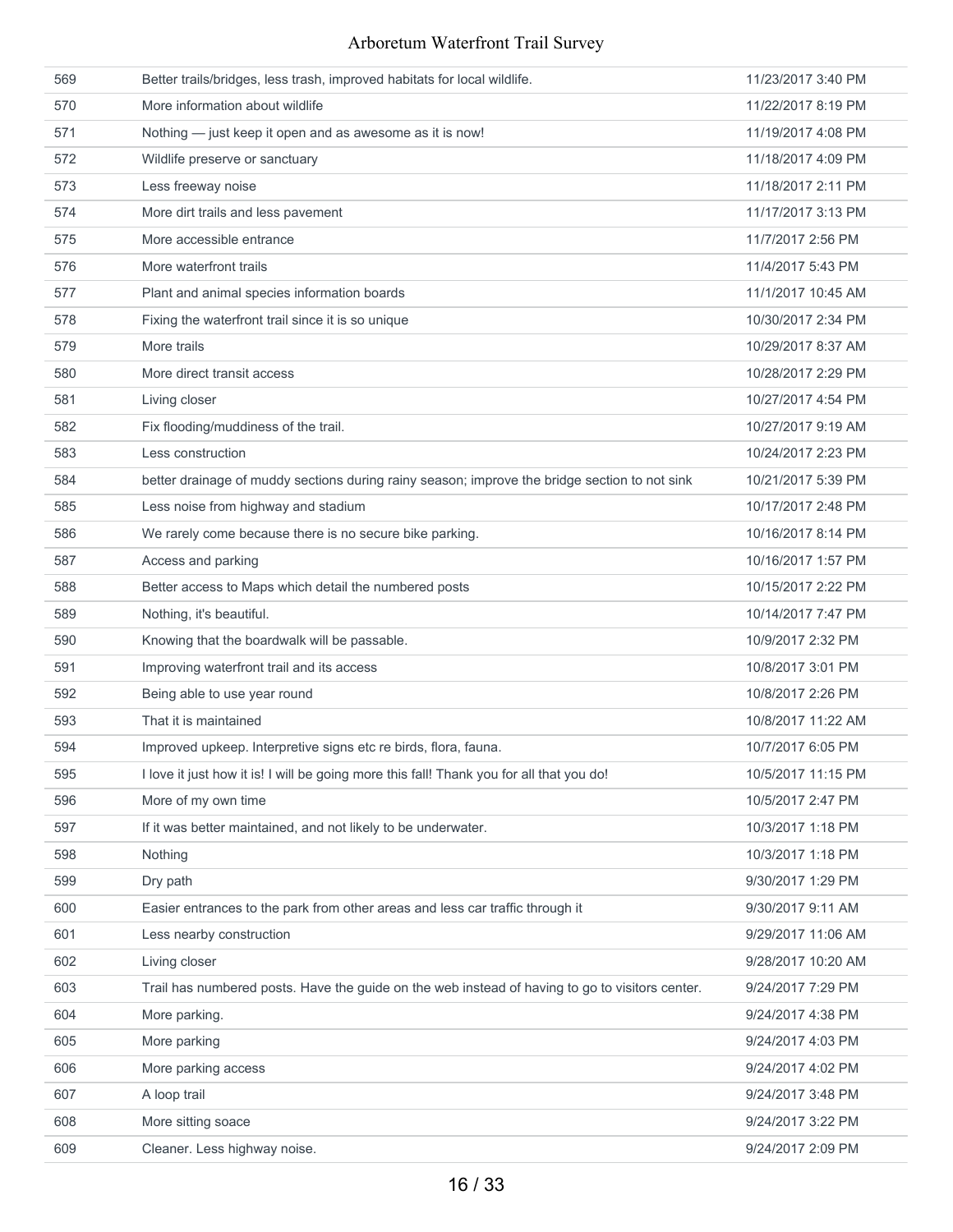| 610 | More Invasive species control, so we can have even more beautiful relaxing native plants!            | 9/20/2017 4:36 PM  |
|-----|------------------------------------------------------------------------------------------------------|--------------------|
| 611 | Keeping it a soft, natural surface and adding more trails in the arboretum system or interlaken park | 9/20/2017 11:07 AM |
| 612 | Making it accessible after heavy rains; there are areas that are prone to flooding                   | 9/16/2017 6:49 PM  |
| 613 | Improved parking/access (either end)                                                                 | 9/10/2017 3:57 PM  |
| 614 | less construction in the area                                                                        | 9/10/2017 12:58 PM |
| 615 | Less construction                                                                                    | 9/10/2017 10:44 AM |
| 616 | I love it                                                                                            | 9/4/2017 11:06 AM  |
| 617 | I don't know                                                                                         | 9/3/2017 2:05 PM   |
| 618 | During high water times, trail is muddy and not accessable.                                          | 9/3/2017 9:17 AM   |
| 619 | Less flooding                                                                                        | 8/29/2017 3:33 PM  |
| 620 | The beauty and unusual view of Lake Washington                                                       | 8/28/2017 2:33 PM  |
| 621 | Noise mitigation and year round access                                                               | 8/27/2017 2:05 PM  |
| 622 | Expanded trail                                                                                       | 8/26/2017 1:50 PM  |
| 623 | if boardwalk area along waterfront didn't get extremely muddy during rainy season                    | 8/23/2017 9:30 PM  |
| 624 | Improve Trail condition and increase wheelchair accessibility                                        | 8/23/2017 1:13 PM  |
| 625 | More trails                                                                                          | 8/22/2017 4:41 PM  |
| 626 | Less construction around it.                                                                         | 8/21/2017 2:17 PM  |
| 627 | I already visit it often                                                                             | 8/20/2017 9:15 PM  |
| 628 | Let's improve it to make it available year-round.                                                    | 8/20/2017 6:21 PM  |
| 629 | I'd like to see it fixed looks like not much work done. Chairs sinking ect.                          | 8/20/2017 11:45 AM |
| 630 | Get WSDOT out of the neighborhood?!                                                                  | 8/19/2017 8:03 PM  |
| 631 | If it weren't bogged down and muddy. Trail is not accessible for too much of the year.               | 8/19/2017 11:43 AM |
| 632 | Rest rooms at both ends.                                                                             | 8/15/2017 11:49 AM |
| 633 | Ada accessible                                                                                       | 8/13/2017 2:59 PM  |
| 634 | It's beautiful, I would love to see it preserved for many years to come!                             | 8/13/2017 2:58 PM  |
| 635 | It's beautiful, I would love to see it preserved for many years to come!                             | 8/13/2017 2:58 PM  |
| 636 | Nothing, its perfect ??                                                                              | 8/9/2017 11:11 PM  |
| 637 | No homeless camps.                                                                                   | 8/9/2017 9:08 AM   |
| 638 | Knowing the trail isn't ever going to be too muddy.                                                  | 8/8/2017 3:17 PM   |
| 639 | More benches to sit on. Many along the trail are in disrepair.                                       | 8/3/2017 3:38 PM   |
| 640 | Easy transit connection or easy parking                                                              | 8/1/2017 2:08 PM   |
| 641 | Not sure                                                                                             | 7/28/2017 7:53 PM  |
| 642 | A pod of orcas lol                                                                                   | 7/27/2017 6:31 PM  |
| 643 | Can't think of anything                                                                              | 7/27/2017 4:47 PM  |
| 644 | A dry island trail!                                                                                  | 7/24/2017 10:41 AM |
| 645 | Less mud! Access in all weathers.                                                                    | 7/23/2017 10:11 PM |
| 646 | Better parking                                                                                       | 7/23/2017 5:19 PM  |
| 647 | Nothing - it's great!                                                                                | 7/23/2017 5:13 PM  |
| 648 | No highway                                                                                           | 7/22/2017 1:50 PM  |
| 649 | More maintenance to keep the Trailway drier.                                                         | 7/22/2017 12:44 PM |
| 650 | Place for my wife to pee                                                                             | 7/22/2017 11:02 AM |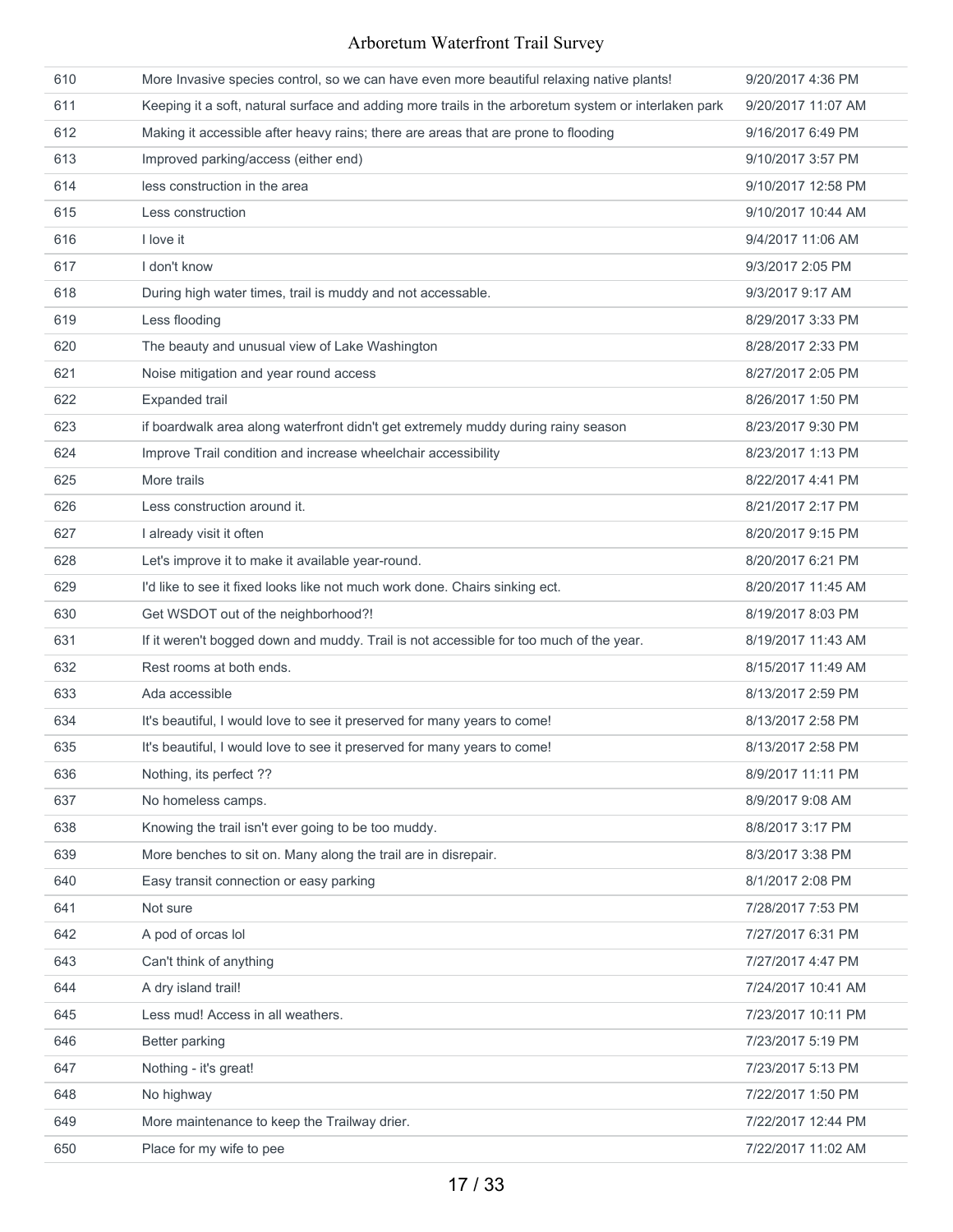| 651 | If it was bigger!                                                                                              | 7/21/2017 5:17 PM  |
|-----|----------------------------------------------------------------------------------------------------------------|--------------------|
| 652 | Closer proximity, less construction and motorboats                                                             | 7/21/2017 3:52 PM  |
| 653 | A bit more maintenance so feet don't get wet in spots. Maybe somemore floating metal grates for<br>low spots.  | 7/20/2017 10:43 AM |
| 654 | Regularly open. At certain parts of the year it is too muddy or underwater.                                    | 7/18/2017 9:58 PM  |
| 655 | Better maintenance                                                                                             | 7/16/2017 4:29 PM  |
| 656 | Nothing, it's perfect!                                                                                         | 7/16/2017 4:29 PM  |
| 657 | Perfect as is!                                                                                                 | 7/16/2017 4:29 PM  |
| 658 | More bark on muddy trails                                                                                      | 7/16/2017 12:28 PM |
| 659 | Less trash & noise                                                                                             | 7/15/2017 5:00 PM  |
| 660 | Dryer all year. It's frequently too muddy                                                                      | 7/15/2017 4:35 PM  |
| 661 | Being in Seattle more often                                                                                    | 7/15/2017 12:55 PM |
| 662 | More time in my day                                                                                            | 7/15/2017 12:48 PM |
| 663 | Can't think of anything:)                                                                                      | 7/15/2017 12:48 PM |
| 664 | Loop trail                                                                                                     | 7/13/2017 10:54 PM |
| 665 | If I still lived here.                                                                                         | 7/13/2017 1:31 PM  |
| 666 | If the trail was open : (                                                                                      | 7/10/2017 12:30 PM |
| 667 | Lived closer                                                                                                   | 7/10/2017 9:07 AM  |
| 668 | More paths                                                                                                     | 7/9/2017 2:15 PM   |
| 669 | More waterside trails                                                                                          | 7/9/2017 2:08 PM   |
| 670 | More plants for photos and more picnic tables.                                                                 | 7/9/2017 10:56 AM  |
| 671 | More trails                                                                                                    | 7/9/2017 9:23 AM   |
| 672 | Get it above water level                                                                                       | 7/9/2017 9:11 AM   |
| 673 | $\tilde{?}$                                                                                                    | 7/8/2017 7:17 PM   |
| 674 | No more freeway work                                                                                           | 7/8/2017 11:06 AM  |
| 675 | better trail maintance                                                                                         | 7/6/2017 9:26 AM   |
| 676 | If the trail was waterlogged less often                                                                        | 7/5/2017 6:00 PM   |
| 677 | Repair the bridges please! Great fishing here                                                                  | 7/5/2017 3:30 PM   |
| 678 | Easier access to docks                                                                                         | 7/5/2017 12:55 PM  |
| 679 | Interpretive signs                                                                                             | 7/3/2017 2:30 PM   |
| 680 | If it was easier to use when the water level is high!                                                          | 7/2/2017 8:06 PM   |
| 681 | Nothing                                                                                                        | 7/2/2017 8:06 PM   |
| 682 | Open the path through Marsh island                                                                             | 7/2/2017 8:52 AM   |
| 683 | More picnic benches                                                                                            | 7/1/2017 2:11 PM   |
| 684 | Garbage cans and grills                                                                                        | 6/28/2017 7:58 PM  |
| 685 | A stroller friendly walking trail.                                                                             | 6/28/2017 4:24 PM  |
| 686 | Time!                                                                                                          | 6/28/2017 2:29 PM  |
| 687 | Not so wet.                                                                                                    | 6/28/2017 12:19 PM |
| 688 | Reinforce it, large chunks of the trail are now underwater or so muddy to be unusable. Needs to be<br>built up | 6/28/2017 10:18 AM |
| 689 | Not have it closed, make trail higher above water level                                                        | 6/27/2017 1:43 PM  |
|     |                                                                                                                |                    |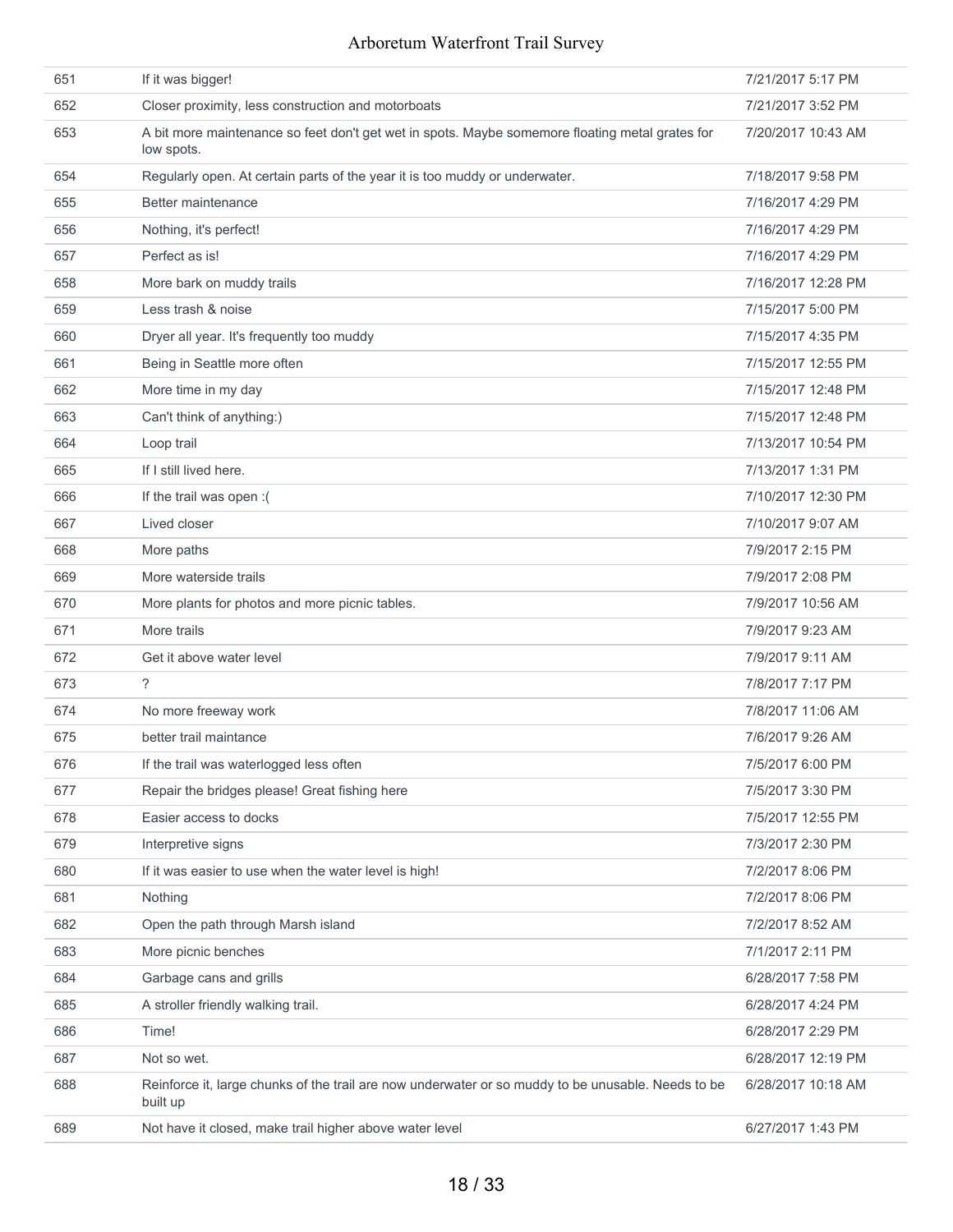| 690 | If it were open more, not flooded!                                                                        | 6/26/2017 2:27 PM  |
|-----|-----------------------------------------------------------------------------------------------------------|--------------------|
| 691 | I'd want to make sure my presence wasn't hurting the area, I.e. More elevated wooden trails etc.          | 6/25/2017 11:42 AM |
| 692 | For it to be own, for it to be a loop                                                                     | 6/25/2017 9:23 AM  |
| 693 | Water fountains along the trail                                                                           | 6/24/2017 9:08 AM  |
| 694 | Water level not being too high                                                                            | 6/22/2017 7:06 AM  |
| 695 | Greater felt sense of safety beneath the freeway                                                          | 6/21/2017 6:40 PM  |
| 696 | Greater felt sense of safety beneath the freeway                                                          | 6/21/2017 6:40 PM  |
| 697 | Drier path                                                                                                | 6/20/2017 10:39 AM |
| 698 | Better drainage when it's muddy                                                                           | 6/20/2017 10:19 AM |
| 699 | If it wasn't flooded so often!                                                                            | 6/19/2017 3:55 PM  |
| 700 | yhyhyh tgtgt                                                                                              | 6/19/2017 2:27 PM  |
| 701 | Nomudd                                                                                                    | 6/19/2017 10:06 AM |
| 702 | Have it be open ;-). I don't mind high water when alone, tho family and friends prefer dry                | 6/17/2017 1:10 PM  |
| 703 | Awesome trails well maintained. More loops and connections                                                | 6/16/2017 6:36 PM  |
| 704 | Good visibility to water, mountain bike access                                                            | 6/13/2017 3:21 PM  |
| 705 | More interesting signage about the plants/birds/wildlife                                                  | 6/11/2017 9:17 PM  |
| 706 | Nicer access under the freeway                                                                            | 6/10/2017 8:08 PM  |
| 707 | If the entire trail was open, including marsh island.                                                     | 6/2/2017 12:44 PM  |
| 708 | Dry trail on Marsh Island                                                                                 | 6/1/2017 8:13 PM   |
| 709 | Clean sturdy trail that doesn't get muddy in the rain                                                     | 5/31/2017 7:38 PM  |
| 710 | It is wasn't flooding                                                                                     | 5/30/2017 8:27 PM  |
| 711 | Less problems with mud at high water                                                                      | 5/30/2017 1:35 PM  |
| 712 |                                                                                                           | 5/29/2017 3:16 PM  |
| 713 | I love it here!                                                                                           | 5/29/2017 11:54 AM |
| 714 | More and better kayak launch points                                                                       | 5/28/2017 5:58 PM  |
| 715 | <b>Bathroom</b>                                                                                           | 5/28/2017 12:24 PM |
| 716 | Trail improvement during high water periods                                                               | 5/27/2017 3:26 PM  |
| 717 | Accessible without getting muddy                                                                          | 5/27/2017 3:14 PM  |
| 718 | Less rickety walkways, nice lookouts with seating, educational materials periodically around the<br>paths | 5/25/2017 7:55 PM  |
| 719 | Stricter stance on smoking on the trail.                                                                  | 5/23/2017 4:02 PM  |
| 720 | The bridges need to be fixed/floated, this was a great connection to the arboretum                        | 5/23/2017 1:13 PM  |
| 721 | Knowing that it would be open every time I visited! Today it was underwater.                              | 5/22/2017 5:51 PM  |
| 722 | Opening all the trails again.                                                                             | 5/21/2017 9:44 PM  |
| 723 | Not being underwater                                                                                      | 5/21/2017 4:54 PM  |
| 724 | <b>Bathrooms</b>                                                                                          | 5/21/2017 1:43 PM  |
| 725 | More free time.                                                                                           | 5/20/2017 3:14 PM  |
| 726 | Lights                                                                                                    | 5/18/2017 8:06 PM  |
| 727 | More trails!                                                                                              | 5/16/2017 3:03 PM  |
| 728 | If it were not soggy and muddy for much of the year.                                                      | 5/14/2017 8:51 AM  |
| 729 | latrine                                                                                                   | 5/10/2017 8:12 PM  |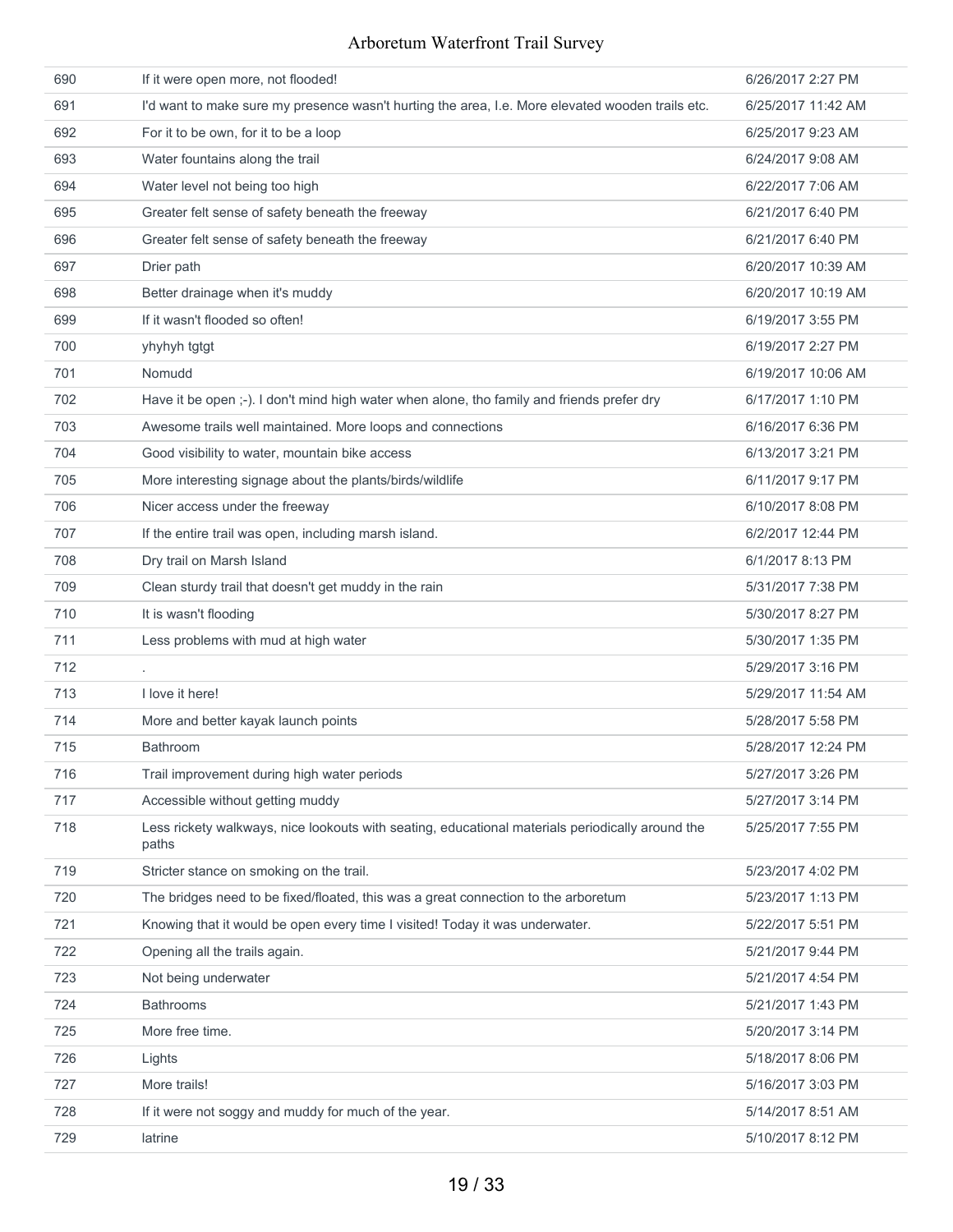| 730 | Dry feet                                                                                                            | 5/8/2017 5:28 PM   |
|-----|---------------------------------------------------------------------------------------------------------------------|--------------------|
| 731 | If it wasn't flooded                                                                                                | 5/6/2017 7:30 PM   |
| 732 | Open trails? :)                                                                                                     | 5/4/2017 8:48 PM   |
| 733 | Open trails? :)                                                                                                     | 5/4/2017 8:47 PM   |
| 734 | The trails being reliably open!!                                                                                    | 4/30/2017 6:31 PM  |
| 735 | Easier to get here without car                                                                                      | 4/30/2017 1:08 PM  |
| 736 | Less mud                                                                                                            | 4/29/2017 4:24 PM  |
| 737 | More open platforms                                                                                                 | 4/29/2017 9:41 AM  |
| 738 | sunshine                                                                                                            | 4/29/2017 9:40 AM  |
| 739 | less muddy! trail/park maintenance                                                                                  | 4/26/2017 4:50 PM  |
| 740 | I love to run along its soft surface. The only thing that stops me is when it is closed due to being<br>underwater. | 4/26/2017 12:59 PM |
| 741 | If the trails were less muddy.                                                                                      | 4/23/2017 10:10 AM |
| 742 | Free candy at every corner.                                                                                         | 4/23/2017 10:09 AM |
| 743 | It's great the way it is. I'd love to see it maintained.                                                            | 4/22/2017 6:18 PM  |
| 744 | Sound and/or visual barrier of I-520                                                                                | 4/22/2017 3:51 PM  |
| 745 | Larger "no dogs" signs on Waterfront Trail.                                                                         | 4/22/2017 3:10 PM  |
| 746 | Better maintenance of the trails. They were quite muddy.                                                            | 4/17/2017 9:45 AM  |
| 747 | Finish the 520 bridge constitution and clean the area                                                               | 4/16/2017 1:19 PM  |
| 748 | drier trail! more plant information.                                                                                | 4/15/2017 7:09 PM  |
| 749 | <b>Better trails</b>                                                                                                | 4/15/2017 2:47 PM  |
| 750 | For it to be well maintained                                                                                        | 4/15/2017 2:46 PM  |
| 751 | Dryer trails. Difficult to access in winter or when the lake is too high.                                           | 4/9/2017 2:43 PM   |
| 752 | More time                                                                                                           | 4/9/2017 1:51 PM   |
| 753 | Better maintained foot bridges and walkways                                                                         | 4/9/2017 10:14 AM  |
| 754 | it's gorgeous                                                                                                       | 4/3/2017 3:16 PM   |
| 755 | Less traffic noise                                                                                                  | 3/29/2017 7:17 PM  |
| 756 | Less construction                                                                                                   | 3/26/2017 4:29 PM  |
| 757 | More lighting                                                                                                       | 3/26/2017 3:51 PM  |
| 758 | I love it how it is!                                                                                                | 3/26/2017 11:41 AM |
| 759 | Not sure                                                                                                            | 3/18/2017 4:15 PM  |
| 760 | Less noise from construction                                                                                        | 3/16/2017 6:48 PM  |
| 761 | Better maintenance. Often hard to use in winter without tall rain boots                                             | 3/12/2017 4:56 PM  |
| 762 | Dog park                                                                                                            | 3/12/2017 2:31 PM  |
| 763 | Allow dogs on leash where possible.                                                                                 | 3/4/2017 3:28 PM   |
| 764 | More bike trails                                                                                                    | 2/26/2017 6:11 PM  |
| 765 | The waterfront trail                                                                                                | 2/12/2017 6:11 PM  |
| 766 | Can't think of anything                                                                                             | 2/7/2017 1:06 PM   |
| 767 | More trails                                                                                                         | 2/2/2017 1:17 PM   |
| 768 | Finishing the 520 floating bridge construction.                                                                     | 2/1/2017 4:54 PM   |
| 769 | Better interpretive signage and trails that don't go underwater                                                     | 1/29/2017 4:05 PM  |
|     |                                                                                                                     |                    |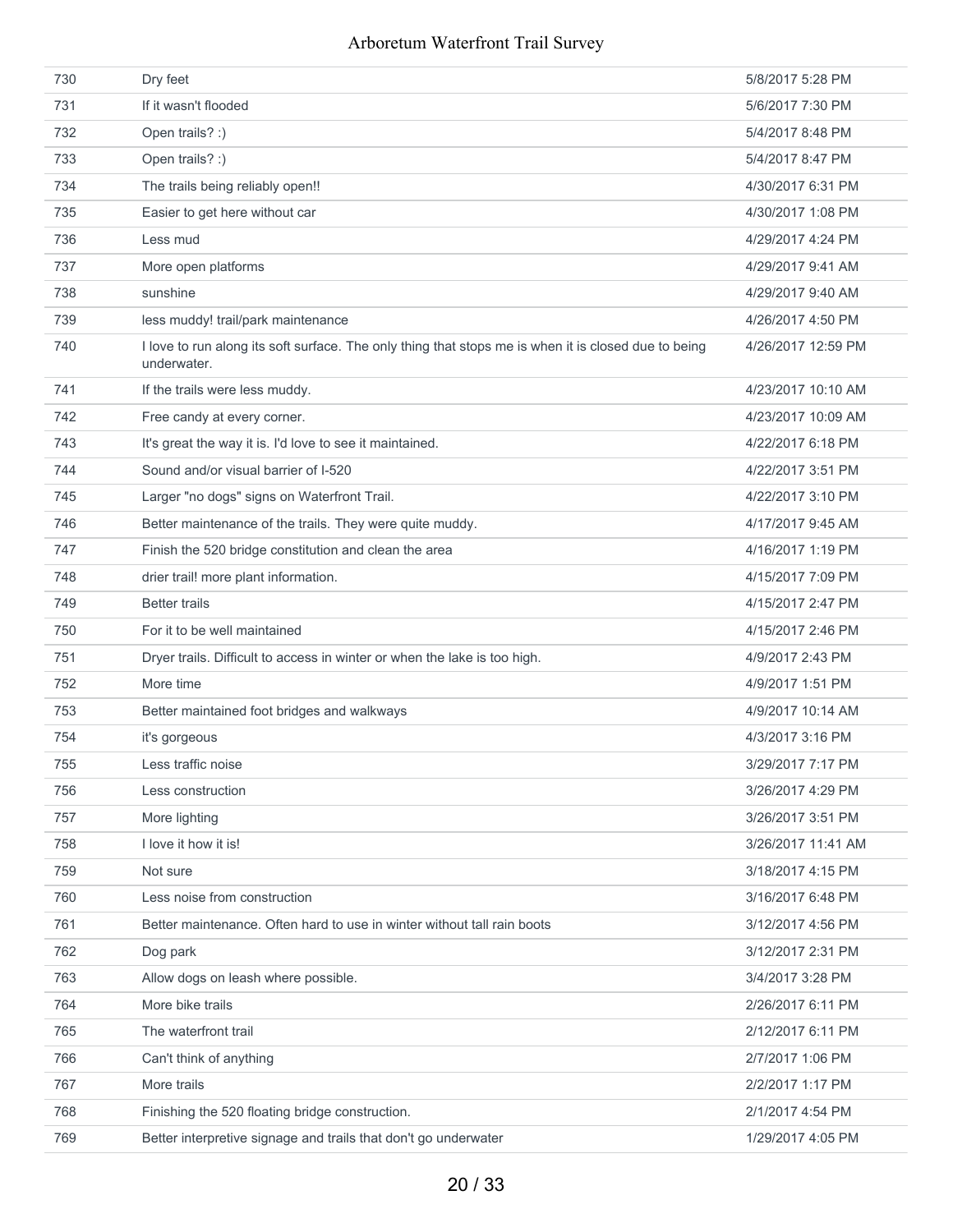| 770 | Maybe this already exists, but a link with more trails for a longer excursion.                                   | 1/29/2017 2:33 PM   |
|-----|------------------------------------------------------------------------------------------------------------------|---------------------|
| 771 | Trail not muddy                                                                                                  | 1/29/2017 11:28 AM  |
| 772 | A better loop trail which doesn't require so many streets to get back to the Arboretum visitor center<br>parking | 1/22/2017 9:54 PM   |
| 773 | well if I didn't have to go to work everyday :)                                                                  | 1/22/2017 3:18 PM   |
| 774 | Upkeep and expansion                                                                                             | 1/22/2017 2:56 PM   |
| 775 | Good weather                                                                                                     | 1/21/2017 2:52 PM   |
| 776 | It's a treasure--I will visit regardless                                                                         | 1/21/2017 1:34 PM   |
| 777 | Better parking                                                                                                   | 1/20/2017 4:10 PM   |
| 778 | Restored walkways without flooding and tripping hazards                                                          | 1/17/2017 10:38 PM  |
| 779 | improved bridges and pontoons, to stay dry during the wet seasons                                                | 1/17/2017 9:46 AM   |
| 780 | Access to montlake transit center                                                                                | 1/17/2017 9:40 AM   |
| 781 | additional water trails. they are unique and awesome.                                                            | 1/16/2017 12:27 PM  |
| 782 | Nothing                                                                                                          | 1/15/2017 4:06 PM   |
| 783 | 520 construction completing                                                                                      | 1/14/2017 4:30 PM   |
| 784 | Maps showing how trails connect                                                                                  | 1/14/2017 3:27 PM   |
| 785 | More time                                                                                                        | 1/14/2017 2:14 PM   |
| 786 | Having more time!                                                                                                | 1/14/2017 12:08 PM  |
| 787 | More informational plaques                                                                                       | 1/10/2017 4:47 PM   |
| 788 | <b>Better trailconditions</b>                                                                                    | 1/7/2017 3:11 PM    |
| 789 | More trails                                                                                                      | 1/3/2017 10:46 AM   |
| 790 | if I had more free time!                                                                                         | 1/2/2017 5:40 PM    |
| 791 | If the trails weren't so muddy                                                                                   | 1/1/2017 2:54 PM    |
| 792 | Cleaner north trail entrance by the canal. Can be very muddy or flooded sometimes.                               | 12/28/2016 4:49 PM  |
| 793 | Less pollution                                                                                                   | 12/27/2016 4:08 PM  |
| 794 | More trails                                                                                                      | 12/27/2016 4:07 PM  |
| 795 | No construction. Less noise from freeway.                                                                        | 12/26/2016 2:14 PM  |
| 796 | No construction                                                                                                  | 12/25/2016 10:34 AM |
| 797 | More variety of trails                                                                                           | 12/24/2016 6:38 PM  |
| 798 | Off-leash area for dogs                                                                                          | 12/20/2016 1:18 PM  |
| 799 | Raising the parts of the trail that are covered with water when the lake level is raised.                        | 12/18/2016 6:50 PM  |
| 800 | Living closer                                                                                                    | 12/17/2016 4:57 PM  |
| 801 | Living closer.                                                                                                   | 12/17/2016 4:57 PM  |
| 802 | Upkeep of the trail / graffiti and trash removal                                                                 | 12/16/2016 2:51 PM  |
| 803 | Nothing                                                                                                          | 12/13/2016 3:51 PM  |
| 804 | <b>Better trail</b>                                                                                              | 12/11/2016 3:18 PM  |
| 805 | Less boggy                                                                                                       | 12/4/2016 4:09 PM   |
| 806 | Nothing! It is great!                                                                                            | 12/4/2016 3:15 PM   |
| 807 | Better trail under 520 - the new construction has made that part of vthe walk feel hazardous.                    | 11/27/2016 11:45 PM |
| 808 | It's great                                                                                                       | 11/25/2016 12:38 PM |
| 809 | perfect the way it is!                                                                                           | 11/22/2016 4:16 PM  |
|     |                                                                                                                  |                     |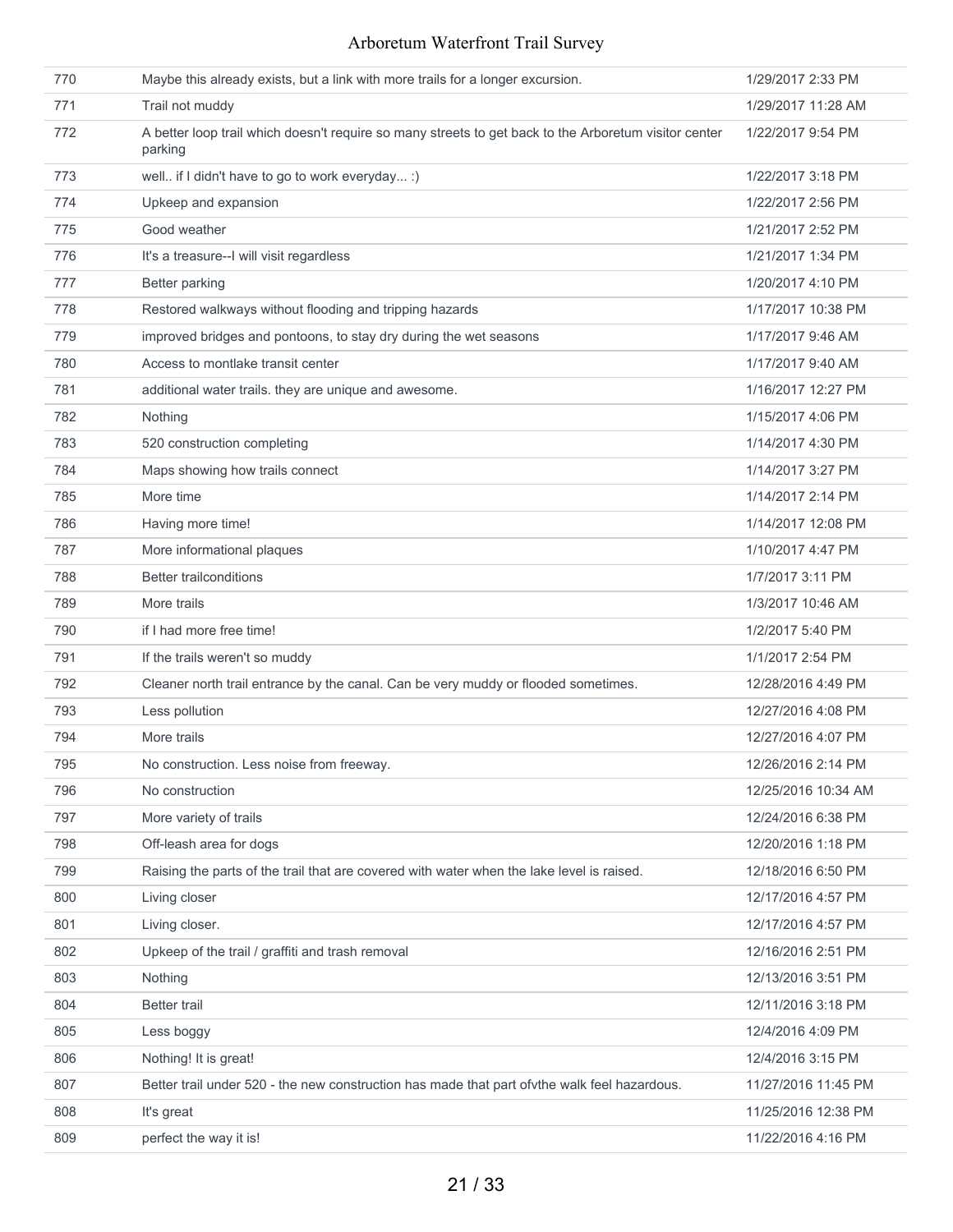| 810 | Good weather                                                                                                                                                                                                                                             | 11/19/2016 3:18 PM  |
|-----|----------------------------------------------------------------------------------------------------------------------------------------------------------------------------------------------------------------------------------------------------------|---------------------|
| 811 | Less traffic congestion to get here                                                                                                                                                                                                                      | 11/17/2016 1:10 PM  |
| 812 | better weather ??                                                                                                                                                                                                                                        | 11/17/2016 11:55 AM |
| 813 | If it were less muddy in the winter                                                                                                                                                                                                                      | 11/14/2016 4:55 PM  |
| 814 | Feeling safer as single woman alone                                                                                                                                                                                                                      | 11/14/2016 4:42 PM  |
| 815 | This was my first time.                                                                                                                                                                                                                                  | 11/14/2016 4:39 PM  |
| 816 | Less rain?                                                                                                                                                                                                                                               | 11/14/2016 4:38 PM  |
| 817 | More trails                                                                                                                                                                                                                                              | 11/12/2016 9:58 PM  |
| 818 | Beer                                                                                                                                                                                                                                                     | 11/11/2016 7:08 PM  |
| 819 | More educational signage about the various plants in the arboretum, plant animal interactions,<br>fungi, ecosystem processes/services, horticulture, history of the arboretum (specific to the various<br>collections)                                   | 11/11/2016 5:30 PM  |
| 820 | Completion of 520 construction                                                                                                                                                                                                                           | 11/7/2016 8:11 PM   |
| 821 | Easier parking/access                                                                                                                                                                                                                                    | 11/6/2016 5:40 PM   |
| 822 | Trail maintenance                                                                                                                                                                                                                                        | 11/6/2016 2:15 PM   |
| 823 | Less construction noise and mess                                                                                                                                                                                                                         | 11/4/2016 4:54 PM   |
| 824 | Nothing more is needed                                                                                                                                                                                                                                   | 10/31/2016 11:00 AM |
| 825 | better trail drainage/boardwalk stay above waterline                                                                                                                                                                                                     | 10/24/2016 1:13 PM  |
| 826 | Perfect                                                                                                                                                                                                                                                  | 10/24/2016 12:26 PM |
| 827 | No comment                                                                                                                                                                                                                                               | 10/24/2016 11:44 AM |
| 828 | Nice garden or flowers at one of the end points, or designated meditation spot with calming decor                                                                                                                                                        | 10/22/2016 4:17 PM  |
| 829 | Better trails less homeless people.                                                                                                                                                                                                                      | 10/22/2016 9:10 AM  |
| 830 | sometimes in the fall winter it gets super muddy and is impassable - would be nice for it to be<br>walkable yearround                                                                                                                                    | 10/20/2016 3:08 PM  |
| 831 | Less mud & less noise                                                                                                                                                                                                                                    | 10/18/2016 4:50 PM  |
| 832 | Improved access, especially to be able to get there by bike from the Burke Gilman Trail with my<br>kids and then walk the trails.                                                                                                                        | 10/16/2016 4:27 PM  |
| 833 | nothing in particular                                                                                                                                                                                                                                    | 10/16/2016 3:52 PM  |
| 834 | less flooding. sometimes the trail is EXTREMELY muddy                                                                                                                                                                                                    | 10/16/2016 9:33 AM  |
| 835 | I love it how it is                                                                                                                                                                                                                                      | 10/15/2016 6:17 PM  |
| 836 | They didn't let me but a drink at the info centre? So I had to walk all the way back to a cafe to get a<br>water bottle. I should have probably brought one but they were like right there man and I had cash!<br>Oh well. Amazing park you've got here. | 10/15/2016 1:34 PM  |
| 837 | No construction                                                                                                                                                                                                                                          | 10/12/2016 1:02 PM  |
| 838 | More beautiful days so that I can enjoy the scenery!                                                                                                                                                                                                     | 10/12/2016 9:55 AM  |
| 839 | The construction on 520 to be finished, or something more realistic, the water to be cleaned up<br>from garbage that gets dumped.                                                                                                                        | 10/11/2016 3:04 PM  |
| 840 | <b>Better trails</b>                                                                                                                                                                                                                                     | 10/10/2016 8:24 AM  |
| 841 | I like it the way it is                                                                                                                                                                                                                                  | 10/9/2016 12:26 PM  |
| 842 | An end to the construction ? Knowing the water is clean enough to swim in?                                                                                                                                                                               | 10/4/2016 12:59 PM  |
| 843 | Once the construction is done, I will visit more often.                                                                                                                                                                                                  | 10/3/2016 9:01 PM   |
| 844 | Better maintenance.                                                                                                                                                                                                                                      | 10/2/2016 1:10 PM   |
| 845 | Clean trail                                                                                                                                                                                                                                              | 10/1/2016 12:03 PM  |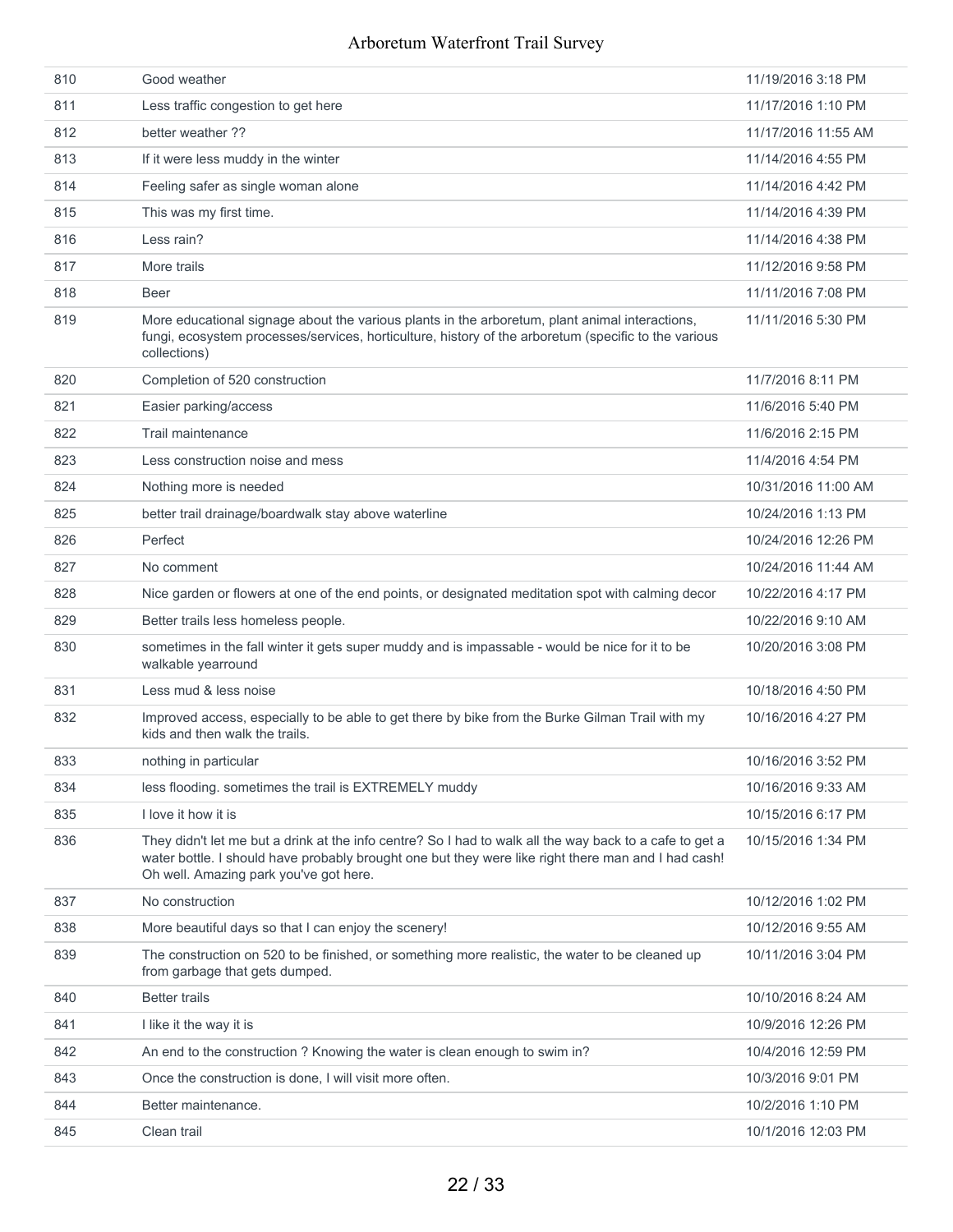| 846 | Update signs on trail                                                                                                                                                                                                                                                    | 9/25/2016 4:54 PM  |
|-----|--------------------------------------------------------------------------------------------------------------------------------------------------------------------------------------------------------------------------------------------------------------------------|--------------------|
| 847 | Additional and wider paths                                                                                                                                                                                                                                               | 9/25/2016 4:41 PM  |
| 848 | Bathrooms!                                                                                                                                                                                                                                                               | 9/25/2016 12:16 PM |
| 849 | Spruce things up a bit, and more parking                                                                                                                                                                                                                                 | 9/24/2016 5:32 PM  |
| 850 | Less construction noise                                                                                                                                                                                                                                                  | 9/24/2016 5:01 PM  |
| 851 | Information about the birds there                                                                                                                                                                                                                                        | 9/24/2016 1:19 PM  |
| 852 | Safer bridges                                                                                                                                                                                                                                                            | 9/22/2016 4:47 PM  |
| 853 | Trail structure enhancements                                                                                                                                                                                                                                             | 9/19/2016 7:49 AM  |
| 854 | If there were more walking trails connecting to it                                                                                                                                                                                                                       | 9/18/2016 4:45 PM  |
| 855 | Lovely park just keep maintaining the waterfront trails well                                                                                                                                                                                                             | 9/17/2016 5:36 PM  |
| 856 | Better water control on the trail throughout the year                                                                                                                                                                                                                    | 9/14/2016 12:30 PM |
| 857 | Reconnecting the ped / bike bridge over 520 that is currently closed for construction.                                                                                                                                                                                   | 9/12/2016 8:43 PM  |
| 858 | It's great as is                                                                                                                                                                                                                                                         | 9/12/2016 10:17 AM |
| 859 | It is great as is                                                                                                                                                                                                                                                        | 9/11/2016 5:48 PM  |
| 860 | Less construction, better access to walking routes on other side                                                                                                                                                                                                         | 9/11/2016 4:54 PM  |
| 861 | Cheaper 520 bridge                                                                                                                                                                                                                                                       | 9/11/2016 3:05 PM  |
| 862 | Waterfront Trail less often under water in winter.                                                                                                                                                                                                                       | 9/11/2016 1:44 PM  |
| 863 | Less mud!                                                                                                                                                                                                                                                                | 9/10/2016 5:33 PM  |
| 864 | Less mud!                                                                                                                                                                                                                                                                | 9/10/2016 5:33 PM  |
| 865 | Maybe more interactive events, or more heavily wooded areas, but it's pretty good as it is                                                                                                                                                                               | 9/9/2016 6:44 PM   |
| 866 | No runners on waterfront trail                                                                                                                                                                                                                                           | 9/8/2016 12:37 PM  |
| 867 | Especially in the spring Marsh Island gets REALLY muddy, and the connection between Marsh<br>and Foster Island is almost completely submerged - fixing those up would be awesome. Along<br>Marsh Island there are also some benches that seem kind of sketchy and seedy. | 9/6/2016 8:56 PM   |
| 868 | Protection from noise of 520                                                                                                                                                                                                                                             | 9/6/2016 6:22 PM   |
| 869 | Maintained trail                                                                                                                                                                                                                                                         | 9/6/2016 3:08 PM   |
| 870 | Knowing what the numbered posts refer to; clean-up of floating and trail side trash; bird viewing<br>blinds;                                                                                                                                                             | 9/5/2016 4:57 PM   |
| 871 | More well lit in some areas                                                                                                                                                                                                                                              | 9/5/2016 1:04 PM   |
| 872 | more trails                                                                                                                                                                                                                                                              | 9/5/2016 12:46 PM  |
| 873 | Better connection on north end                                                                                                                                                                                                                                           | 9/5/2016 12:28 PM  |
| 874 | Better parking, bathrooms                                                                                                                                                                                                                                                | 9/5/2016 12:00 PM  |
| 875 | If I lived closer, I would.                                                                                                                                                                                                                                              | 9/4/2016 3:07 PM   |
| 876 | Remove the 520 (current and future)                                                                                                                                                                                                                                      | 9/4/2016 11:46 AM  |
| 877 | Remove the 520 (current and future)                                                                                                                                                                                                                                      | 9/4/2016 11:46 AM  |
| 878 | Less Noise from traffic                                                                                                                                                                                                                                                  | 9/3/2016 6:00 PM   |
| 879 | If there were not so many runners. Perhaps more obvious no running signs would be helpful.                                                                                                                                                                               | 9/2/2016 3:35 PM   |
| 880 | I'd use the waterfront trail more often if it were useable more often (less muddy, with tree branches<br>cleared)                                                                                                                                                        | 8/31/2016 10:31 PM |
| 881 | Easier parking                                                                                                                                                                                                                                                           | 8/30/2016 4:43 PM  |
| 882 | Construction being complete                                                                                                                                                                                                                                              | 8/30/2016 4:04 PM  |
| 883 | Dogs allowed                                                                                                                                                                                                                                                             | 8/30/2016 8:40 AM  |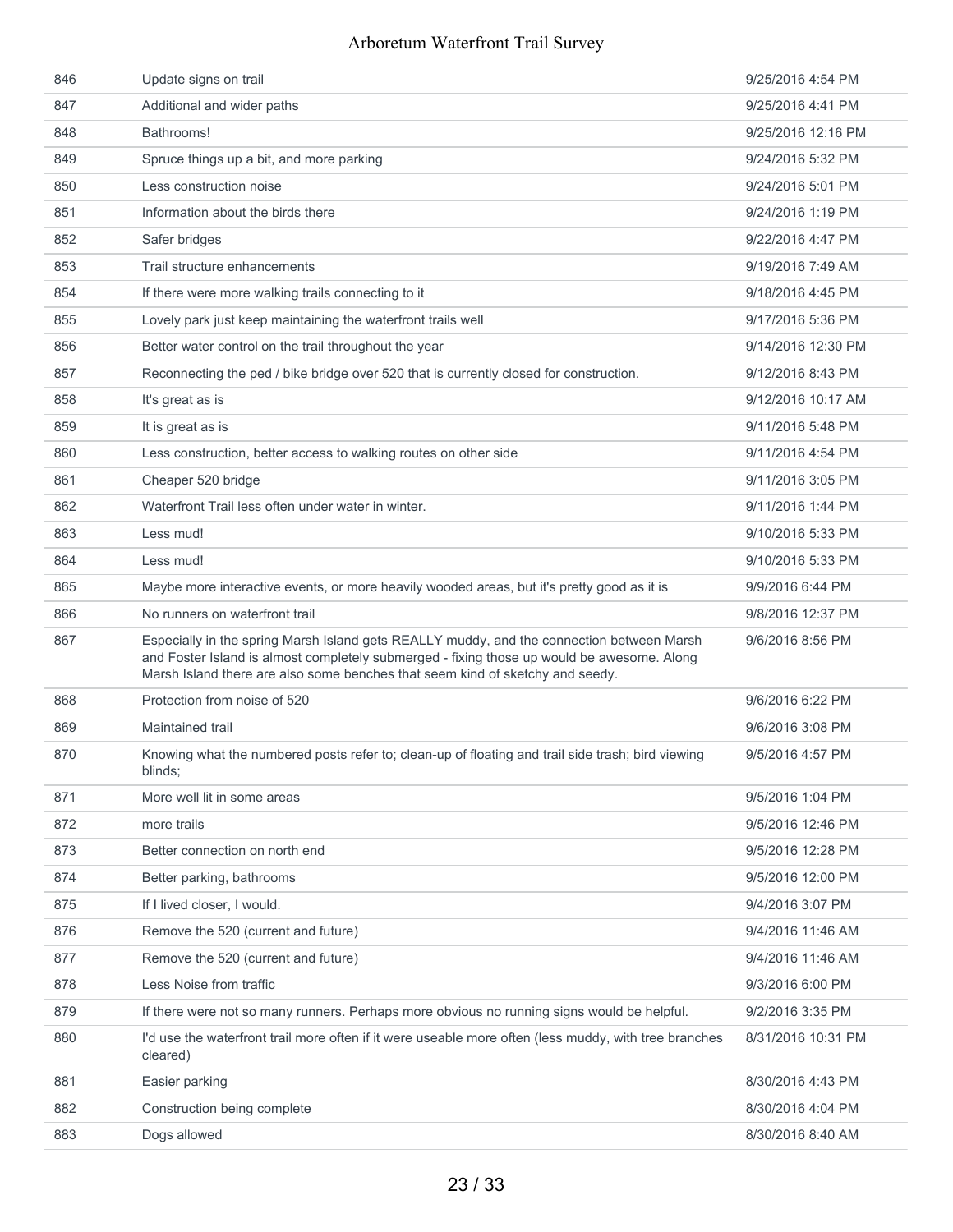| 884 | Dry trails                                                                                         | 8/29/2016 5:29 PM  |
|-----|----------------------------------------------------------------------------------------------------|--------------------|
| 885 | Easier access via bus                                                                              | 8/29/2016 1:19 PM  |
| 886 | Good interpretive and interactive maps for plants and trees                                        | 8/29/2016 12:33 PM |
| 887 | More time                                                                                          | 8/27/2016 6:32 PM  |
| 888 | More trail                                                                                         | 8/27/2016 6:28 PM  |
| 889 | Mitigate 520 noise. Lid it.                                                                        | 8/27/2016 12:00 PM |
| 890 | Place to swim, fix muddy areas - it's unpredictable how passable the trail will be at times        | 8/27/2016 4:23 AM  |
| 891 | Better access after construction of 520                                                            | 8/26/2016 10:41 PM |
| 892 | softer walking surfaces                                                                            | 8/22/2016 3:47 PM  |
| 893 | 520 construction completion                                                                        | 8/21/2016 1:19 PM  |
| 894 | Easier access to docks                                                                             | 8/19/2016 4:26 PM  |
| 895 | A slightly more elevated trail so that it is still usable in the rainy parts of the year.          | 8/17/2016 5:31 PM  |
| 896 | Live in Seattle                                                                                    | 8/17/2016 2:13 PM  |
| 897 | rentals                                                                                            | 8/17/2016 2:09 PM  |
| 898 | Improved signage                                                                                   | 8/16/2016 12:24 PM |
| 899 | More places to sit and enjoy at the park at the end                                                | 8/14/2016 1:29 PM  |
| 900 | Reinforced no open containers, alcohol                                                             | 8/14/2016 1:09 PM  |
| 901 | Time                                                                                               | 8/14/2016 1:08 PM  |
| 902 | Less graffitiand garbage along the trail.                                                          | 8/13/2016 11:26 AM |
| 903 | Even more trees                                                                                    | 8/11/2016 1:34 PM  |
| 904 | Water fountain!                                                                                    | 8/11/2016 11:08 AM |
| 905 | Restrooms                                                                                          | 8/10/2016 7:44 PM  |
| 906 | Good access                                                                                        | 8/10/2016 3:49 PM  |
| 907 | Keeping it dry.                                                                                    | 8/10/2016 12:43 PM |
| 908 | Sometimes on rainy days the trail sinks into the mud and is treacherous                            | 8/9/2016 3:14 PM   |
| 909 | Access from Arboretum.                                                                             | 8/9/2016 12:40 PM  |
| 910 | I live it as it i.                                                                                 | 8/7/2016 2:30 PM   |
| 911 | Clean trails                                                                                       | 8/7/2016 10:06 AM  |
| 912 | it will be a nicer walk over from Eastlake when the dismantling of the old 520 bridge is complete. | 8/6/2016 1:45 PM   |
| 913 | Improved natural habitat                                                                           | 8/6/2016 10:34 AM  |
| 914 | Improved natural habitat                                                                           | 8/6/2016 10:34 AM  |
| 915 | More trails                                                                                        | 8/5/2016 3:06 PM   |
| 916 | Consistently no water/flooding                                                                     | 8/5/2016 11:23 AM  |
| 917 | Less muddy trail!                                                                                  | 8/3/2016 7:33 PM   |
| 918 | If the tail was kept dry.                                                                          | 8/3/2016 9:50 AM   |
| 919 | If it didn't flood I'd walk it more in spring and winter.                                          | 8/1/2016 11:10 AM  |
| 920 | Less muddy trail surface, more picnic tables / places to sit                                       | 7/31/2016 9:37 PM  |
| 921 | more information about the environment                                                             | 7/30/2016 2:42 PM  |
| 922 | more access to the water for swimming.                                                             | 7/29/2016 5:32 PM  |
| 923 | Restore floating walkways and make for better drainage of the mud prone trails                     | 7/28/2016 9:35 AM  |
| 924 | Shaded tables by the shore with the rocks                                                          | 7/27/2016 12:52 PM |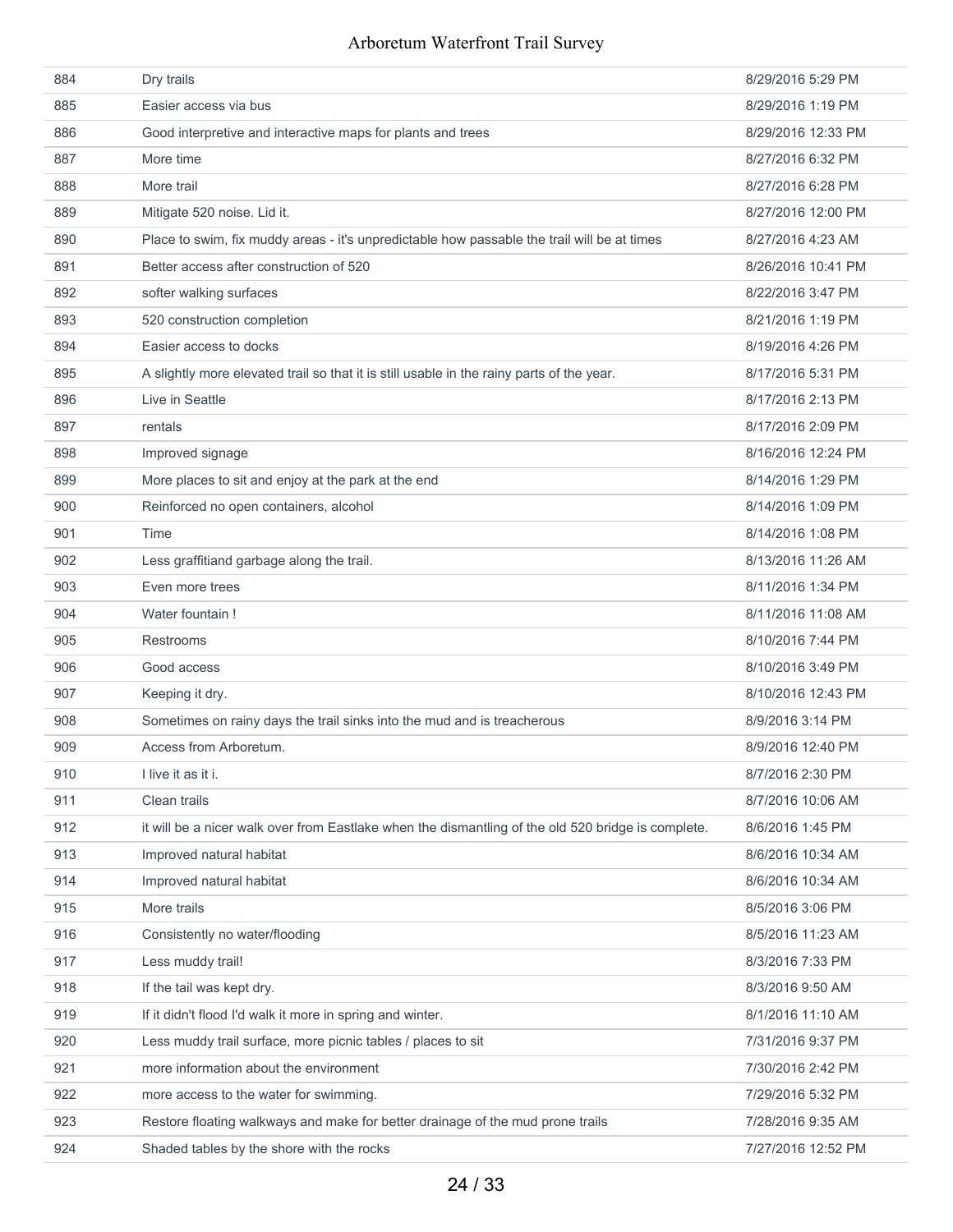| 925 | Construction being over                                                                                                                                                                             | 7/27/2016 12:25 PM |
|-----|-----------------------------------------------------------------------------------------------------------------------------------------------------------------------------------------------------|--------------------|
| 926 | I wish there were fewer ants. They've exploded this year. They're a menace. You can no longer<br>dawdle.                                                                                            | 7/26/2016 7:36 AM  |
| 927 | It stays clean and open! Oh and the construction around it stops making so much noise.                                                                                                              | 7/25/2016 1:56 PM  |
| 928 | concerts in the park                                                                                                                                                                                | 7/24/2016 9:22 PM  |
| 929 | Better maintenance of the waterfront trail. Especially in the winter.                                                                                                                               | 7/24/2016 3:20 PM  |
| 930 |                                                                                                                                                                                                     | 7/24/2016 1:44 PM  |
| 931 | If the boardwalks were not periodically flooded                                                                                                                                                     | 7/24/2016 9:37 AM  |
| 932 | A little less flooding                                                                                                                                                                              | 7/24/2016 8:48 AM  |
| 933 | A little less flooding                                                                                                                                                                              | 7/24/2016 8:48 AM  |
| 934 | Nothing                                                                                                                                                                                             | 7/23/2016 7:21 PM  |
| 935 | Easier parking. If it was cleaner.                                                                                                                                                                  | 7/23/2016 6:11 PM  |
| 936 | Less mud                                                                                                                                                                                            | 7/23/2016 3:19 PM  |
| 937 | Better maintained trials                                                                                                                                                                            | 7/20/2016 2:54 PM  |
| 938 | Less construction                                                                                                                                                                                   | 7/20/2016 1:59 PM  |
| 939 | Less road construction.                                                                                                                                                                             | 7/19/2016 12:13 PM |
| 940 | More restrooms                                                                                                                                                                                      | 7/19/2016 11:48 AM |
| 941 | If it was passable year round. Often too muddy or under water. Why IA a new trail being built in the<br>arboretum yet the most used and enjoyed tralL to foster island is not even well maintained? | 7/19/2016 11:02 AM |
| 942 | More water views better paths, they are quite wet                                                                                                                                                   | 7/18/2016 3:37 PM  |
| 943 | I like it as is but it is a bit muddy underfoot sometimes. But that is ok                                                                                                                           | 7/18/2016 3:37 PM  |
| 944 | Sun                                                                                                                                                                                                 | 7/18/2016 2:37 PM  |
| 945 | I would visit more often if I lived closer (come from Ballard on a bus).                                                                                                                            | 7/18/2016 12:27 PM |
| 946 | Updated benches and walk ways                                                                                                                                                                       | 7/17/2016 5:02 PM  |
| 947 | Better maintenance of the trails when they get waterlogged                                                                                                                                          | 7/17/2016 3:27 PM  |
| 948 | More interpretive information                                                                                                                                                                       | 7/17/2016 12:24 PM |
| 949 | Less muddy                                                                                                                                                                                          | 7/16/2016 1:58 PM  |
| 950 | Not so muddy                                                                                                                                                                                        | 7/16/2016 11:35 AM |
| 951 | Always above water.                                                                                                                                                                                 | 7/16/2016 11:11 AM |
| 952 | Always above water.                                                                                                                                                                                 | 7/16/2016 11:11 AM |
| 953 | Restoring the trail. It's impassable at some spots when the lake is high.                                                                                                                           | 7/14/2016 8:59 PM  |
| 954 | having it always open. it is greatly missed when closed.                                                                                                                                            | 7/13/2016 3:27 PM  |
| 955 | It is beautiful                                                                                                                                                                                     | 7/11/2016 3:02 PM  |
| 956 | Dogs allowed.                                                                                                                                                                                       | 7/10/2016 4:36 PM  |
| 957 | Less 520 noise.                                                                                                                                                                                     | 7/10/2016 3:42 PM  |
| 958 | Parking                                                                                                                                                                                             | 7/10/2016 3:00 PM  |
| 959 | Not so muddy. I hope the canoe drop-in comes back                                                                                                                                                   | 7/10/2016 2:59 PM  |
| 960 | Isolation from 520                                                                                                                                                                                  | 7/10/2016 2:00 AM  |
| 961 | $\tilde{?}$                                                                                                                                                                                         | 7/9/2016 5:18 PM   |
| 962 | Upkeep of trail during flooding season                                                                                                                                                              | 7/8/2016 12:08 PM  |
| 963 | Nothing                                                                                                                                                                                             | 7/7/2016 2:39 PM   |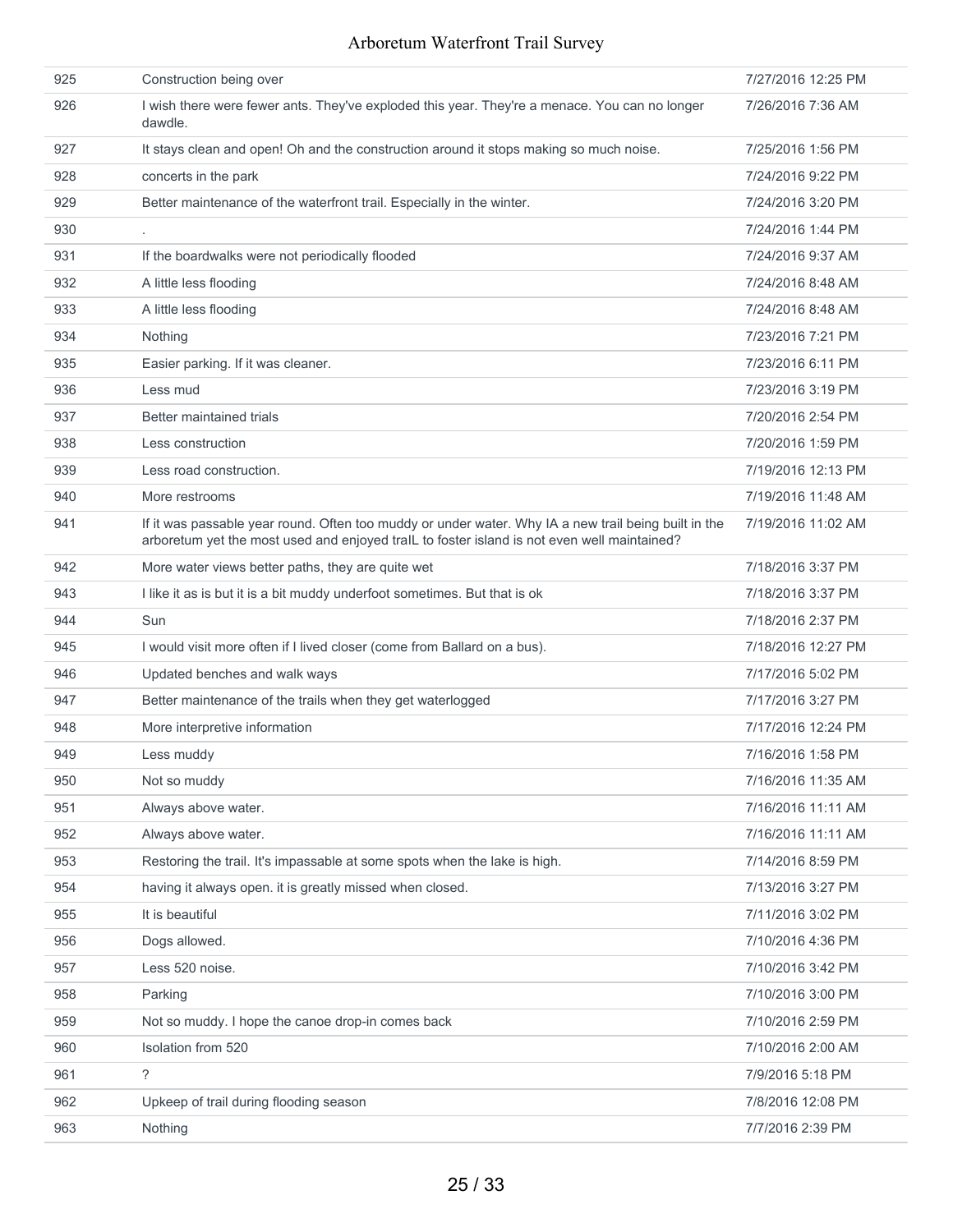| 964  | If I had more time                                                                                                            | 7/4/2016 6:12 PM   |
|------|-------------------------------------------------------------------------------------------------------------------------------|--------------------|
| 965  | Less mud                                                                                                                      | 7/4/2016 11:50 AM  |
| 966  | Less mud on trail, better maintenance                                                                                         | 7/4/2016 10:40 AM  |
| 967  | Keep the scenery. It's beautiful!                                                                                             | 7/4/2016 10:31 AM  |
| 968  | Nothing--it's beautiful                                                                                                       | 7/4/2016 10:31 AM  |
| 969  | Drier trail                                                                                                                   | 7/3/2016 4:58 PM   |
| 970  | More gravel or elevated trails.                                                                                               | 7/3/2016 4:33 PM   |
| 971  | create a sound barrier along the freeway                                                                                      | 7/3/2016 12:34 PM  |
| 972  | A guarantee that it'll be there in a hundred years, so my descendants can go see what I tell them<br>about.                   | 7/2/2016 4:05 PM   |
| 973  | Drier path                                                                                                                    | 6/29/2016 3:24 PM  |
| 974  | This is my favorite place in Seattle.                                                                                         | 6/26/2016 9:08 AM  |
| 975  | Improved trails (less mud)                                                                                                    | 6/25/2016 3:28 PM  |
| 976  | <b>Bathrooms</b>                                                                                                              | 6/25/2016 3:25 PM  |
| 977  | Greater distance between the water and the floating portion of the trail, as well as walking surfaces<br>that were not muddy. | 6/21/2016 10:11 PM |
| 978  | Out of state visitor                                                                                                          | 6/21/2016 7:11 PM  |
| 979  | Living in Seattle - it's beautiful and I'd use it regularly if we lived here                                                  | 6/21/2016 7:10 PM  |
| 980  | better maintained walkway                                                                                                     | 6/21/2016 3:26 PM  |
| 981  | additional loops                                                                                                              | 6/19/2016 11:22 AM |
| 982  | Less mud                                                                                                                      | 6/13/2016 3:27 PM  |
| 983  | Better quality walking trails                                                                                                 | 6/13/2016 12:33 PM |
| 984  | better trail maintenance                                                                                                      | 6/11/2016 11:56 AM |
| 985  | Keeping it as is                                                                                                              | 6/8/2016 12:09 PM  |
| 986  | better high water access                                                                                                      | 6/7/2016 5:56 PM   |
| 987  | Issues with mud                                                                                                               | 6/4/2016 12:10 PM  |
| 988  | Would take the kids more often if it were sinking a bit less.                                                                 | 6/4/2016 10:41 AM  |
| 989  | Less mud                                                                                                                      | 6/4/2016 9:37 AM   |
| 990  | Less mud on trail                                                                                                             | 6/2/2016 8:42 AM   |
| 991  | Less mud on trail                                                                                                             | 6/2/2016 8:42 AM   |
| 992  | Full cafe in arboretum park and reduced traffic noise from 520                                                                | 5/30/2016 1:12 PM  |
| 993  | Yea                                                                                                                           | 5/28/2016 10:56 AM |
| 994  | Feeling more secure in the trail stability.                                                                                   | 5/24/2016 3:29 PM  |
| 995  | Better maintenence of paths; Plants to block highway                                                                          | 5/22/2016 4:57 PM  |
| 996  | Less mud and less construction noise                                                                                          | 5/17/2016 3:39 PM  |
| 997  | Wood chips on muddy areas                                                                                                     | 5/15/2016 5:29 PM  |
| 998  | If trail was improved                                                                                                         | 5/15/2016 3:41 PM  |
| 999  | How about more natural sound barriers from freeway                                                                            | 5/15/2016 3:33 PM  |
| 1000 | Trail work to keep out of mud and water.                                                                                      | 5/12/2016 6:04 PM  |
| 1001 | If it wasn't covered with water                                                                                               | 5/8/2016 5:26 PM   |
| 1002 | More picnic tables                                                                                                            | 5/8/2016 4:24 PM   |
|      |                                                                                                                               |                    |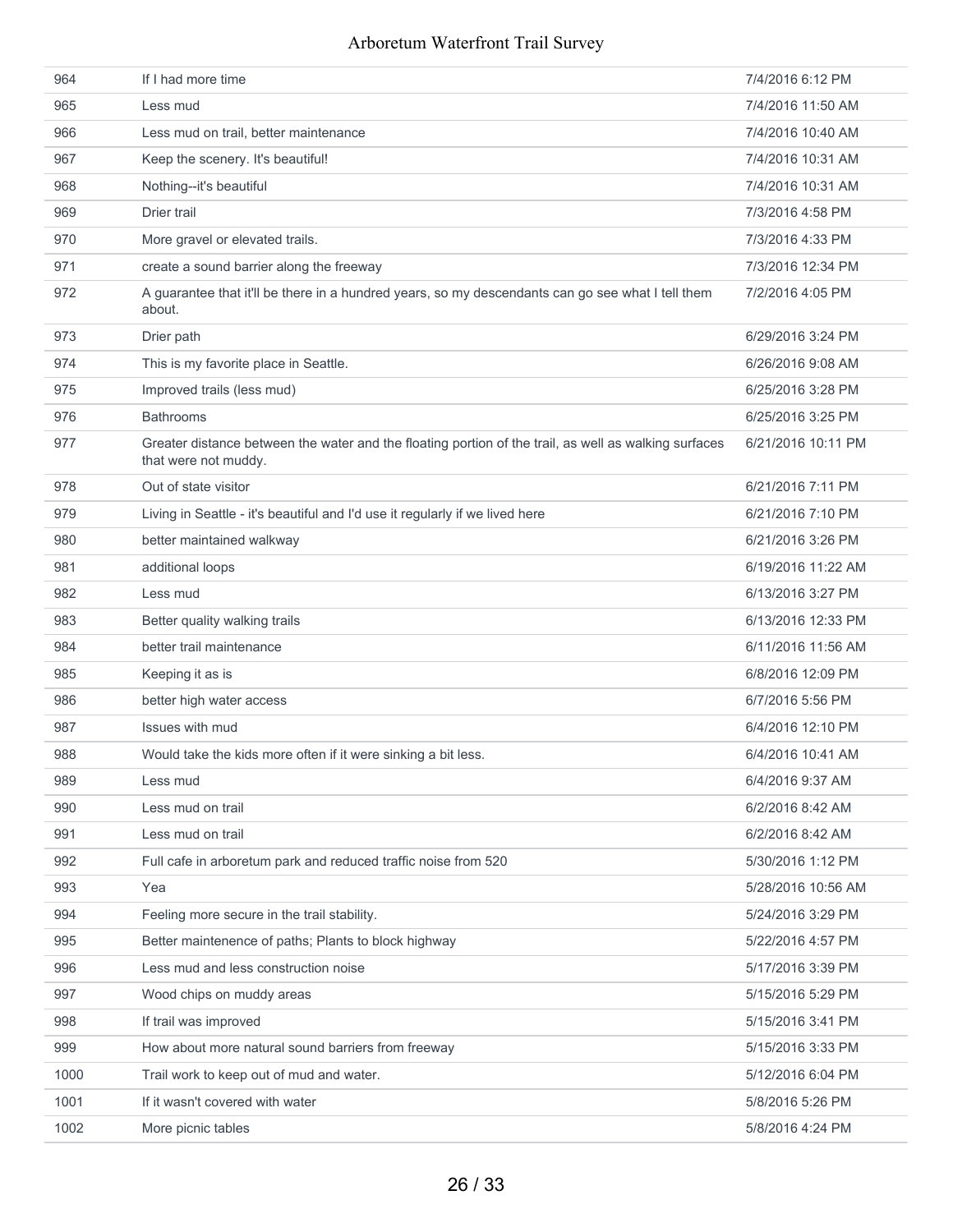| 1003 | repaired trail                                                                                                                                                                                                                                                                                                                                  | 5/8/2016 4:22 PM   |
|------|-------------------------------------------------------------------------------------------------------------------------------------------------------------------------------------------------------------------------------------------------------------------------------------------------------------------------------------------------|--------------------|
| 1004 | Repair the waterfront trail                                                                                                                                                                                                                                                                                                                     | 5/8/2016 3:52 PM   |
| 1005 | Unflooded trail                                                                                                                                                                                                                                                                                                                                 | 5/6/2016 7:56 PM   |
| 1006 | not flooded                                                                                                                                                                                                                                                                                                                                     | 5/6/2016 1:20 PM   |
| 1007 | Bird watching oportuities                                                                                                                                                                                                                                                                                                                       | 5/4/2016 11:22 AM  |
| 1008 | If the trails weren't under water or muddy                                                                                                                                                                                                                                                                                                      | 5/3/2016 9:41 PM   |
| 1009 | Not flooded                                                                                                                                                                                                                                                                                                                                     | 5/2/2016 10:52 AM  |
| 1010 | Nice days like today!                                                                                                                                                                                                                                                                                                                           | 5/2/2016 10:49 AM  |
| 1011 | It gets very waterloged. I was just there on May 1st and had to walk the trail barefoot, due to the<br>deep mud and water over floating trail. At one point I actually sunk up to my knee where the trail<br>was flooded. In the future it would be nice to have a more reliable (raised) trail so I don't get<br>covered in muck. Thank you. I | 5/2/2016 12:22 AM  |
| 1012 | Strict enforcement of no-dog rules.                                                                                                                                                                                                                                                                                                             | 5/1/2016 8:06 PM   |
| 1013 | Less muddy path - parts get pretty submerged at times                                                                                                                                                                                                                                                                                           | 5/1/2016 10:43 AM  |
| 1014 | less mucky trails during springtime                                                                                                                                                                                                                                                                                                             | 4/30/2016 1:22 PM  |
| 1015 | More plant/bird informational signs                                                                                                                                                                                                                                                                                                             | 4/28/2016 12:22 PM |
| 1016 | The 520 construction being completed. Drier Foster and Marsh Islands for footing.                                                                                                                                                                                                                                                               | 4/26/2016 1:30 PM  |
| 1017 | not sure                                                                                                                                                                                                                                                                                                                                        | 4/24/2016 10:10 PM |
| 1018 | Nothing                                                                                                                                                                                                                                                                                                                                         | 4/24/2016 2:35 PM  |
| 1019 | Nature guide                                                                                                                                                                                                                                                                                                                                    | 4/24/2016 9:58 AM  |
| 1020 | good bird habitat and low human (and pet) disturbance                                                                                                                                                                                                                                                                                           | 4/23/2016 8:49 PM  |
| 1021 | If SR-520 had noise reducing / quieter pavement.                                                                                                                                                                                                                                                                                                | 4/23/2016 6:13 PM  |
| 1022 | Tables/lounging areas                                                                                                                                                                                                                                                                                                                           | 4/23/2016 4:03 PM  |
| 1023 | more parking                                                                                                                                                                                                                                                                                                                                    | 4/23/2016 5:34 AM  |
| 1024 | Nothing                                                                                                                                                                                                                                                                                                                                         | 4/22/2016 6:29 PM  |
| 1025 | less mud on the trails in the spring.                                                                                                                                                                                                                                                                                                           | 4/22/2016 8:55 AM  |
| 1026 | Would like the waterfront boardwalk and the trail fixed so that they are not ankle deep in<br>water/mud-love love livethe waterfront trail, especially the boardwalk-the views are to die for!                                                                                                                                                  | 4/22/2016 6:50 AM  |
| 1027 | Less mud, handrails on bridges                                                                                                                                                                                                                                                                                                                  | 4/21/2016 10:15 PM |
| 1028 | Less mud, handrails on bridges                                                                                                                                                                                                                                                                                                                  | 4/21/2016 10:15 PM |
| 1029 | If it wasn't so muddy.                                                                                                                                                                                                                                                                                                                          | 4/21/2016 12:09 PM |
| 1030 | I would use the trial much more often if it wasn't always so muddy and wet. Makes it challenging to<br>use without heavy duty shoes and troublesome walking the dog.                                                                                                                                                                            | 4/19/2016 2:32 PM  |
| 1031 | <b>Dryness</b>                                                                                                                                                                                                                                                                                                                                  | 4/19/2016 8:34 AM  |
| 1032 | Completion of nearby construction - quiet.                                                                                                                                                                                                                                                                                                      | 4/18/2016 10:05 AM |
| 1033 | Trails in better repair and not so wet                                                                                                                                                                                                                                                                                                          | 4/17/2016 11:55 PM |
| 1034 | Trail is starting to sink and needs to be repaired. Better parking. Difficult to bring kids there when<br>people are drinking and "being inappropriate" on the islands and water bridge areas.                                                                                                                                                  | 4/17/2016 7:21 PM  |
| 1035 | Having more parking available                                                                                                                                                                                                                                                                                                                   | 4/17/2016 3:18 PM  |
| 1036 | Better trail connections to surrounding neighborhoods.                                                                                                                                                                                                                                                                                          | 4/13/2016 8:36 AM  |
| 1037 | If it were closer to my house                                                                                                                                                                                                                                                                                                                   | 4/13/2016 7:32 AM  |
| 1038 | Less mud on the trails                                                                                                                                                                                                                                                                                                                          | 4/13/2016 2:27 AM  |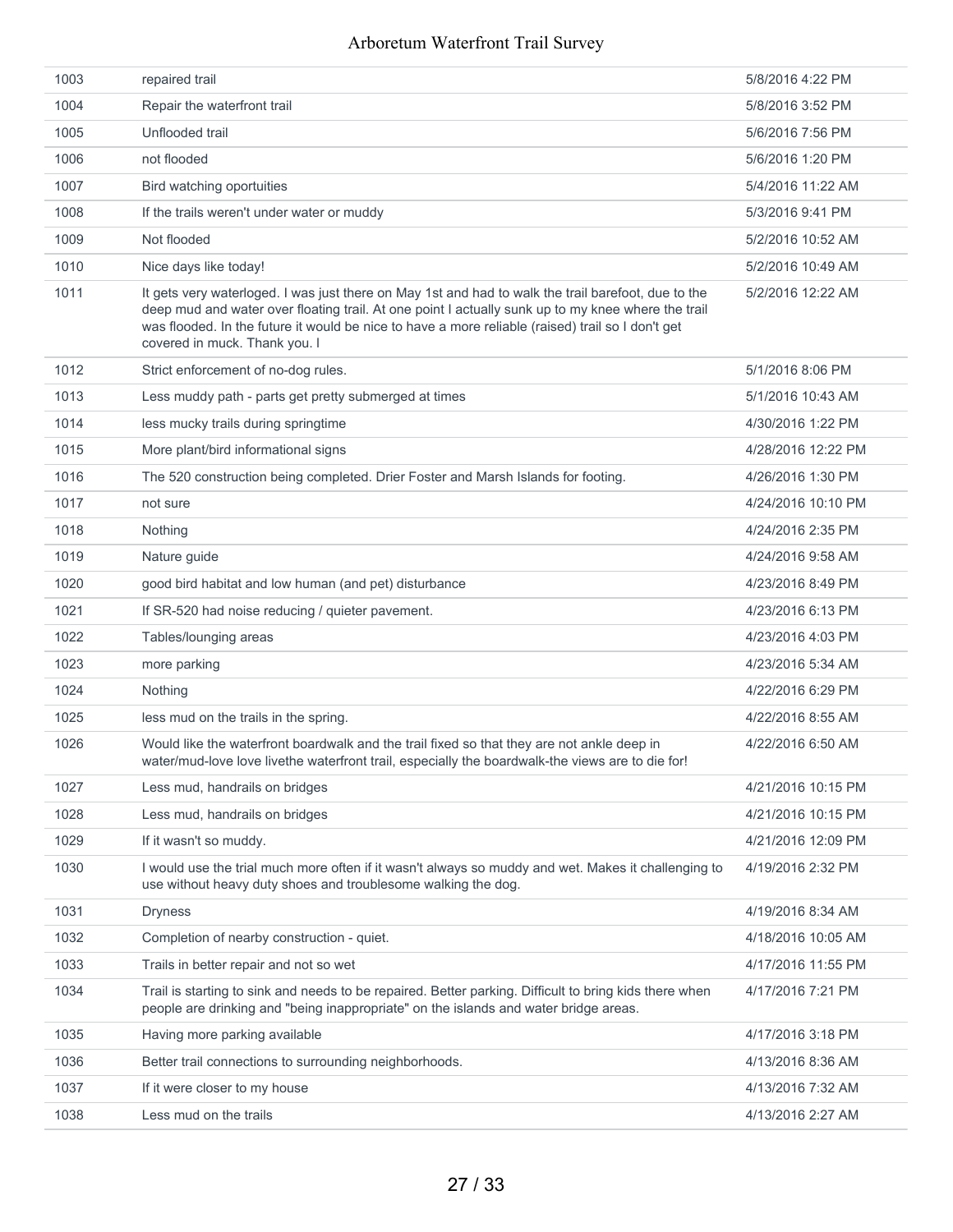| 1039 | Thoughtful construction of walking path from the Visitor center across Foster Island, etc after the<br>520 construction is complete!                                                          | 4/12/2016 8:04 PM  |
|------|-----------------------------------------------------------------------------------------------------------------------------------------------------------------------------------------------|--------------------|
| 1040 | If the stairs were not there. They make it difficult to take my children in a stroller.                                                                                                       | 4/12/2016 7:33 PM  |
| 1041 | Less mud, easier parking, more trails                                                                                                                                                         | 4/12/2016 5:53 PM  |
| 1042 | Easier parking                                                                                                                                                                                | 4/12/2016 5:51 PM  |
| 1043 | Easier to get there--there's a lot of traffic to get into the park sometimes.                                                                                                                 | 4/12/2016 5:47 PM  |
| 1044 | My own incentive!                                                                                                                                                                             | 4/12/2016 4:27 PM  |
| 1045 | I love it now. Might run there more in the rainy season if the trail was a little more dry (not totally<br>dry, but enough so my shoes are mostly not submerged over the top)                 | 4/12/2016 4:02 PM  |
| 1046 | Better maintenance of the trails and bridges                                                                                                                                                  | 4/12/2016 2:15 PM  |
| 1047 | If I had more free time                                                                                                                                                                       | 4/12/2016 12:54 PM |
| 1048 | easier traffic getting there from north of the ship canal.                                                                                                                                    | 4/12/2016 12:37 PM |
| 1049 | If the trail wasn't underwater most of the time and if the marine structures felt safe, which they<br>currently don't (they feel like they could fall into the water at any time).            | 4/12/2016 12:22 PM |
| 1050 | Restoration and enhancing it for accessibility                                                                                                                                                | 4/12/2016 12:15 PM |
| 1051 | More trails                                                                                                                                                                                   | 4/12/2016 11:59 AM |
| 1052 | If it were improved and not under water as often.                                                                                                                                             | 4/12/2016 11:53 AM |
| 1053 | Nothing comes to mind                                                                                                                                                                         | 4/12/2016 11:40 AM |
| 1054 | If it were open and not flooded.                                                                                                                                                              | 4/12/2016 11:16 AM |
| 1055 | Full connection to Union Bay Natural Area separate from UW's service roads                                                                                                                    | 4/12/2016 11:01 AM |
| 1056 | Fewer paths (bridges) sunk in water.                                                                                                                                                          | 4/12/2016 10:44 AM |
| 1057 | If the trail were in slightly better condition, and if the highway construction weren't cutting through                                                                                       | 4/12/2016 10:33 AM |
| 1058 | Less mud                                                                                                                                                                                      | 4/12/2016 10:20 AM |
| 1059 | I've had to stop visiting due to the flooding on the waterfront trail, which is also dangerous for older<br>folks (e.g. visiting parents). If the trail simply didn't flood I'd use it more!! | 4/12/2016 10:16 AM |
| 1060 | A small boat launch near a bus stop                                                                                                                                                           | 4/12/2016 10:12 AM |
| 1061 | If it were reliably not muddy/submerged                                                                                                                                                       | 4/12/2016 10:09 AM |
| 1062 | It's already great!                                                                                                                                                                           | 4/12/2016 10:04 AM |
| 1063 | Less flooding.                                                                                                                                                                                | 4/12/2016 10:01 AM |
| 1064 | Cleanup of the muddy/deteriorated sections                                                                                                                                                    | 4/12/2016 9:56 AM  |
| 1065 | Not having conscruction actives blocking access                                                                                                                                               | 4/12/2016 9:53 AM  |
| 1066 | If I lived closer.                                                                                                                                                                            | 4/12/2016 9:50 AM  |
| 1067 | more constant maintenance of the trail, last time I was there sections had sunk below water level.                                                                                            | 4/12/2016 9:45 AM  |
| 1068 | if it weren't muddy and/or covered in water for half the year                                                                                                                                 | 4/12/2016 9:43 AM  |
| 1069 | Less construction disruption                                                                                                                                                                  | 4/12/2016 9:40 AM  |
| 1070 | If the area was less flooded during the spring/winter/fall                                                                                                                                    | 4/12/2016 9:38 AM  |
| 1071 | less golf course traffic                                                                                                                                                                      | 4/12/2016 9:37 AM  |
| 1072 | if dogs on leashes were allowed                                                                                                                                                               | 4/12/2016 9:35 AM  |
| 1073 | The pontoons are sometimes too submerged, making a run unsafe.                                                                                                                                | 4/12/2016 9:28 AM  |
| 1074 | less 520                                                                                                                                                                                      | 4/12/2016 9:24 AM  |
| 1075 | less dogs off leash, less joggers                                                                                                                                                             | 4/12/2016 9:23 AM  |
| 1076 | ending the neighboring construction                                                                                                                                                           | 4/12/2016 9:23 AM  |
|      |                                                                                                                                                                                               |                    |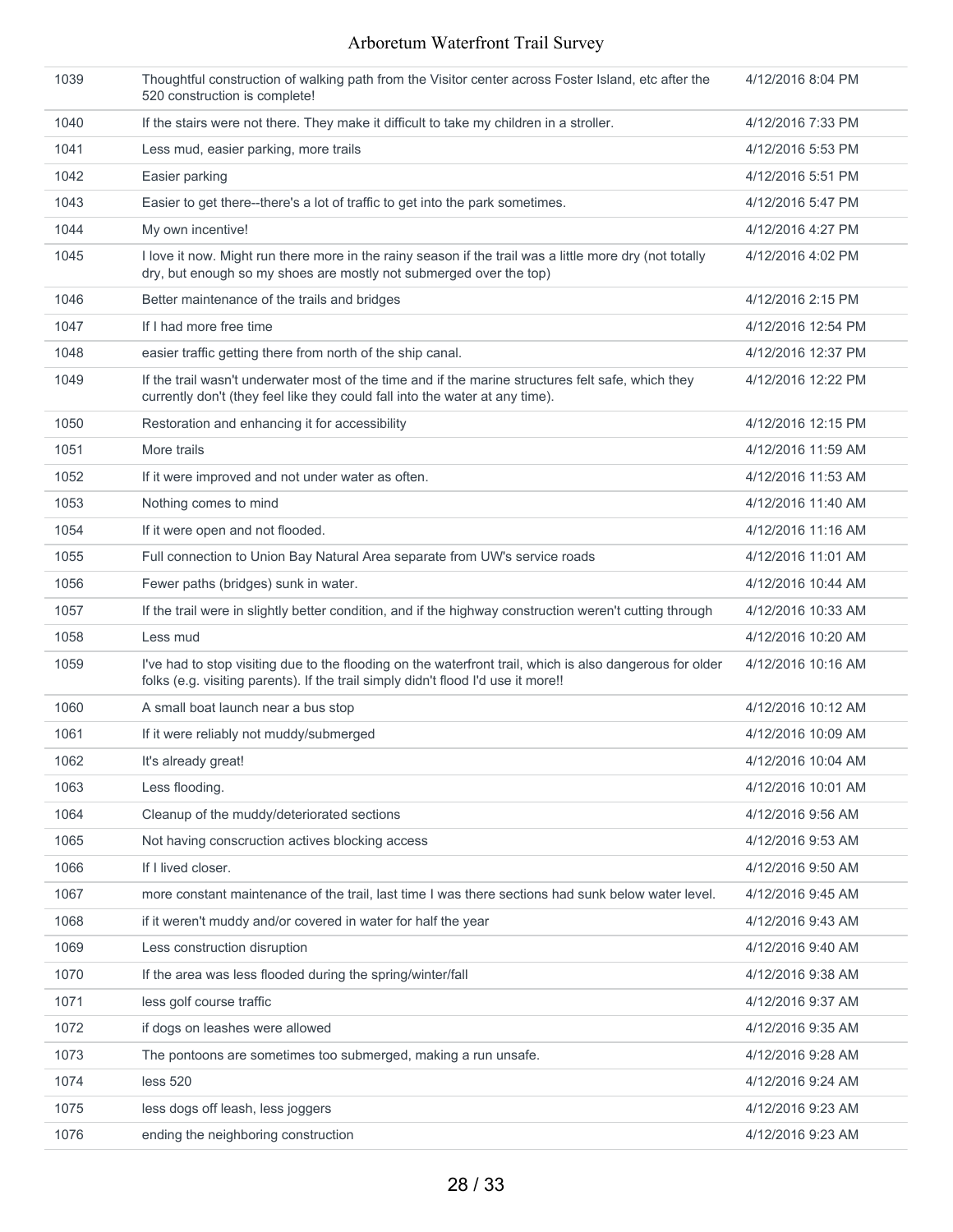| 1077 | Only time and opportunity.                                                                                                                                           | 4/12/2016 9:15 AM  |
|------|----------------------------------------------------------------------------------------------------------------------------------------------------------------------|--------------------|
| 1078 | Secure bike parking. We have been passing by much less frequently because 520 construction<br>makes biking through the area scary and uncomfortable                  | 4/12/2016 9:11 AM  |
| 1079 | Usable trails, clean environment                                                                                                                                     | 4/12/2016 9:04 AM  |
| 1080 | More time in my schedule.                                                                                                                                            | 4/12/2016 9:01 AM  |
| 1081 | If it were less flooded in early summer.                                                                                                                             | 4/12/2016 9:01 AM  |
| 1082 | Less chance of having to walk through water                                                                                                                          | 4/12/2016 8:58 AM  |
| 1083 | If it was less soggy!!                                                                                                                                               | 4/12/2016 8:57 AM  |
| 1084 | Lived closer                                                                                                                                                         | 4/12/2016 8:48 AM  |
| 1085 | Less flooding of the trail                                                                                                                                           | 4/12/2016 8:45 AM  |
| 1086 | Nothing, it's perfect                                                                                                                                                | 4/12/2016 8:42 AM  |
| 1087 | Information plaques                                                                                                                                                  | 4/12/2016 8:42 AM  |
| 1088 | Provide more recycling bins in the park                                                                                                                              | 4/12/2016 8:40 AM  |
| 1089 | If the trail were in better shape. It can be a toss up! One of my favorite walks in Seattle, though!                                                                 | 4/12/2016 8:36 AM  |
| 1090 | Greater attention to the mulched spots that are sagging and ramps that are under water                                                                               | 4/12/2016 8:34 AM  |
| 1091 | Tidying up a bit and obscuring highway                                                                                                                               | 4/12/2016 8:32 AM  |
| 1092 | Not having to wear rubber boots, or getting my tennies soaked.                                                                                                       | 4/12/2016 5:15 AM  |
| 1093 | <b>Better footing</b>                                                                                                                                                | 4/11/2016 11:05 PM |
| 1094 | Some sections of the trail is in disrepair. If it was restored and enhanced, I would use it more often.                                                              | 4/11/2016 11:16 AM |
| 1095 | having more free time                                                                                                                                                | 4/10/2016 9:03 PM  |
| 1096 | Better access to the trail (no construction block for example) and better trail condition (a lot of the<br>trail is pure mud or submerged)                           | 4/10/2016 6:55 AM  |
| 1097 | closer to home                                                                                                                                                       | 4/9/2016 1:04 PM   |
| 1098 | improved teail surfacing                                                                                                                                             | 4/9/2016 1:04 PM   |
| 1099 | Better maintenance!                                                                                                                                                  | 4/8/2016 10:25 PM  |
| 1100 | Less mud on trail                                                                                                                                                    | 4/8/2016 4:57 PM   |
| 1101 | Less mud on trail                                                                                                                                                    | 4/8/2016 4:57 PM   |
| 1102 | Loop trail that would connect the old Mohai back to the visitors center                                                                                              | 4/8/2016 1:04 PM   |
| 1103 | Please create a trail loop from Foster Island (on the least amount of pavement possible) back to<br>the Arboretum.                                                   | 4/8/2016 12:47 PM  |
| 1104 | an extension so you could make a loop after crossing the boardwalks at the old MOHAI back to<br>the visitors center                                                  | 4/8/2016 11:27 AM  |
| 1105 | Redo the benches                                                                                                                                                     | 4/7/2016 9:47 PM   |
| 1106 | That it be kept in good condition                                                                                                                                    | 4/7/2016 9:10 PM   |
| 1107 | A pathway to University of W campus or U Village                                                                                                                     | 4/7/2016 5:23 PM   |
| 1108 | parking, maybe more info about events & things going on - like blossoming of particular plants.                                                                      | 4/7/2016 11:32 AM  |
| 1109 | If it was in better condition and better maintained                                                                                                                  | 4/7/2016 10:58 AM  |
| 1110 | Dry surface. Sometimes it is too muddy or soggy                                                                                                                      | 4/7/2016 10:43 AM  |
| 1111 | Parts of the trail are underwater sometimes, so it would be great if that could be fixed while<br>making the environment even better for native plants and wildlife. | 4/7/2016 10:28 AM  |
| 1112 | Better access from the north. Sidewalks needed on Lake Washing Blvd where it enters the park in<br>the north.                                                        | 4/6/2016 10:28 PM  |
| 1113 | no constructions, a dry (non-muddy) trail                                                                                                                            | 4/6/2016 8:32 PM   |
|      |                                                                                                                                                                      |                    |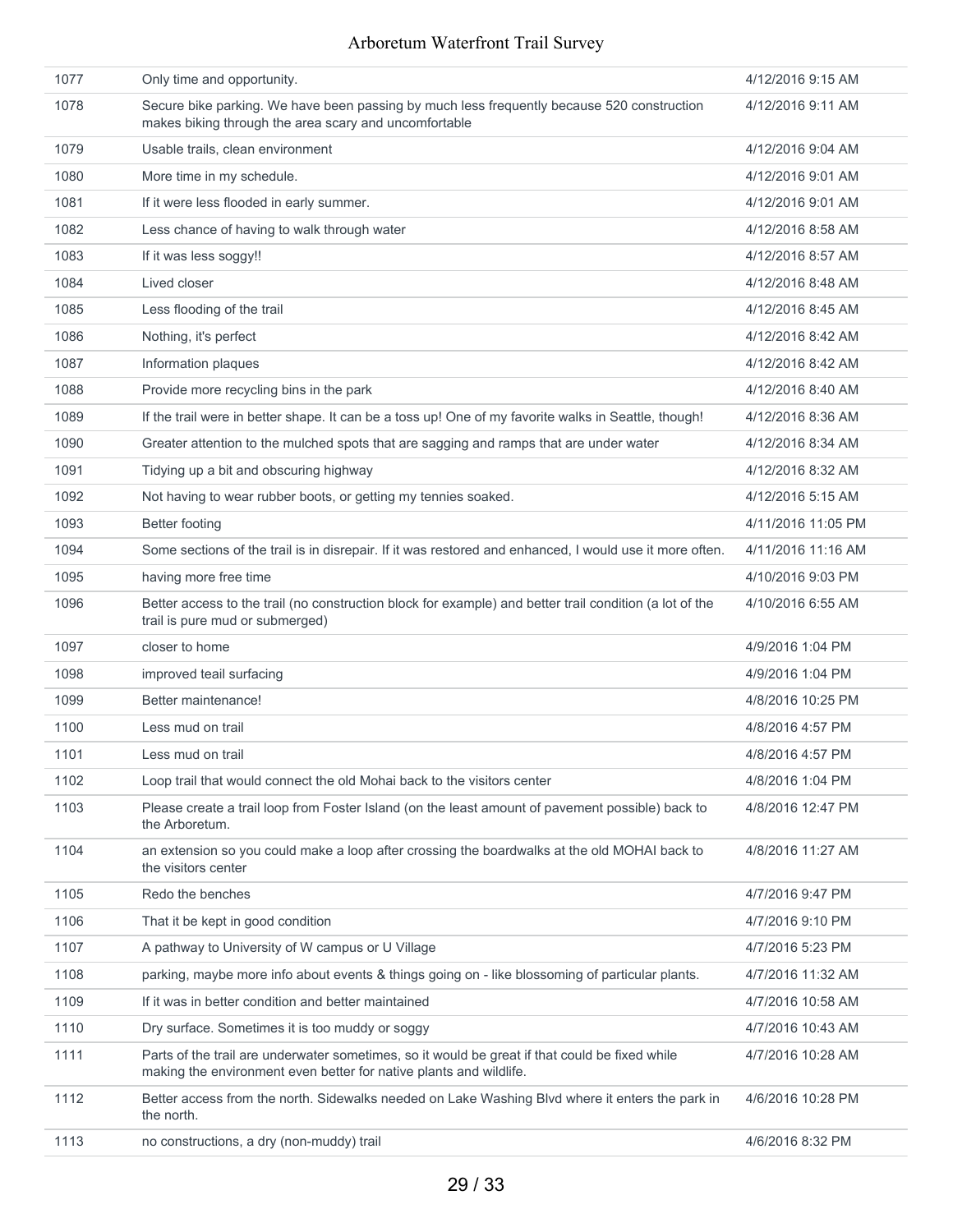| 1114 | If the trail wasn't so muddy and the docks partially submerged.                                                                                                                                                                        | 4/6/2016 8:32 PM  |
|------|----------------------------------------------------------------------------------------------------------------------------------------------------------------------------------------------------------------------------------------|-------------------|
| 1115 | The nearby construction ending :)                                                                                                                                                                                                      | 4/6/2016 1:46 PM  |
| 1116 | less mud                                                                                                                                                                                                                               | 4/6/2016 11:27 AM |
| 1117 | knowing that the trail is in good condition and safe to use                                                                                                                                                                            | 4/6/2016 9:40 AM  |
| 1118 | that it be kept in shape; mud free                                                                                                                                                                                                     | 4/5/2016 1:43 PM  |
| 1119 | Less construction, dryer trails                                                                                                                                                                                                        | 4/5/2016 11:00 AM |
| 1120 | If it wasn't in such poor condition.                                                                                                                                                                                                   | 4/5/2016 8:57 AM  |
| 1121 | My husband and I were running there 45 years ago and we still go there often, on our way to<br>Winter Garden or Azalea Way. We want the trail to be above water, not full of puddles or slippery<br>wood, thanks! rick and anne matsen | 4/4/2016 6:36 PM  |
| 1122 | Trail that was clear of water all year long                                                                                                                                                                                            | 4/4/2016 6:10 PM  |
| 1123 | not sure                                                                                                                                                                                                                               | 4/4/2016 1:18 PM  |
| 1124 | fixing the paths so they're not so swampy!!                                                                                                                                                                                            | 4/4/2016 12:01 PM |
| 1125 | in the winter it is often underwater, so getting it above water                                                                                                                                                                        | 4/3/2016 9:23 PM  |
| 1126 | Improved trails                                                                                                                                                                                                                        | 4/3/2016 7:22 AM  |
| 1127 | If yrail not so muddy                                                                                                                                                                                                                  | 4/2/2016 5:24 PM  |
| 1128 | better trail maintenance                                                                                                                                                                                                               | 4/2/2016 5:01 PM  |
| 1129 | Better maintained trail, less mud puddles, less construction                                                                                                                                                                           | 4/2/2016 3:23 PM  |
| 1130 | Interpretation Signagehistory Changing content                                                                                                                                                                                         | 4/2/2016 3:05 PM  |
| 1131 | If the area was better maintained and the garbage and polytion in the water were more regularly<br>cleaned up.                                                                                                                         | 4/2/2016 1:50 PM  |
| 1132 | Easier access                                                                                                                                                                                                                          | 4/2/2016 12:51 PM |
| 1133 | More maintenance, restored boardwalks                                                                                                                                                                                                  | 4/2/2016 12:21 PM |
| 1134 | it is often muddy and mucky snd impassable. please improve it so we don't need to wear rubber<br>boots!!                                                                                                                               | 4/2/2016 9:27 AM  |
| 1135 | I will visit it more often when I retire                                                                                                                                                                                               | 4/2/2016 8:47 AM  |
| 1136 | if I could actually walk on the trail year round without having to wear hip waders                                                                                                                                                     | 4/2/2016 6:41 AM  |
| 1137 | Make it more accessible and safe especially during rains.                                                                                                                                                                              | 4/1/2016 10:30 PM |
| 1138 | perhaps more information to help identify water birds                                                                                                                                                                                  | 4/1/2016 9:44 PM  |
| 1139 | drier path                                                                                                                                                                                                                             | 4/1/2016 8:14 PM  |
| 1140 | If parts of the trail were not underwater!                                                                                                                                                                                             | 4/1/2016 7:03 PM  |
| 1141 | It NOT being under water!                                                                                                                                                                                                              | 4/1/2016 6:28 PM  |
| 1142 | less soggy trail                                                                                                                                                                                                                       | 4/1/2016 6:27 PM  |
| 1143 | Ease of walking for those with canes/devices.                                                                                                                                                                                          | 4/1/2016 5:59 PM  |
| 1144 | Keep it dry all year long                                                                                                                                                                                                              | 4/1/2016 5:38 PM  |
| 1145 | Less muddy and wet, safer construction                                                                                                                                                                                                 | 4/1/2016 5:07 PM  |
| 1146 | Safe crossing with stop at Arboretum Drive. And on days when the trail isn't submerged in water.                                                                                                                                       | 4/1/2016 3:56 PM  |
| 1147 | If it was well maintained and didn't get my feet soaking wet or muddy.                                                                                                                                                                 | 4/1/2016 3:36 PM  |
| 1148 | Easy parking or bus route                                                                                                                                                                                                              | 4/1/2016 3:26 PM  |
| 1149 | if it was not flooded so often                                                                                                                                                                                                         | 4/1/2016 3:19 PM  |
| 1150 | Time, dry days                                                                                                                                                                                                                         | 4/1/2016 3:16 PM  |
| 1151 | Predictable unmuddy surface.                                                                                                                                                                                                           | 4/1/2016 3:06 PM  |
|      |                                                                                                                                                                                                                                        |                   |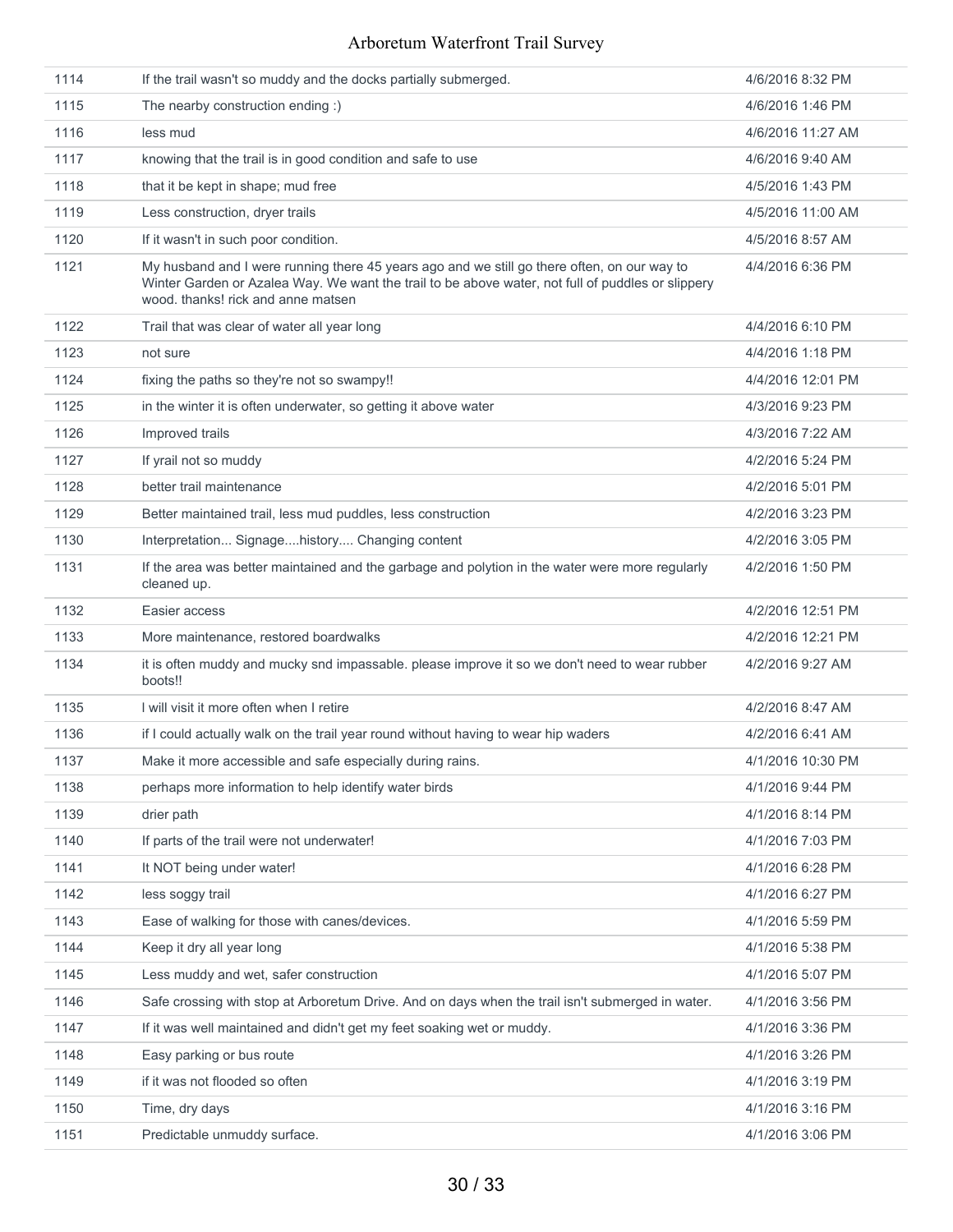| 1152 | Slightly less muddy trails. Better leash enforcement.                            | 3/31/2016 11:18 PM |
|------|----------------------------------------------------------------------------------|--------------------|
| 1153 | less water puddle /mud                                                           | 3/31/2016 2:38 PM  |
| 1154 | Less traffic                                                                     | 3/31/2016 11:11 AM |
| 1155 | Trail gets muddy; controlling the water level                                    | 3/30/2016 7:42 PM  |
| 1156 | Monitor the water level, sometimes it is muddy.                                  | 3/30/2016 5:56 PM  |
| 1157 | Knowing that I did my part to preserve it.                                       | 3/30/2016 4:53 PM  |
| 1158 | Less muddy                                                                       | 3/30/2016 11:42 AM |
| 1159 | Trash cans. Seriously.                                                           | 3/30/2016 9:23 AM  |
| 1160 | If the highway underpass felt more secure                                        | 3/29/2016 6:52 PM  |
| 1161 | Raise it up and keep it dry                                                      | 3/29/2016 5:03 PM  |
| 1162 | If it was upgraded                                                               | 3/27/2016 8:44 PM  |
| 1163 | A bit more drainage along the trail. Renewing sinking benches.                   | 3/27/2016 6:08 PM  |
| 1164 | A bit more drainage along the trail. Renewing sinking benches.                   | 3/27/2016 6:08 PM  |
| 1165 | Less construction noise & really upset to see trees graffitied on.               | 3/26/2016 3:45 PM  |
| 1166 | Less construction                                                                | 3/26/2016 10:50 AM |
| 1167 | It's delightful                                                                  | 3/25/2016 4:04 PM  |
| 1168 | Less noise from 520                                                              | 3/24/2016 9:12 PM  |
| 1169 | Repairs to the bridges and some sort of noise barrier from highway.              | 3/23/2016 3:13 PM  |
| 1170 | Diverse wildlife                                                                 | 3/20/2016 6:15 PM  |
| 1171 | Less muddy                                                                       | 3/20/2016 4:35 PM  |
| 1172 | If it were quieter                                                               | 3/20/2016 4:05 PM  |
| 1173 | If it were quieter                                                               | 3/20/2016 4:05 PM  |
| 1174 | Better winter maintenance of trail                                               | 3/18/2016 2:47 PM  |
| 1175 | Continued access to the waterfront trail.                                        | 3/18/2016 1:07 PM  |
| 1176 | Nice weather                                                                     | 3/17/2016 1:08 PM  |
| 1177 | More regular trash and grafitti removal and restroom availability at either end. | 3/16/2016 12:13 PM |
| 1178 | its nice                                                                         | 3/16/2016 8:53 AM  |
| 1179 | Informatie about the nature                                                      | 3/15/2016 6:18 PM  |
| 1180 | More free time in my life!                                                       | 3/13/2016 12:07 PM |
| 1181 | Nicer connection to Montlake Cut and UW.                                         | 3/13/2016 7:43 AM  |
| 1182 | more construction mitigation                                                     | 3/12/2016 6:27 PM  |
| 1183 | Less mud connecting back to montlake bridge section                              | 3/10/2016 6:38 PM  |
| 1184 | If the traffic wasn't so loud                                                    | 3/7/2016 9:03 AM   |
| 1185 | Improved trails                                                                  | 3/6/2016 5:22 PM   |
| 1186 | year round access, no more flooded trail!                                        | 3/5/2016 1:56 PM   |
| 1187 | I don't want to visit more, I want to preserve the trail;-)                      | 2/29/2016 5:13 PM  |
| 1188 | A closer restroom than the visitor center                                        | 2/29/2016 11:16 AM |
| 1189 | Just discovered this amazing trail. I will be back soon.                         | 2/28/2016 5:01 PM  |
| 1190 | more floating trails                                                             | 2/27/2016 4:13 PM  |
| 1191 | less muddy!                                                                      | 2/27/2016 3:46 PM  |
| 1192 | It's great!                                                                      | 2/27/2016 1:25 PM  |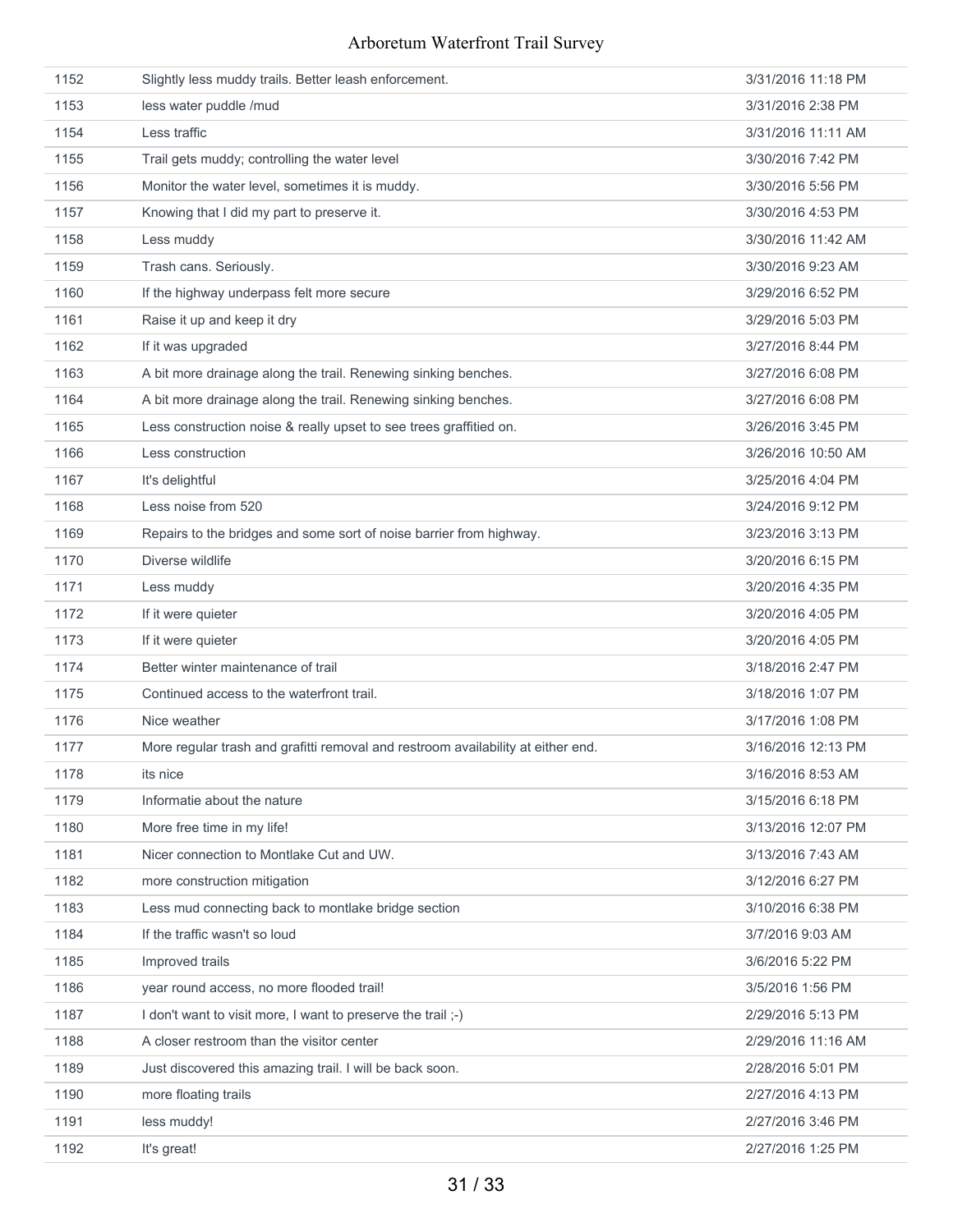| 1193 | More tags on trees and shrubs (like the tiny green rectangles on trees throughout the arboretum<br>with spieces and origin).                                                                                                                                                                                                                  | 2/24/2016 10:16 PM |
|------|-----------------------------------------------------------------------------------------------------------------------------------------------------------------------------------------------------------------------------------------------------------------------------------------------------------------------------------------------|--------------------|
| 1194 | If dirt trails adapted better to the rain. Improved drainage.                                                                                                                                                                                                                                                                                 | 2/23/2016 4:13 PM  |
| 1195 | Trail maintenance for mud (e.g. more chips on trail); info on local and migrating birds; docent led<br>birding walks.                                                                                                                                                                                                                         | 2/23/2016 2:31 PM  |
| 1196 | More paths                                                                                                                                                                                                                                                                                                                                    | 2/23/2016 1:16 PM  |
| 1197 | Less construction on 520                                                                                                                                                                                                                                                                                                                      | 2/20/2016 5:24 PM  |
| 1198 | less mud :)                                                                                                                                                                                                                                                                                                                                   | 2/20/2016 5:19 PM  |
| 1199 | More parking                                                                                                                                                                                                                                                                                                                                  | 2/20/2016 5:14 PM  |
| 1200 | Less muddy access trail                                                                                                                                                                                                                                                                                                                       | 2/20/2016 5:14 PM  |
| 1201 | More access points in caphill and montlake                                                                                                                                                                                                                                                                                                    | 2/20/2016 4:13 PM  |
| 1202 | We love this trail!!                                                                                                                                                                                                                                                                                                                          | 2/18/2016 1:03 PM  |
| 1203 | More trails!                                                                                                                                                                                                                                                                                                                                  | 2/17/2016 1:11 PM  |
| 1204 | Less highway noise!                                                                                                                                                                                                                                                                                                                           | 2/14/2016 4:04 PM  |
| 1205 | less mud on trails                                                                                                                                                                                                                                                                                                                            | 2/14/2016 2:36 PM  |
| 1206 | better maintenance                                                                                                                                                                                                                                                                                                                            | 2/14/2016 2:34 PM  |
| 1207 | If I lived closer.                                                                                                                                                                                                                                                                                                                            | 2/14/2016 2:00 PM  |
| 1208 | If the trails stay. $:-)$                                                                                                                                                                                                                                                                                                                     | 2/14/2016 1:59 PM  |
| 1209 | Better drainage                                                                                                                                                                                                                                                                                                                               | 2/13/2016 1:09 PM  |
| 1210 | Better trail, less muddy                                                                                                                                                                                                                                                                                                                      | 2/11/2016 1:11 PM  |
| 1211 | If it were less soggy / muddy after rain or when the lake is high so it were more viable to walk or<br>run in year-round                                                                                                                                                                                                                      | 2/10/2016 11:44 AM |
| 1212 | Not much, the place is magical!                                                                                                                                                                                                                                                                                                               | 2/9/2016 4:03 PM   |
| 1213 | Maintenance of trail and parking                                                                                                                                                                                                                                                                                                              | 2/9/2016 3:20 PM   |
| 1214 | Enforcement of no jogging                                                                                                                                                                                                                                                                                                                     | 2/9/2016 1:39 PM   |
| 1215 | Less cars nearby (or at least less noise from cars)                                                                                                                                                                                                                                                                                           | 2/6/2016 7:57 PM   |
| 1216 | Less noise from 522                                                                                                                                                                                                                                                                                                                           | 2/6/2016 3:41 PM   |
| 1217 | <b>Better conditions</b>                                                                                                                                                                                                                                                                                                                      | 2/6/2016 2:48 PM   |
| 1218 | Keep dogs on-leash!                                                                                                                                                                                                                                                                                                                           | 2/6/2016 2:47 PM   |
| 1219 | less muddy areas                                                                                                                                                                                                                                                                                                                              | 2/4/2016 1:03 PM   |
| 1220 | It's closed half the year due to flooding. Parks is aware of this but has not done a thing to fix it.                                                                                                                                                                                                                                         | 2/3/2016 8:08 PM   |
| 1221 | Less mud                                                                                                                                                                                                                                                                                                                                      | 2/3/2016 10:34 AM  |
| 1222 | more parking                                                                                                                                                                                                                                                                                                                                  | 2/2/2016 3:33 PM   |
| 1223 | More/new trail segments                                                                                                                                                                                                                                                                                                                       | 2/1/2016 5:30 PM   |
| 1224 | I like it as it is                                                                                                                                                                                                                                                                                                                            | 2/1/2016 4:48 PM   |
| 1225 | If it wasn't flooded from March to July every year!!!!                                                                                                                                                                                                                                                                                        | 2/1/2016 1:37 PM   |
| 1226 | If the floating bridges were always floating. When the lake level is high, parts of the trail are<br>submerged mostly or completely under water. If that could be fixed, it would be perfect. That's the<br>only thing that needs to be fixed. The bark chip is awesome and I would prefer that remain rather<br>than it all become concrete. | 2/1/2016 1:00 PM   |
| 1227 | Improved trail conditions during high water periods. Better removal of fallen trees.                                                                                                                                                                                                                                                          | 1/31/2016 4:39 PM  |
| 1228 | Less muddied trails when the water level is kept higher by the Army Corps of Engineers.                                                                                                                                                                                                                                                       | 1/31/2016 3:19 PM  |
| 1229 | Less traffic and an end to the Mayor's war on cars                                                                                                                                                                                                                                                                                            | 1/31/2016 2:51 PM  |